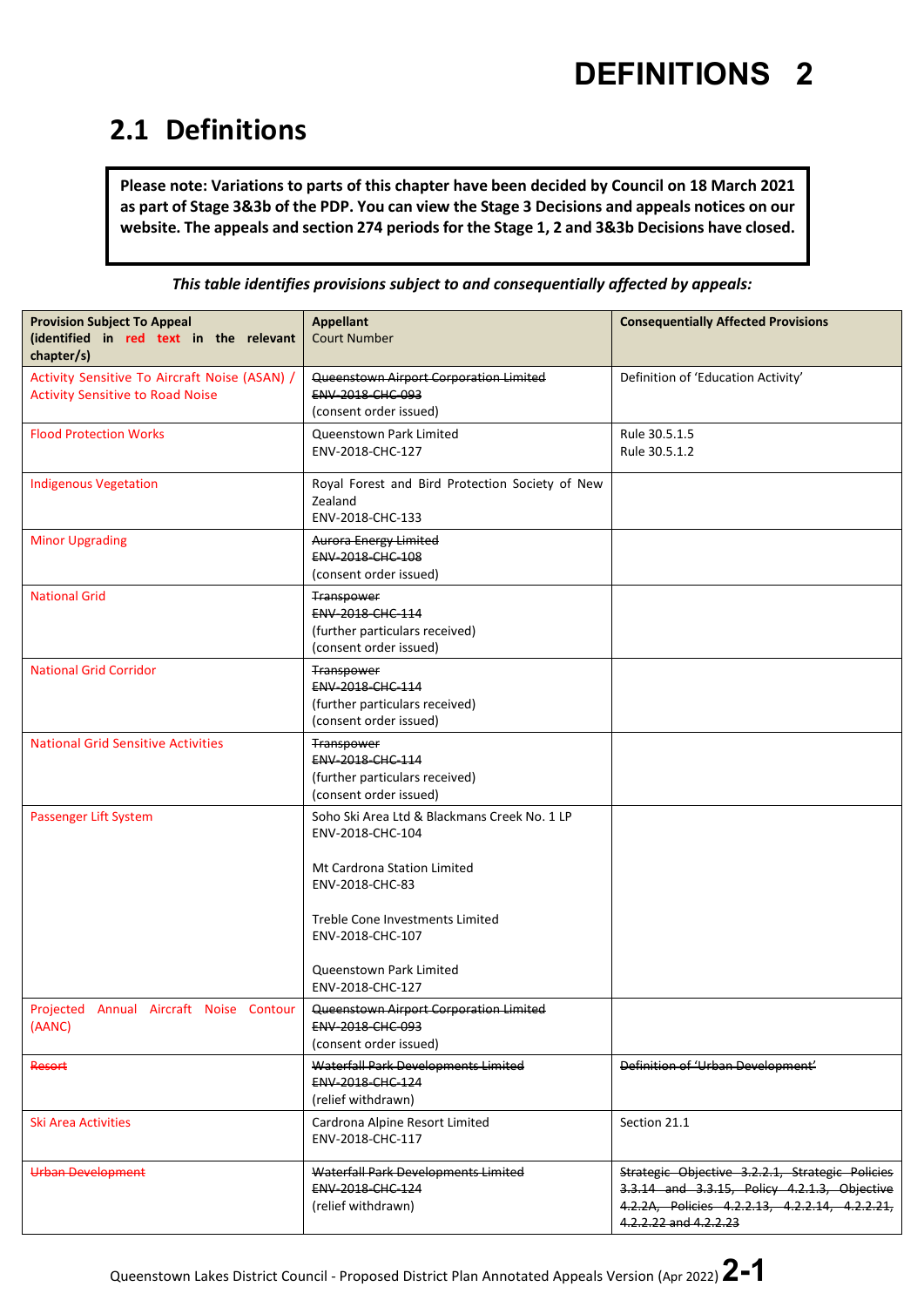| <b>Airport Related Activity</b> | Queenstown Airport Corporation Limited<br>ENV-2020-CHC-139 |  |
|---------------------------------|------------------------------------------------------------|--|

#### *This table identifies new provisions sought to be added:*

| <b>Appellant</b><br><b>Court Number</b>                                                                       | Provision/s Sought to be Added into Chapter 2                                                                                                                                                                                                                                                                                                                                                                                                                                                                                                                                                                                                                     |
|---------------------------------------------------------------------------------------------------------------|-------------------------------------------------------------------------------------------------------------------------------------------------------------------------------------------------------------------------------------------------------------------------------------------------------------------------------------------------------------------------------------------------------------------------------------------------------------------------------------------------------------------------------------------------------------------------------------------------------------------------------------------------------------------|
| Airport<br>Queenstown<br><b>Corporation Limited</b><br>ENV-2018-CHC-093<br>(consent order issued)             | Insert the notified definition of "Airport Operator" (which was deleted from the decisions version).                                                                                                                                                                                                                                                                                                                                                                                                                                                                                                                                                              |
| Queenstown-<br><b>Airport</b><br><b>Corporation Limited</b><br>ENV-2018-CHC-093<br>(consent order issued)     | Amend the definition of 'Airport Activity' to include quarantine and incineration facilities, boarder control and<br>immigration facilities.                                                                                                                                                                                                                                                                                                                                                                                                                                                                                                                      |
| Queenstown-<br><del>Airport</del><br><b>Corporation Limited</b><br>ENV-2018-CHC-093<br>(consent order issued) | Amend the definition of 'Airport Related Activity' to include freight facilities. Insofar as it relates to Queenstown<br>Airport, to include Visitor Accommodation.                                                                                                                                                                                                                                                                                                                                                                                                                                                                                               |
| Federated Farmers of New<br>Zealand Inc<br>ENV-2018-CHC-53                                                    | Insert the following exemption to the definition of Building:<br>k. mobile irrigation infrastructure                                                                                                                                                                                                                                                                                                                                                                                                                                                                                                                                                              |
| Cardrona<br>Station<br>Mt<br>Limited<br>ENV-2018-CHC-83                                                       | Insert the following exemption to the definition of Building:<br>k. Passenger Lift Systems                                                                                                                                                                                                                                                                                                                                                                                                                                                                                                                                                                        |
| <b>Aurora Energy Limited</b><br><b>ENV 2018 CHC 108</b><br>(consent order issued)                             | Insert a new definition of Electricity Sub-Transmission or Significant Electricity Distribution Infrastructure Corridor as<br>follows:<br>Electricity Sub-Transmission or Significant Electricity Distribution Infrastructure Corridor<br>Means the area measured either side of the centre line of above ground Electricity Sub-Transmission Infrastructure or<br>above ground Significant Electricity Distribution Infrastructure as follows:<br>9.5m from 110kV<br>a.<br>9.5m from 66kV<br>b.<br>8.5 from 33kV<br>c.<br>5m from 11kV<br>d.<br>Note: lines with spans greater than 125m may require greater setbacks than set out above in order to comply with |
| <b>Aurora Energy Limited</b><br>ENV-2018-CHC-108<br>(consent order issued)                                    | NZECP34. Refer Rule 30.3.2(c)<br>Insert a new definition for Electricity Sub-transmission Infrastructure as follows:<br>Electricity Sub-transmission Infrastructure<br>Means electricity infrastructure which conveys electricity between the National Grid and renewable energy generation<br>sources to zone substations and between zone substations.                                                                                                                                                                                                                                                                                                          |
| <b>Aurora Energy Limited</b><br>ENV-2018-CHC-108<br>(consent order issued)                                    | Insert the following inclusion to the definition of Minor Upgrading (for the purpose of Chapter 30 only):<br>m. an increase in support structure height required to comply with NZECP34:2001 by not more than 3 metres provided<br>that the support structure has not been replaced within the preceding 10 year period.                                                                                                                                                                                                                                                                                                                                          |
| <b>Aurora Energy Limited</b><br>ENV-2018-CHC-108<br>(consent order issued)                                    | Insert the following inclusion as point c. to the definition of Regionally Significant Infrastructure:<br>c. Electricity sub-transmission infrastructure; and                                                                                                                                                                                                                                                                                                                                                                                                                                                                                                     |
| <b>Aurora Energy Limited</b><br>ENV-2018-CHC-108<br>(consent order issued)                                    | Insert a new definition for Significant Electricity Distribution Infrastructure as follows:<br>Significant Electricity Distribution Infrastructure Means electricity infrastructure which supplies:<br>essential public services (such as hospitals and lifeline facilities);<br>a.<br>other regionally significant infrastructure or individual consumers requiring a supply of 1MW or more;<br>b.<br>700 or more consumers; or<br>c.                                                                                                                                                                                                                            |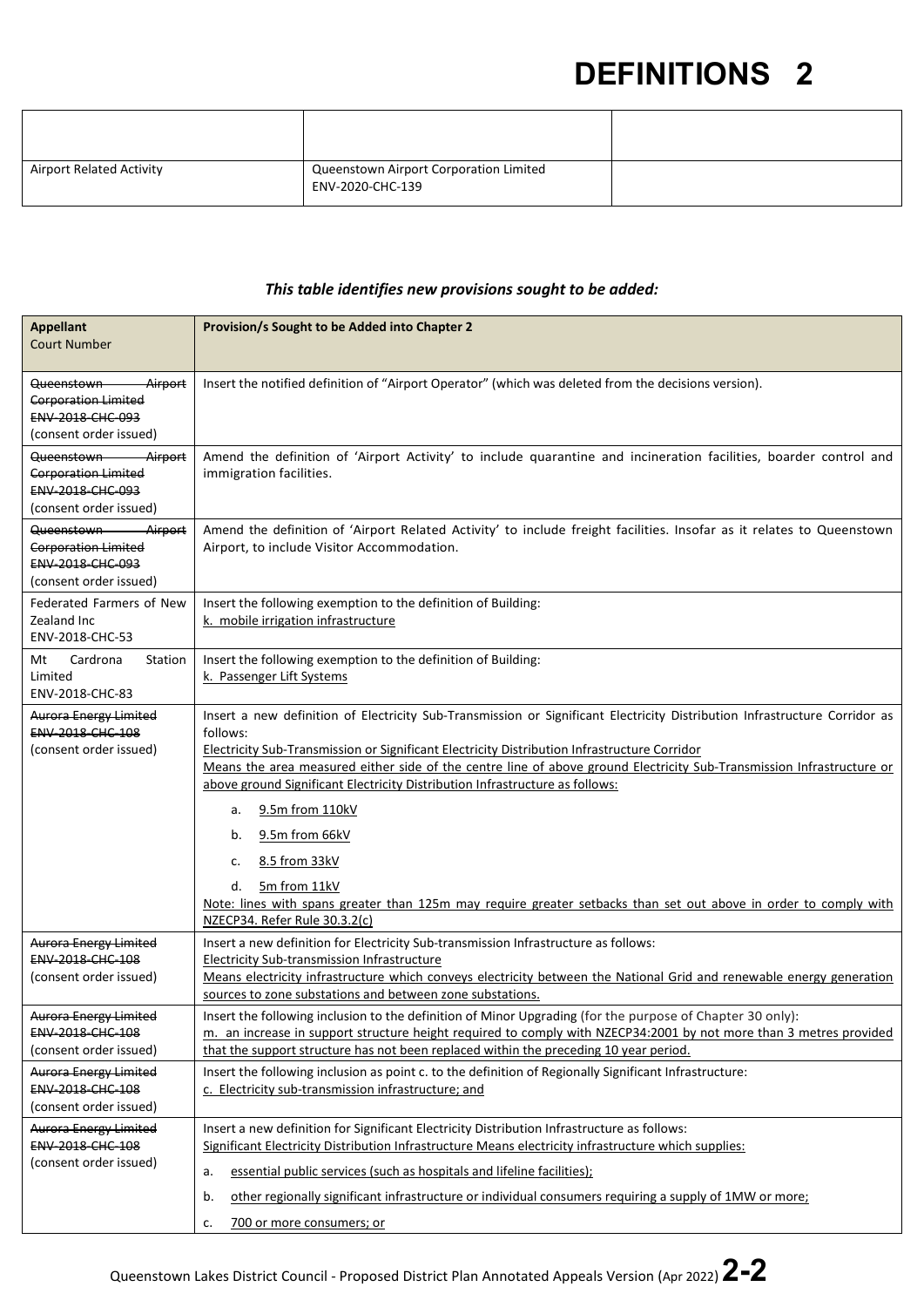|                                                     | communities that are isolated and which do not have an alternative supply in the event the line or cable is<br>d.<br>compromised and where the assets are difficult to replace in the event of failure.     |
|-----------------------------------------------------|-------------------------------------------------------------------------------------------------------------------------------------------------------------------------------------------------------------|
| Real Journeys Limited<br>ENV-2018-CHC-131           | Insert a new definition for Tourism Activity as follows:<br>Tourism Activity:<br>Means the use or development of a resource for the purpose of attracting visitors to the district, and includes associated |
| Te Anau Developments<br>Limited<br>ENV-2018-CHC-106 | buildings, structures, infrastructure, transport activities, and administration activities.                                                                                                                 |
| Real Journeys Limited<br>ENV-2018-CHC-131           | Insert a new definition for "Visitor Industry" which reflects the intent of new strategic policies, and which recognises the<br>breadth of the visitor industry applicable, including domestic tourists.    |
| Te Anau Developments<br>Limited<br>ENV-2018-CHC-106 |                                                                                                                                                                                                             |
| New Zealand<br>Tungsten                             | Insert a new definition of Mining Activity as follows:                                                                                                                                                      |
| <b>Mining Limited</b><br>ENV-2018-CHC-151           | Mining Activity:<br>(a) means operations in connection with mining, exploring, or prospecting for any mineral; and                                                                                          |
|                                                     | (b) includes, when carried out at or near the site where the mining, exploration, or prospecting is undertaken,                                                                                             |
|                                                     |                                                                                                                                                                                                             |
|                                                     | the extraction, transport, treatment, processing, and separation of any mineral or chemical substance from the<br>(i)<br>mineral; and                                                                       |
|                                                     | the construction, maintenance, and operation of any works, structures, and other land improvements, and of any<br>(ii)                                                                                      |
|                                                     | related machinery and equipment connected with the operations; and<br>(iii) the removal of overburden by mechanical or other means, and the stacking, deposit, storage, and treatment of any                |
|                                                     | substance considered to contain any mineral; and                                                                                                                                                            |
|                                                     | (iv) the deposit or discharge of any mineral, material, debris, tailings, refuse, or water produced from or consequent on                                                                                   |
|                                                     | the operations;                                                                                                                                                                                             |
| Zealand<br>Tungsten<br>New<br>Mining Limited        | Insert a new definition of Mining Building as follows:<br>Mining Building:                                                                                                                                  |
| ENV-2018-CHC-151                                    | Means a building (as defined) necessary for the undertaking of mining activities (as defined)                                                                                                               |
| New Zealand<br>Tungsten                             | Insert the following inclusion to the definition of Temporary Activity:                                                                                                                                     |
| <b>Mining Limited</b><br>ENV-2018-CHC-151           | Temporary exploration and prospecting                                                                                                                                                                       |
| Cardrona Cattle Company                             | Site-specific relief as part of a requested rezoning:                                                                                                                                                       |
| Limited<br>ENV-2021-CHC-034                         | Add site specific objectives, policies, rules and other methods to provide for the Victoria Flats industrial zone                                                                                           |
|                                                     |                                                                                                                                                                                                             |

*Note: the annotations in this chapter reflect the Council's interpretation of the provisions affected by appeals.*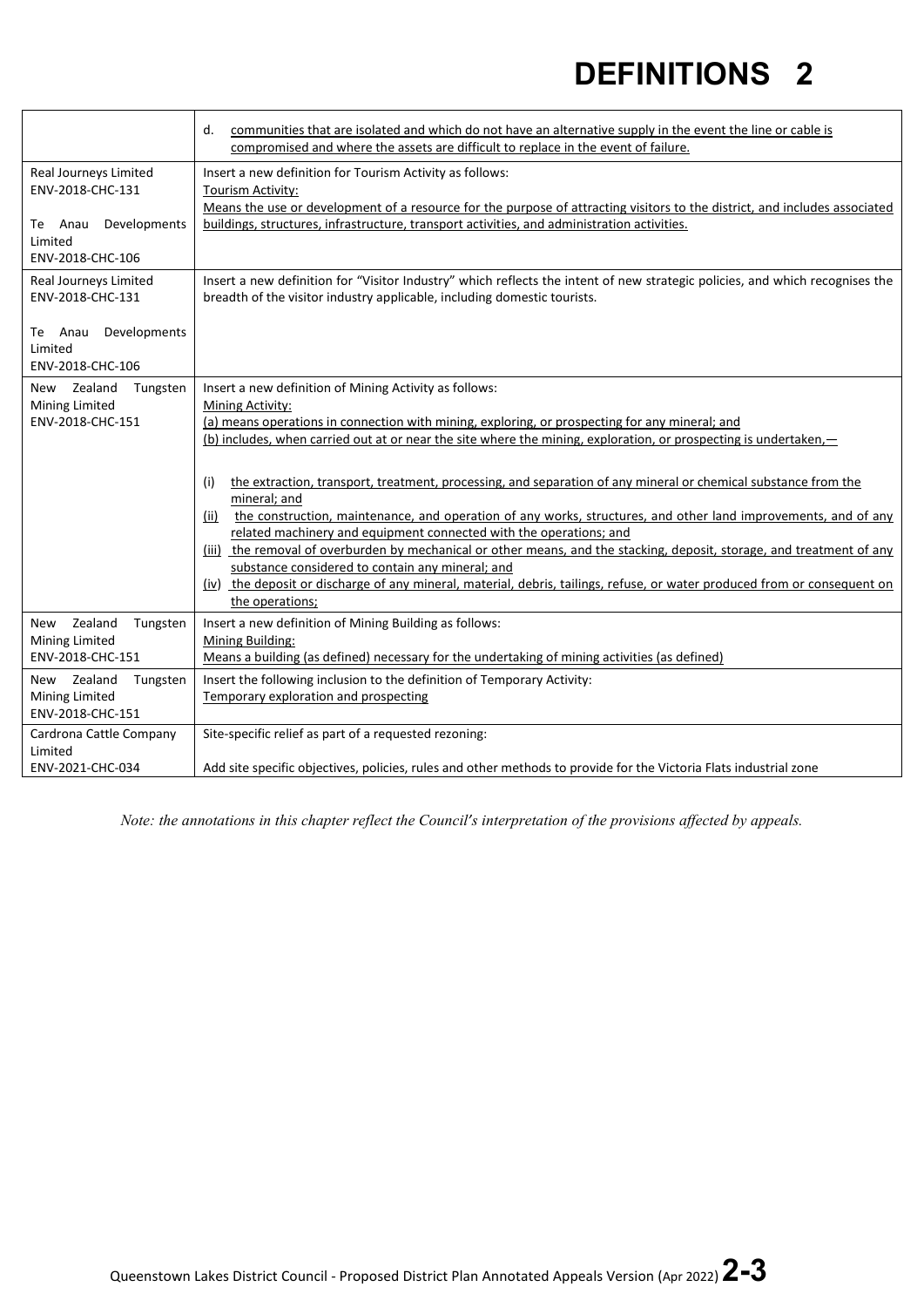**Please note: Variations to parts of this chapter have been decided by Council on 7 March 2019 as part of Stage 2 of the PDP. Please view the Stage 2 Decisions on our website if you are contemplating appealing the Stage 2 decisions. The appeal period for the Stage 1 Decisions has closed.**

#### **Notes:**

- a. Unless the context otherwise requires, the definitions in this chapter apply throughout the plan whenever the defined term is used. The reverse applies to the designations in Chapter 37. The definitions in Chapter 2 only apply to designations where the relevant designation says they apply.
- b. Where a term is not defined within the plan, reliance will be placed on the definition in the Act, where there is such a definition.
- c. Chapter 5: Tangata Whenua (Glossary) supplements the definitions within this chapter by providing English translations explanations of Maori words and terms used in the plan
- d. Acoustic terms not defined in this chapter are intended to be used with reference to NZS 6801:2008 Acoustics - Measurement of environmental sound and NZS 6802:2008 Acoustics - Environmental noise.
- e. Any defined term includes both the singular and the plural.
- f. Any notes included within the definitions listed below are purely for information or guidance purposes only and do not form part of the definition.
- g. Where a definition title is followed by a zone or specific notation, the intention is that the application of the definition is limited to the specific zone or scenario described.

| Access                                | Means that area of land over which a site or lot obtains legal vehicular and/or<br>pedestrian access to a legal road. This land may include an access leg, a private<br>way, common land as defined on a cross-lease or company-lease, or common<br>property (as defined in section 2 of the Unit Titles Act 2010).                                                                                                                                   |
|---------------------------------------|-------------------------------------------------------------------------------------------------------------------------------------------------------------------------------------------------------------------------------------------------------------------------------------------------------------------------------------------------------------------------------------------------------------------------------------------------------|
| Access Leg<br>(Rear Lot or rear site) | Means the strip of land, which is included in the ownership of that lot or site, and<br>which provides the legal, physical access from the frontage legal road to the net<br>area of the lot or site.                                                                                                                                                                                                                                                 |
| Access Lot                            | Means a lot which provides the legal access or part of the legal access to one or<br>more lots, and which is held in the same ownership or by tenancy-in-common in<br>the same ownership as the lot(s) to which it provides legal access.                                                                                                                                                                                                             |
| <b>Accessory Building</b>             | Means any detached building the use of which is incidental to the principal<br>building, use or activity on a site, and for residential activities includes a sleep out,<br>garage or carport, garden shed, glasshouse, swimming pool, mast, shed used<br>solely as a storage area, or other similar structure, provided that any garage or<br>carport which is attached to or a part of any building shall be deemed to be an<br>accessory building. |
| Accessory car park<br>(area)          | Means parking that serves a supportive function to the primary activity and is<br>located on the same site as the primary activity.                                                                                                                                                                                                                                                                                                                   |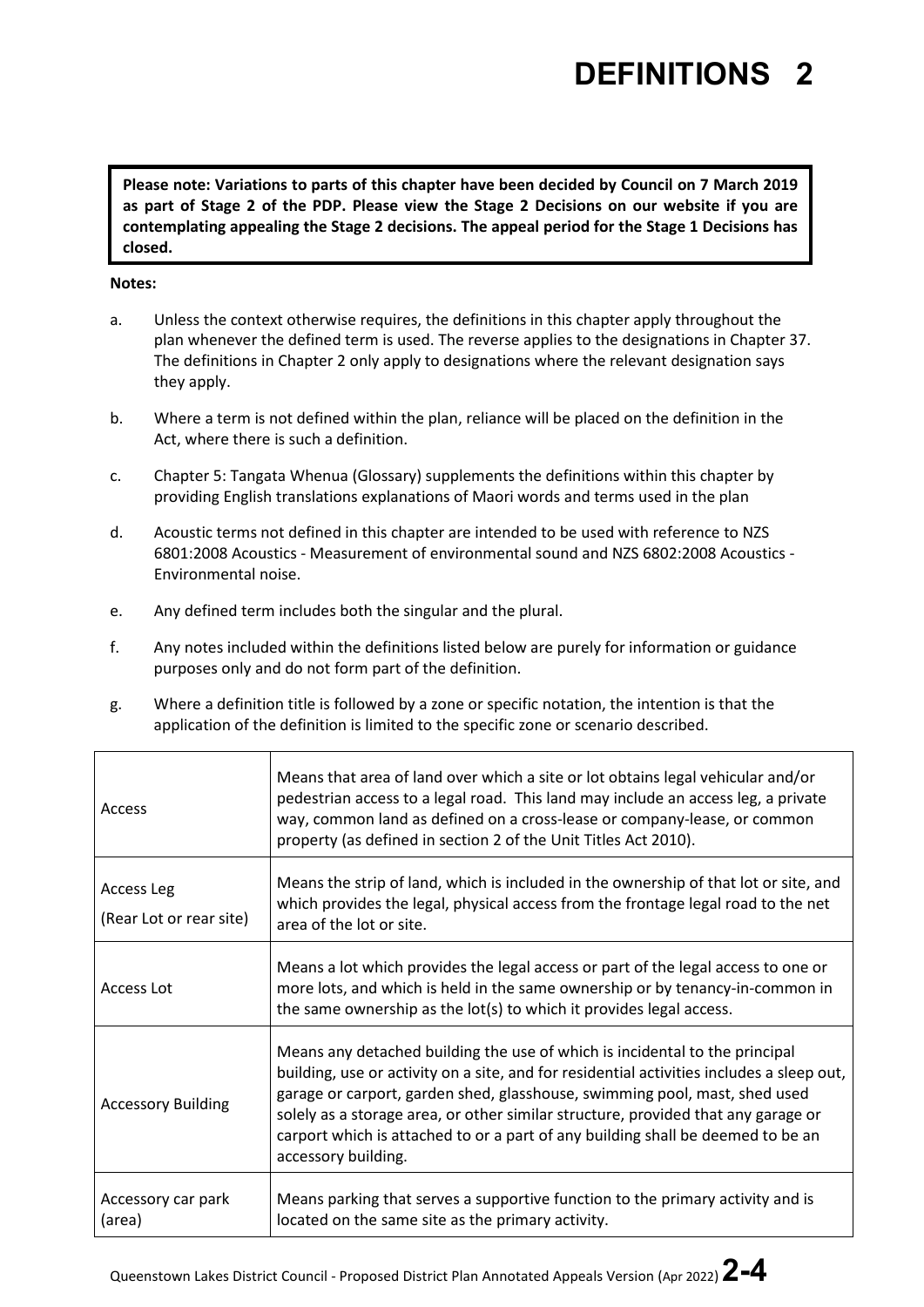| Accessway                                               | Means any passage way, laid out or constructed by the authority of the council or<br>the Minister of Works and Development or, on or after 1 April 1988, the Minister<br>of Lands for the purposes of providing the public with a convenient route for<br>pedestrians from any road, service lane, or reserve to another, or to any public<br>place or to any railway station, or from one public place to another public place,<br>or from one part of any road, service lane, or reserve to another part of that same<br>road, service lane, or reserve <sup>1</sup> . |                                                                                                    |                                               |
|---------------------------------------------------------|--------------------------------------------------------------------------------------------------------------------------------------------------------------------------------------------------------------------------------------------------------------------------------------------------------------------------------------------------------------------------------------------------------------------------------------------------------------------------------------------------------------------------------------------------------------------------|----------------------------------------------------------------------------------------------------|-----------------------------------------------|
| Act                                                     | Means the Resource Management Act 1991.                                                                                                                                                                                                                                                                                                                                                                                                                                                                                                                                  |                                                                                                    |                                               |
| Active transport<br>network                             | The network of commuter and recreational trails, pathways, and footpaths that<br>provide for transport modes that rely on human power, including electric bicycles,<br>primarily walking and cycling, and includes those that are located within and<br>outside of the road network.                                                                                                                                                                                                                                                                                     |                                                                                                    |                                               |
| <b>Activity Sensitive To</b>                            | Means any residential activity, visitor accommodation activity, residential visitor<br>accommodation activity, homestay activity, community activity and day care<br>facility activity as defined in this District Plan including all outdoor spaces<br>associated with any education activity, but excludes activity in police stations, fire<br>stations, courthouses, probation and detention centres, government and local<br>government offices.                                                                                                                    |                                                                                                    |                                               |
| Aircraft Noise (ASAN) /<br><b>Activity Sensitive to</b> | Definition - Activity Sensitive To Aircraft<br>Noise (ASAN) / Activity Sensitive to<br><b>Road Noise</b>                                                                                                                                                                                                                                                                                                                                                                                                                                                                 | <b>Appellant</b><br><b>Court Number</b>                                                            | Consequentially<br><b>Affected Provisions</b> |
| Road Noise                                              | Amend the definition of 'Activity<br>Sensitive To Aircraft Noise (ASAN) /<br>Activity Sensitive to Road Noise' by<br>deleting the reference to 'educational<br>facility'<br>and<br>replacing<br>it<br>with<br>'educational activity'.                                                                                                                                                                                                                                                                                                                                    | Queenstown-<br>Airport<br><b>Corporation Limited</b><br>ENV-2018-CHC-093<br>(consent order issued) | Definition of 'Education<br>Activity'         |
| <b>Adjoining Land</b><br>(Subdivision)                  | Includes land separated from other land only by a road, railway, drain, water race,<br>river or stream.                                                                                                                                                                                                                                                                                                                                                                                                                                                                  |                                                                                                    |                                               |
| Aerodrome                                               | Means a defined area of land used wholly or partly for the landing, departure, and<br>surface movement of aircraft including any buildings, installations and equipment<br>on or adjacent to any such area used in connection with the aerodrome or its<br>administration.                                                                                                                                                                                                                                                                                               |                                                                                                    |                                               |
| Aircraft                                                | Means any machine that can derive support in the atmosphere from the reactions<br>of the air otherwise than by reactions of the air against the surface of the earth.<br>Excludes remotely piloted aircraft that weigh less than 15 kilograms.                                                                                                                                                                                                                                                                                                                           |                                                                                                    |                                               |
| <b>Aircraft Operations</b>                              | Means the operation of aircraft during landing, take-off and taxiing but excludes:<br>aircraft operating in an emergency;<br>a.                                                                                                                                                                                                                                                                                                                                                                                                                                          |                                                                                                    |                                               |

<span id="page-4-0"></span><sup>1</sup> From section 315 of the Local Government Act 1974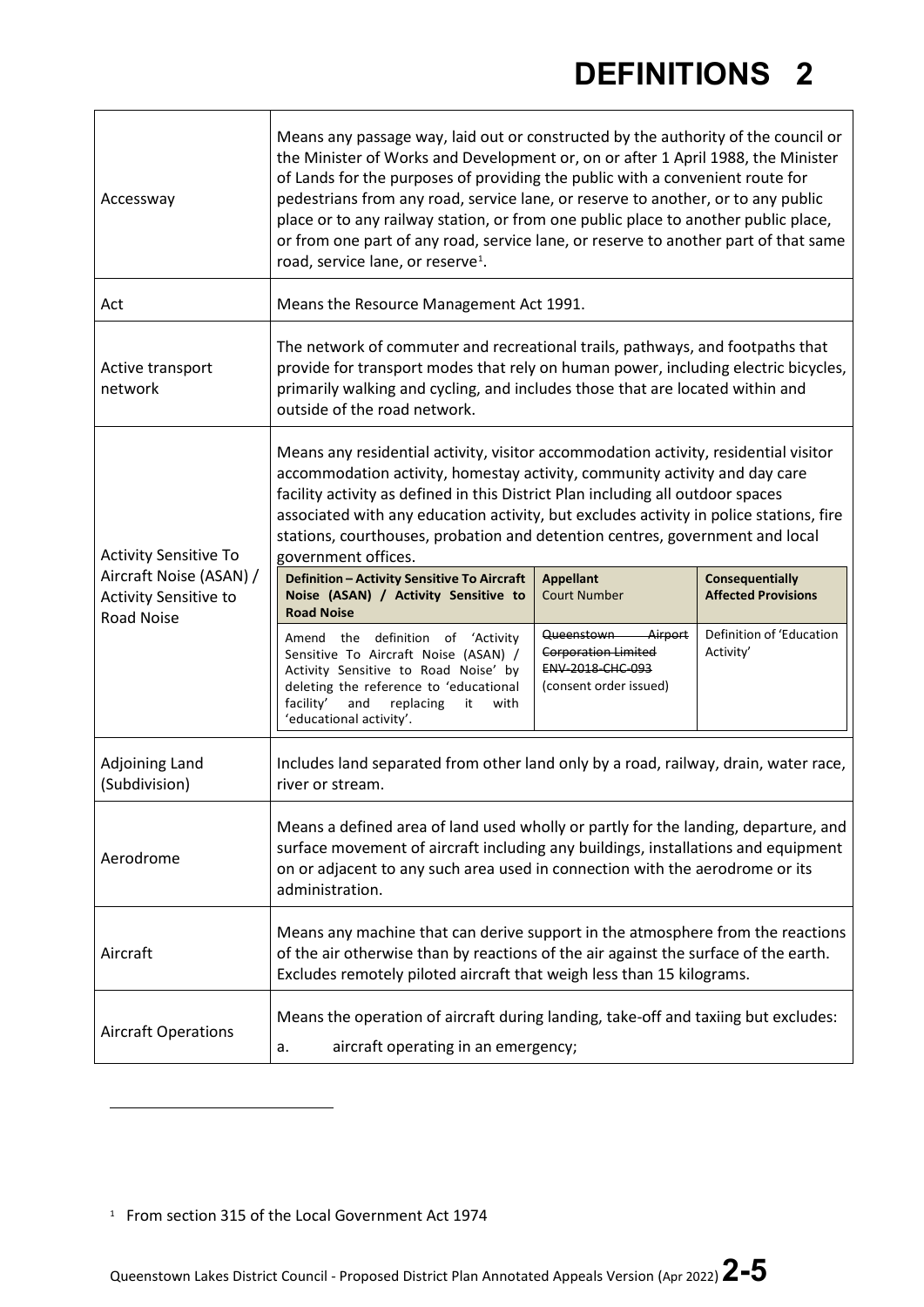|                                        | b.<br>aircraft using the Airport as an alternative to landing at a scheduled<br>airport;                                                                                                                                                                                                                                     |                                                                         |
|----------------------------------------|------------------------------------------------------------------------------------------------------------------------------------------------------------------------------------------------------------------------------------------------------------------------------------------------------------------------------|-------------------------------------------------------------------------|
|                                        | military aircraft movements; and<br>c.                                                                                                                                                                                                                                                                                       |                                                                         |
|                                        | d.<br>engine testing.                                                                                                                                                                                                                                                                                                        |                                                                         |
| Air Noise Boundary<br>Queenstown (ANB) | Means a boundary as shown on the District Plan web mapping application, the<br>location of which is based on the predicted day/night sound level of 65 dBLdn<br>from airport operations in 2037.                                                                                                                             |                                                                         |
|                                        | Means land used wholly or partly for the landing, departure, and surface<br>movement of aircraft, including:                                                                                                                                                                                                                 |                                                                         |
|                                        | aircraft operations which include private aircraft traffic, domestic and<br>a.<br>international aircraft traffic, rotary wing operations;                                                                                                                                                                                    |                                                                         |
|                                        | aircraft servicing, general aviation, airport or aircraft training facilities and<br>b.<br>associated offices;                                                                                                                                                                                                               |                                                                         |
|                                        | runways, taxiways, aprons, and other aircraft movement areas;<br>c.                                                                                                                                                                                                                                                          |                                                                         |
| <b>Airport Activity</b>                | terminal buildings, hangars, air traffic control facilities, flight information<br>d.<br>services, navigation and safety aids, rescue facilities, lighting, car parking,<br>maintenance and service facilities, fuel storage and fuelling facilities and<br>facilities for the handling and storage of hazardous substances. |                                                                         |
|                                        | catering facilities;<br>е.                                                                                                                                                                                                                                                                                                   |                                                                         |
|                                        | f.<br>quarantine and incineration facilities;                                                                                                                                                                                                                                                                                |                                                                         |
|                                        | border control and immigration facilities.<br>g.                                                                                                                                                                                                                                                                             |                                                                         |
| Airport Operator                       | Means the person or body that has necessary statutory authority for the<br>establishment, maintenance, operation or management of the airport.                                                                                                                                                                               |                                                                         |
|                                        | Means an ancillary activity or service that provides support to the airport. This<br>includes:                                                                                                                                                                                                                               |                                                                         |
|                                        | land transport activities;<br>a.                                                                                                                                                                                                                                                                                             |                                                                         |
|                                        | buildings and structures;<br>b.                                                                                                                                                                                                                                                                                              |                                                                         |
|                                        | servicing and infrastructure;<br>c.                                                                                                                                                                                                                                                                                          |                                                                         |
|                                        | police stations, fire stations, medical facilities and education facilities<br>d.<br>provided they serve an aviation related purpose;                                                                                                                                                                                        |                                                                         |
| <b>Airport Related Activity</b>        | retail and commercial services and industry associated with the needs of<br>e.<br>Airport passengers, visitors and employees and/or aircraft movements and<br>Airport businesses;                                                                                                                                            |                                                                         |
|                                        | f.<br>administrative offices (provided they are ancillary to an airport or airport<br>related activity.                                                                                                                                                                                                                      |                                                                         |
|                                        | <b>Definition - Airport Related Activity</b>                                                                                                                                                                                                                                                                                 | <b>Appellant</b><br><b>Court Number</b>                                 |
|                                        | Amend the definition of Airport Related Activity by deleting limb c.<br>"servicing and infrastructure":                                                                                                                                                                                                                      | Queenstown<br>Airport<br><b>Corporation Limited</b><br>ENV-2020-CHC-139 |
|                                        | Means an ancillary activity or service that provides support to the<br>airport. This includes:                                                                                                                                                                                                                               |                                                                         |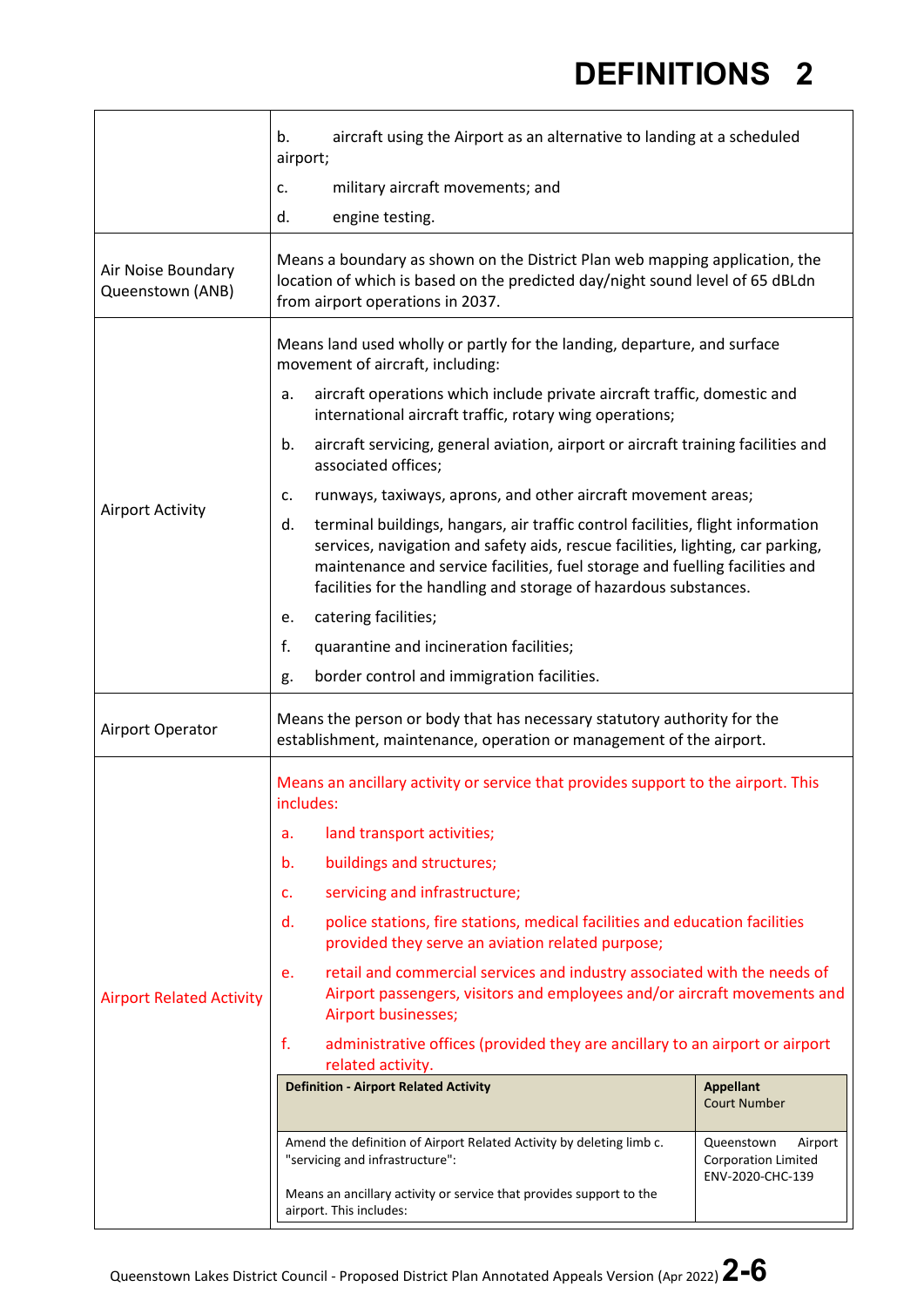<span id="page-6-0"></span>

|                              | c. servicing and infrastructure;                                                                                                                                                                                                                                                                                                                                                                                                                                                                                                                                                                                                                                |  |
|------------------------------|-----------------------------------------------------------------------------------------------------------------------------------------------------------------------------------------------------------------------------------------------------------------------------------------------------------------------------------------------------------------------------------------------------------------------------------------------------------------------------------------------------------------------------------------------------------------------------------------------------------------------------------------------------------------|--|
| All Weather Standard         | Means a pavement which has been excavated to a sound subgrade, backfilled and<br>compacted to properly designed drainage gradients with screened and graded<br>aggregate and is usable by motor vehicles under all weather conditions, and<br>includes metalled and sealed surfaces.                                                                                                                                                                                                                                                                                                                                                                            |  |
| Amenity Or Amenity<br>Values | Means those natural or physical qualities and characteristics of an area that<br>contribute to people's appreciation of its pleasantness, aesthetic coherence, and<br>cultural and recreational attributes <sup>2</sup> .                                                                                                                                                                                                                                                                                                                                                                                                                                       |  |
| Antenna                      | Means telecommunications apparatus, being metal rod, wire or other structure,<br>by which signals are transmitted or received, including any bracket or attachment<br>but not any support mast or similar structure.                                                                                                                                                                                                                                                                                                                                                                                                                                            |  |
| Archaeological Site          | Means, subject to section 42(3) of the Heritage New Zealand Pouhere Taonga Act<br>2014:<br>any place in New Zealand, including any building or structure (or part of a<br>a.<br>building or structure), that -<br>was associated with human activity that occurred before 1900 or is the<br>i.<br>site of the wreck of any vessel where the wreck occurred before 1900;<br>and<br>provides or may provide, through investigation by archaeological<br>ii.<br>methods, evidence relating to the history of New Zealand; and<br>includes a site for which a declaration is made under section 43(1) of the<br>b.<br>Heritage New Zealand Pouhere Taonga Act 2014. |  |
| Area Median Income<br>(AMI)  | Means the median household income for the Queenstown Lakes District as<br>published by Statistics New Zealand following each census, and adjusted annually<br>by the Consumer Price Index (CPI).                                                                                                                                                                                                                                                                                                                                                                                                                                                                |  |
| Balcony                      | Means a floor at other than ground level having at least one side completely open<br>except for a balustrade of a maximum height of 1.2m above balcony floor level.<br>The balcony may be roofed and shall have direct access to the residential unit it<br>serves.                                                                                                                                                                                                                                                                                                                                                                                             |  |
| Bar<br>(Hotel or Tavern)     | Means any part of a hotel or tavern which is used principally for the sale, supply<br>or consumption of liquor on the premises. Bar area shall exclude areas used for<br>storage, toilets or like facilities and space.                                                                                                                                                                                                                                                                                                                                                                                                                                         |  |
| <b>Biodiversity Offsets</b>  | Means measurable conservation outcomes resulting from actions designed to<br>compensate for residual adverse biodiversity impacts arising from project                                                                                                                                                                                                                                                                                                                                                                                                                                                                                                          |  |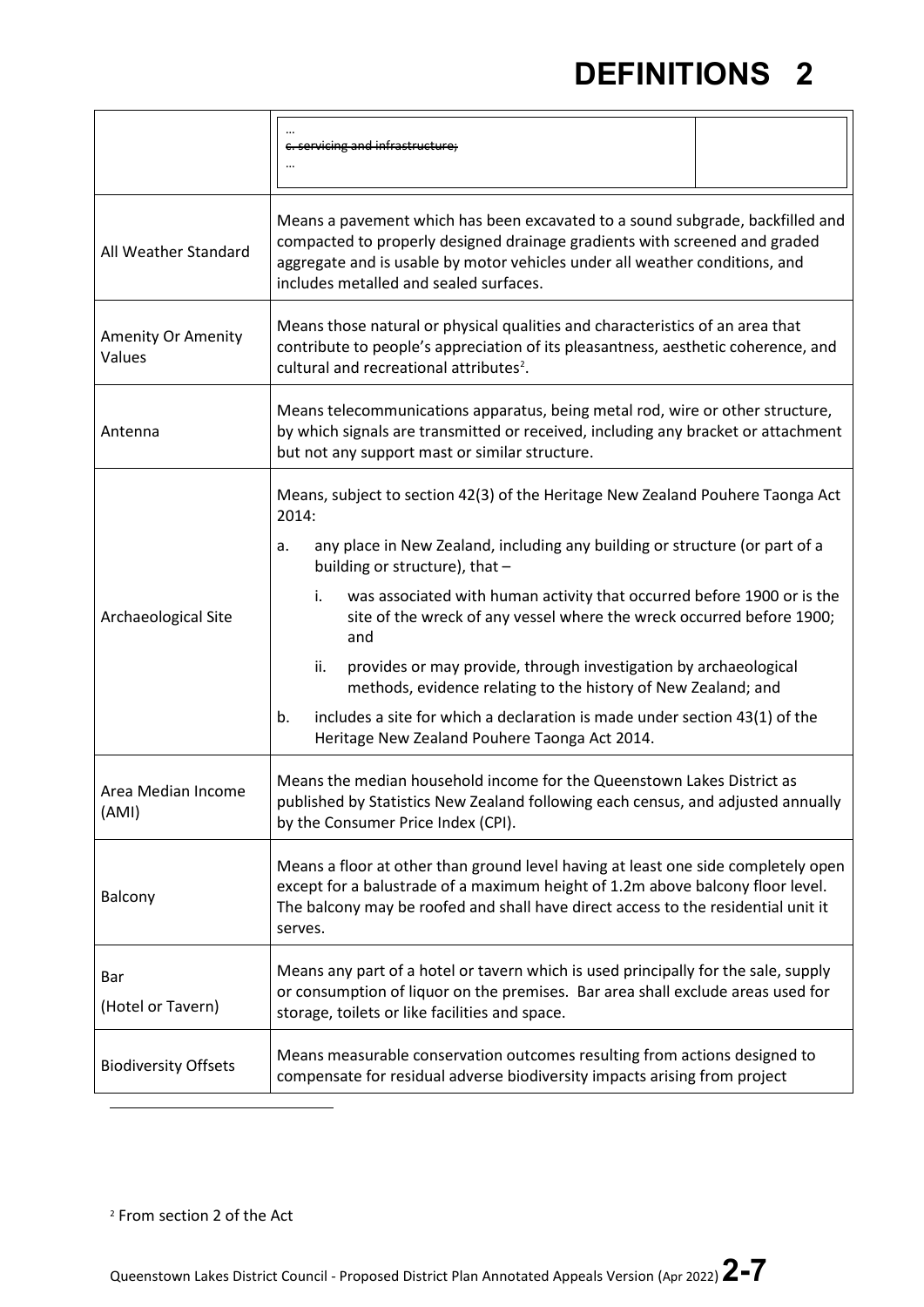|                                          | development after appropriate avoidance, minimisation, remediation and<br>mitigation measures have been taken. The goal of biodiversity offsets is to<br>achieve no net loss and preferably a net gain of biodiversity on the ground.                                                                                                                                                                                 |  |
|------------------------------------------|-----------------------------------------------------------------------------------------------------------------------------------------------------------------------------------------------------------------------------------------------------------------------------------------------------------------------------------------------------------------------------------------------------------------------|--|
| <b>Biomass Electricity</b><br>Generation | Means electricity generation derived from biomass systems being recently living<br>organisms such as wood, wood waste, by products of agricultural processes and<br>waste.                                                                                                                                                                                                                                            |  |
| <b>Boat</b>                              | Means any vessel, appliance or equipment used or designed to be used for<br>flotation and navigation on or through the surface of water, other than a wetsuit<br>or lifejacket, and includes any aircraft whilst such aircraft is on the surface of the<br>water. Craft or boating craft shall have the same meaning. Boating activities shall<br>mean activities involving the use of boats on the surface of water. |  |
| Boundary                                 | Means any boundary of the net area of a site and includes any road boundary or<br>internal boundary. Site boundary shall have the same meaning as boundary.                                                                                                                                                                                                                                                           |  |
|                                          | Shall have the same meaning as the Building Act 2004, with the following<br>exemptions in addition to those set out in the Building Act 2004:                                                                                                                                                                                                                                                                         |  |
|                                          | fences and walls not exceeding 2m in height;<br>a.                                                                                                                                                                                                                                                                                                                                                                    |  |
|                                          | retaining walls that support no more than 2 vertical metres of earthworks;<br>b.                                                                                                                                                                                                                                                                                                                                      |  |
|                                          | structures less than 5m <sup>2</sup> in area and in addition less than 2m in height above<br>c.<br>ground level;                                                                                                                                                                                                                                                                                                      |  |
|                                          | radio and television aerials (excluding dish antennae for receiving satellite<br>d.<br>television which are greater than 1.2m in diameter), less than 2m in height<br>above ground level;                                                                                                                                                                                                                             |  |
|                                          | uncovered terraces or decks that are no greater than 1m above ground<br>e.<br>level;                                                                                                                                                                                                                                                                                                                                  |  |
| <b>Building</b>                          | f.<br>the upgrading and extension to the Arrow Irrigation Race provided that this<br>exception only applies to upgrading and extension works than involve<br>underground piping of the Arrow Irrigation Race;                                                                                                                                                                                                         |  |
|                                          | flagpoles not exceeding 7m in height;<br>g.                                                                                                                                                                                                                                                                                                                                                                           |  |
|                                          | building profile poles, required as part of the notification of Resource<br>h.<br>Consent applications;                                                                                                                                                                                                                                                                                                               |  |
|                                          | public outdoor art installations sited on Council owned land;<br>i.                                                                                                                                                                                                                                                                                                                                                   |  |
|                                          | pergolas less than 2.5 metres in height either attached or detached to a<br>j.<br>building;                                                                                                                                                                                                                                                                                                                           |  |
|                                          | Notwithstanding the definition set out in the Building Act 2004, and the above<br>exemptions a building shall include:                                                                                                                                                                                                                                                                                                |  |
|                                          | any vehicle, trailer, tent, marquee, shipping container, caravan or boat,<br>a.<br>whether fixed or moveable, used on a site for a residential accommodation<br>unit for a period exceeding 2 months.                                                                                                                                                                                                                 |  |
| <b>Building Coverage</b>                 | Means that portion of the net area of a site which is covered by buildings or parts<br>of buildings, including overhanging or cantilevered parts of buildings, expressed<br>as a percentage or area. Building coverage shall only apply to buildings at ground,<br>or above ground level. The following shall not be included in building coverage:                                                                   |  |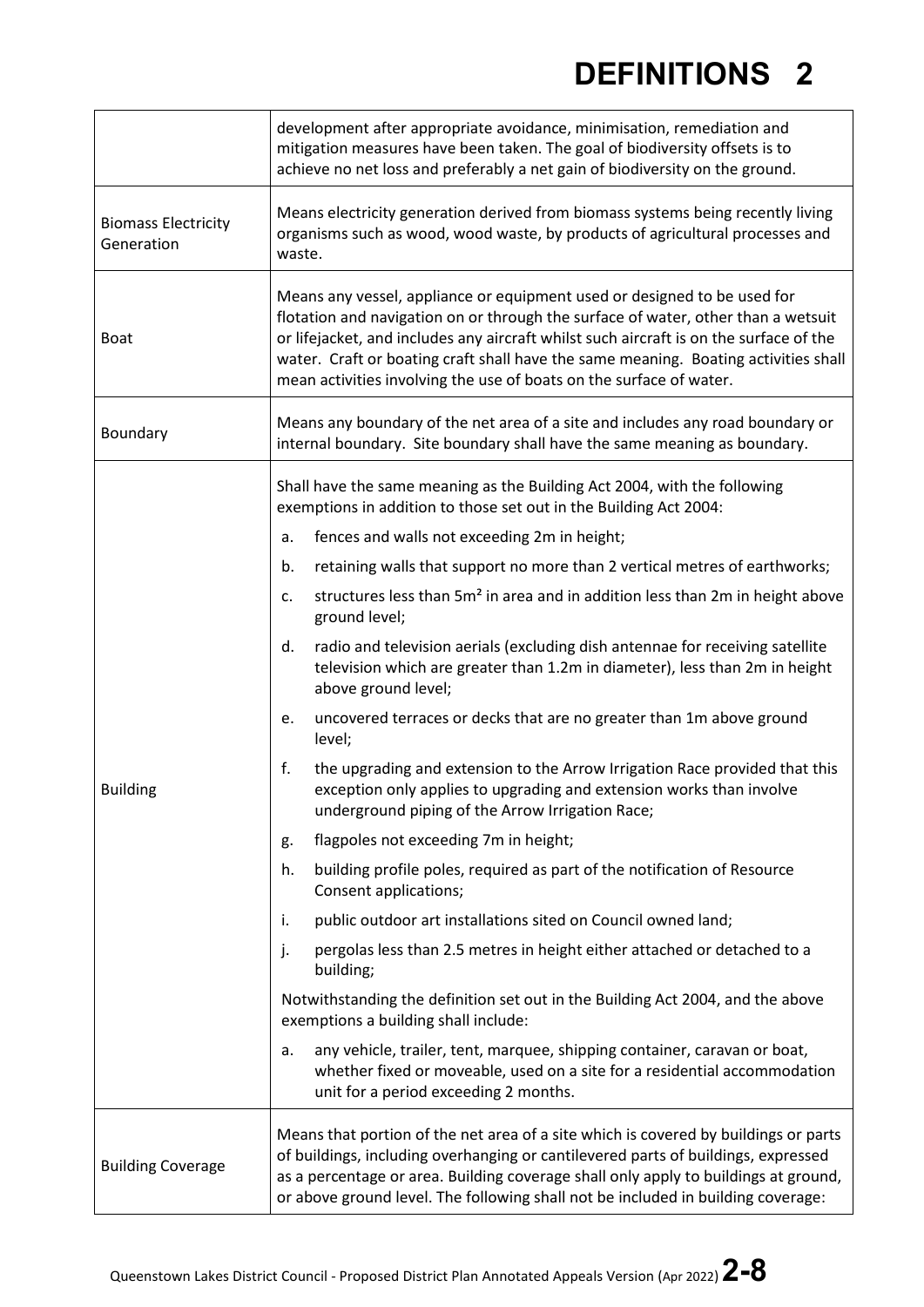|                                     | pergolas;<br>a.<br>that part of eaves and/or spouting, fire aprons or bay or box windows<br>b.<br>projecting 600mm or less horizontally from any exterior wall;<br>uncovered terraces or decks which are not more than 1m above ground level;<br>c.<br>uncovered swimming pools no higher than 1m above ground level;<br>d.<br>fences, walls and retaining walls;<br>e.<br>f.<br>driveways and outdoor paved surfaces.<br>Means a restriction imposed on a site to ensure when new buildings are erected                                                                                                                                                                                                                                                                    |
|-------------------------------------|-----------------------------------------------------------------------------------------------------------------------------------------------------------------------------------------------------------------------------------------------------------------------------------------------------------------------------------------------------------------------------------------------------------------------------------------------------------------------------------------------------------------------------------------------------------------------------------------------------------------------------------------------------------------------------------------------------------------------------------------------------------------------------|
| <b>Building Line</b><br>Restriction | or existing buildings re-erected, altered or substantially rebuilt, no part of any<br>such building shall stand within the area between the building line and the<br>adjacent site boundary.                                                                                                                                                                                                                                                                                                                                                                                                                                                                                                                                                                                |
| <b>Building Supplier</b>            | Means a business primarily engaged in selling goods for consumption or use in<br>the construction, modification, cladding, fixed decoration or outfitting of buildings<br>and without limiting the generality of this term, includes suppliers of:<br>glazing;<br>a.<br>b.<br>awnings and window coverings;<br>bathroom, toilet and sauna installations;<br>c.<br>electrical materials and plumbing supplies;<br>d.<br>heating, cooling and ventilation installations;<br>e.<br>f.<br>kitchen and laundry installations, excluding standalone appliances;<br>paint, varnish and wall coverings;<br>g.<br>permanent floor coverings;<br>h.<br>power tools and equipment;<br>i.<br>locks, safes and security installations; and<br>j.<br>k.<br>timber and building materials. |
| <b>Camping Ground</b>               | Means any area of land used, or designed or intended to be used, for rent, hire,<br>donation, or otherwise for reward, for the purposes of placing or erecting on the<br>land temporary living places for occupation, or permanent tourist cabins, by 2 or<br>more families or parties (whether consisting of 1 or more persons) living<br>independently of each other, whether or not such families or parties enjoy the<br>use in common of entrances, water supplies, cookhouses, sanitary fixtures, or<br>other premises and equipment; and includes any area of land used as a camping<br>ground immediately before the commencement of the Camping Ground<br>Regulations 1985.                                                                                        |
| Carriageway                         | Means the portion of a road devoted particularly to the use of motor vehicles.                                                                                                                                                                                                                                                                                                                                                                                                                                                                                                                                                                                                                                                                                              |
| Cleanfill                           | Means material that, when buried, will have no adverse effects on people or the<br>environment. Cleanfill material includes virgin natural materials such as clay, soil<br>and rock, and other inert materials, such as concrete or brick, that are free of:<br>combustible, putrescible, degradable or leachable components;<br>a.<br>hazardous substances;<br>b.                                                                                                                                                                                                                                                                                                                                                                                                          |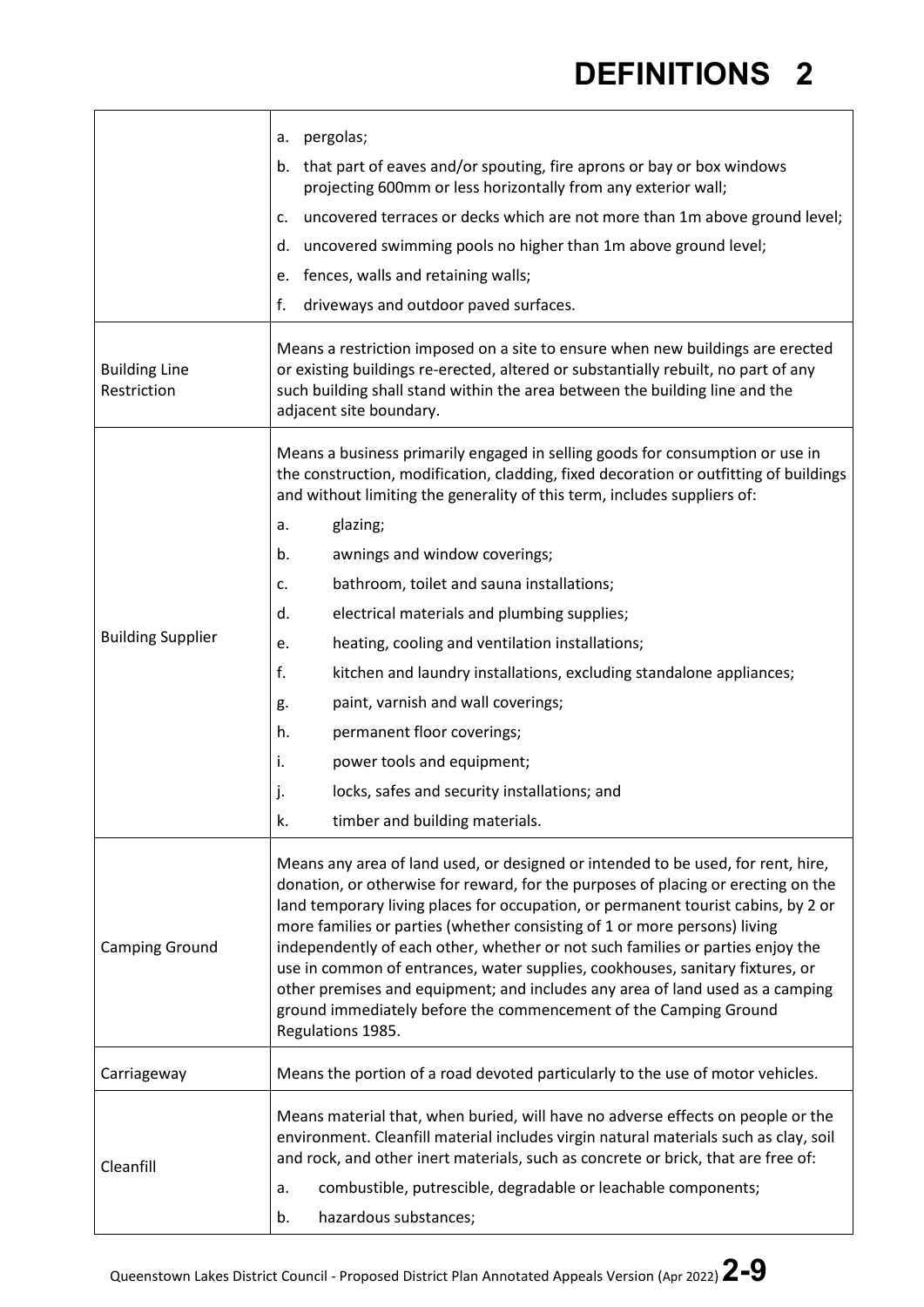|                                              | products or materials derived from hazardous waste treatment, hazardous<br>c.<br>waste stabilisation, or hazardous waste disposal practices;                                                                                                                                                                                                                                                                                                                                                                                        |  |
|----------------------------------------------|-------------------------------------------------------------------------------------------------------------------------------------------------------------------------------------------------------------------------------------------------------------------------------------------------------------------------------------------------------------------------------------------------------------------------------------------------------------------------------------------------------------------------------------|--|
|                                              | materials that may present a risk to human or animal health, such as<br>d.<br>medical and veterinary waste, asbestos or radioactive substances; or                                                                                                                                                                                                                                                                                                                                                                                  |  |
|                                              | liquid waste.<br>e.                                                                                                                                                                                                                                                                                                                                                                                                                                                                                                                 |  |
| <b>Cleanfill Facility</b>                    | Means land used solely for the disposal of cleanfill. A cleanfill facility may include<br>stockpiling, rehabilitation and landscaping.                                                                                                                                                                                                                                                                                                                                                                                              |  |
| Clearance of<br>Vegetation                   | Means the removal, trimming, felling, or modification of any vegetation and<br>includes cutting, crushing, cultivation, soil disturbance including direct drilling,<br>spraying with herbicide or burning.                                                                                                                                                                                                                                                                                                                          |  |
|                                              | Clearance of vegetation includes, the deliberate application of water or<br>oversowing where it would change the ecological conditions such that the<br>resident indigenous plant(s) are killed by competitive exclusion. Includes dryland<br>cushion field species.                                                                                                                                                                                                                                                                |  |
| Commercial                                   | Means involving payment, exchange or other consideration.                                                                                                                                                                                                                                                                                                                                                                                                                                                                           |  |
| <b>Commercial Activity</b>                   | Means the use of land and buildings for the display, offering, provision, sale or<br>hire of goods, equipment or services, and includes shops, postal services,<br>markets, showrooms, restaurants, takeaway food bars, professional, commercial<br>and administrative offices, service stations, motor vehicle sales, the sale of liquor<br>and associated parking areas. Excludes recreational, community and service<br>activities, home occupations, visitor accommodation, residential visitor<br>accommodation and homestays. |  |
| <b>Commercial Livestock</b>                  | Means livestock bred, reared and/or kept on a property for the purpose of<br>commercial gain, but excludes domestic livestock.                                                                                                                                                                                                                                                                                                                                                                                                      |  |
| Commercial<br><b>Recreational Activities</b> | Means the commercial guiding, training, instructing, transportation or provision<br>of recreation facilities to clients for recreational purposes including the use of any<br>building or land associated with the activity, excluding ski area activities.                                                                                                                                                                                                                                                                         |  |
| <b>Common Property</b>                       | Means:<br>all the land and associated fixtures that are part of the unit title<br>a.<br>development but are not contained in a principal unit, accessory unit, or<br>future development unit; and<br>in the case of a subsidiary unit title development, means that part of the<br>b.<br>principal unit subdivided to create the subsidiary unit title development that<br>is not contained in a principal unit, accessory unit, or future development<br>$unit3$ .                                                                 |  |

<span id="page-9-0"></span><sup>&</sup>lt;sup>3</sup> From the Unit Titles Act 2010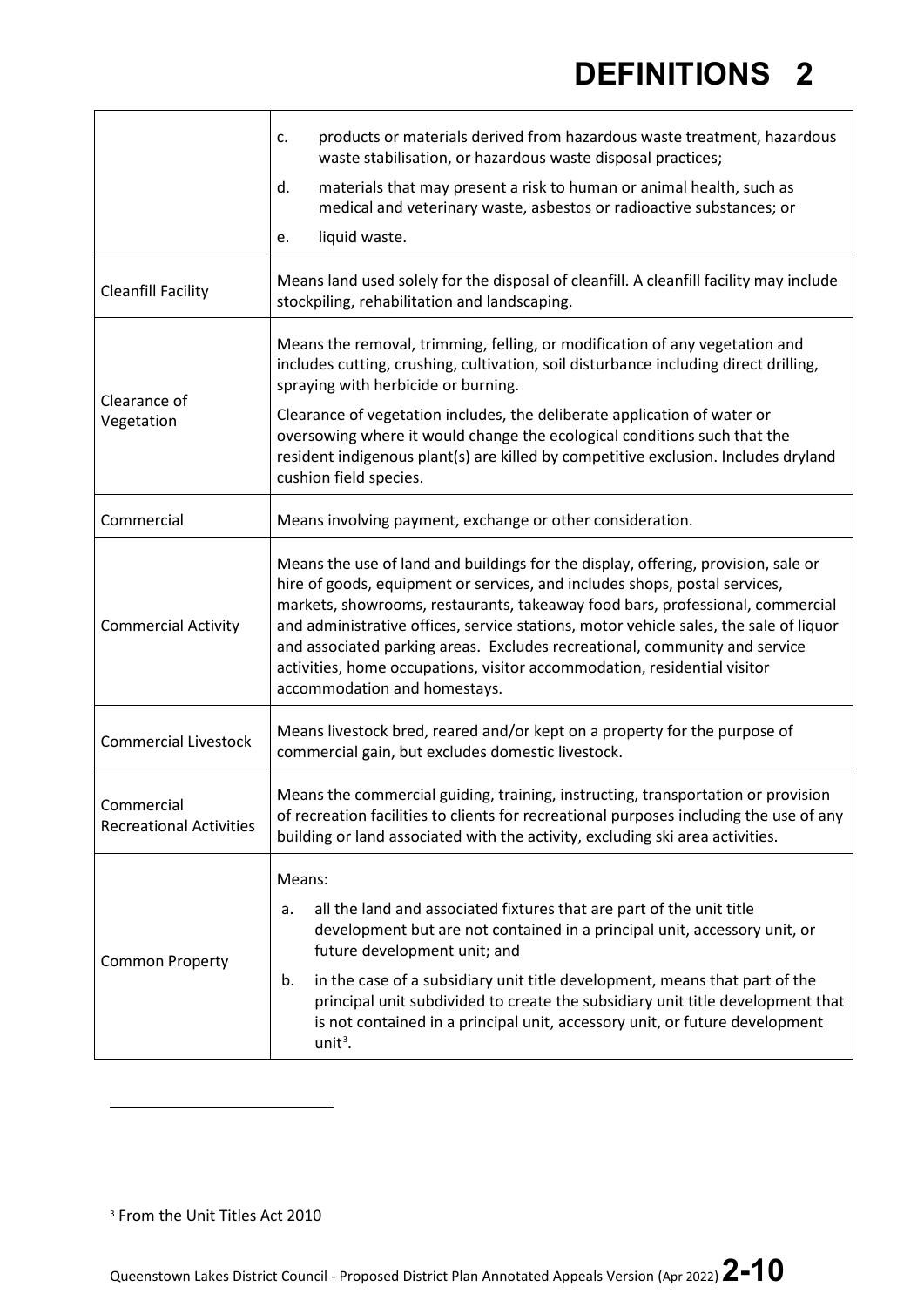| <b>Community Activity</b>                                                          | Means the use of land and buildings for the primary purpose of health, welfare,<br>care, safety, education, culture and/or spiritual well being. Excludes recreational<br>activities. A community activity includes day care facilities, education activities,<br>hospitals, doctors surgeries and other health professionals, churches, halls,<br>libraries, community centres, police purposes, fire stations, courthouses,<br>probation and detention centres, government and local government offices.                                                                                                                                                                                                                                                  |
|------------------------------------------------------------------------------------|-------------------------------------------------------------------------------------------------------------------------------------------------------------------------------------------------------------------------------------------------------------------------------------------------------------------------------------------------------------------------------------------------------------------------------------------------------------------------------------------------------------------------------------------------------------------------------------------------------------------------------------------------------------------------------------------------------------------------------------------------------------|
| <b>Community Housing</b>                                                           | Means residential activity that maintains long term affordability for existing and<br>future generations through the use of a retention mechanism, and whose cost to<br>rent or own is within the reasonable means of low and moderate income<br>households.                                                                                                                                                                                                                                                                                                                                                                                                                                                                                                |
| Comprehensive<br>Development<br>(For the purpose of<br>Chapters 12 and 13<br>only) | Means the construction of a building or buildings on a site or across a number of<br>sites with a total land area greater than 1400m <sup>2</sup> .                                                                                                                                                                                                                                                                                                                                                                                                                                                                                                                                                                                                         |
| <b>Contributory Buildings</b><br>(For the purpose of<br>Chapter 26 only)           | Means buildings within a heritage precinct that contribute to the significance of a<br>heritage precinct some of which may be listed for individual protection in the<br>Inventory of Listed Heritage Features under Rule 26.8. They may contain elements<br>of heritage fabric, architecture or positioning that adds value to the heritage<br>precinct. They have been identified within a heritage precinct because any future<br>development of the site containing a contributory building may impact on the<br>heritage values of heritage features, or the heritage precinct itself. Contributory<br>buildings are identified on the plans under Section 26.7 'Heritage Precincts'.<br>(Refer also to the definition of Non-Contributory Buildings). |
| Corporate Colour<br>Scheme                                                         | Means the colour or colours which a business or organisation adopts as a key<br>visual element of its corporate identity.                                                                                                                                                                                                                                                                                                                                                                                                                                                                                                                                                                                                                                   |
| Council                                                                            | Means the Queenstown Lakes District Council or any Committee, Sub Committee,<br>Community Board, Commissioner or person to whom any of the Council's powers,<br>duties or discretions under this Plan have been lawfully delegated pursuant to the<br>provisions of the Act. District council shall have the same meaning.                                                                                                                                                                                                                                                                                                                                                                                                                                  |
| <b>Critical Listening</b><br>Environment                                           | Means any space that is regularly used for high quality listening or communication<br>for example principle living areas, bedrooms and classrooms but excludes non-<br>critical listening environments.                                                                                                                                                                                                                                                                                                                                                                                                                                                                                                                                                     |
| <b>Cultural Impact</b><br>Assessment                                               | Means a report that sets out Māori perspective on values, interests and<br>associations with an area or resource. These are technical reports for the<br>purposes of an assessment of environmental effects (AEE).                                                                                                                                                                                                                                                                                                                                                                                                                                                                                                                                          |
| Day Care Facility                                                                  | Means land and/or buildings used for the care during the day of elderly persons<br>with disabilities and/or children, other than those residing on the site.                                                                                                                                                                                                                                                                                                                                                                                                                                                                                                                                                                                                |
| Design Sound Level                                                                 | Means 40 dB Ldn in all critical listening environments.                                                                                                                                                                                                                                                                                                                                                                                                                                                                                                                                                                                                                                                                                                     |
| <b>District</b>                                                                    | <b>Means Queenstown Lakes District</b>                                                                                                                                                                                                                                                                                                                                                                                                                                                                                                                                                                                                                                                                                                                      |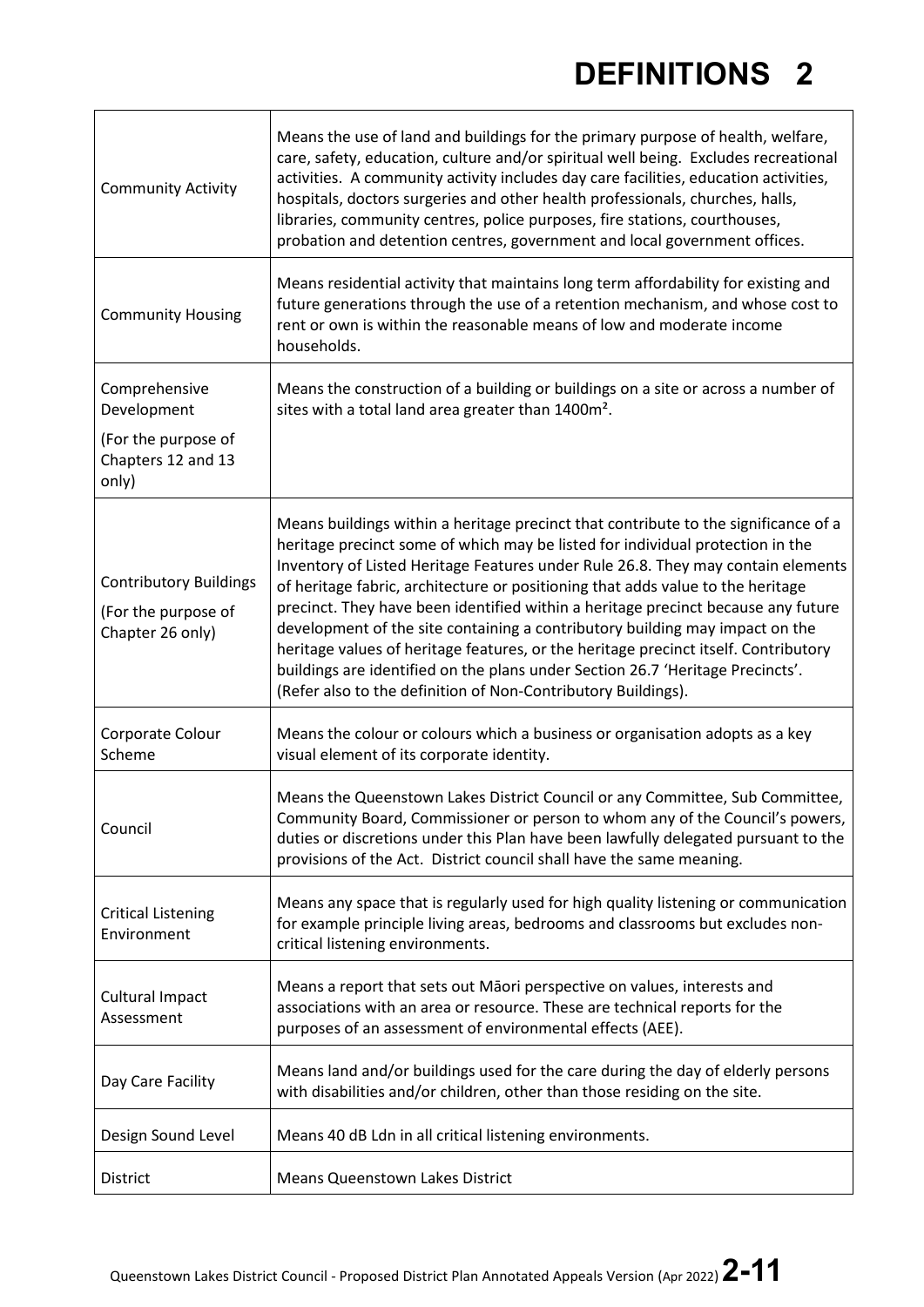|                                 | Means livestock bred, reared and/or kept on a property, excluding that which is<br>for the purpose of commercial gain.                                                                                                                                                                                                                                                                      |  |  |
|---------------------------------|---------------------------------------------------------------------------------------------------------------------------------------------------------------------------------------------------------------------------------------------------------------------------------------------------------------------------------------------------------------------------------------------|--|--|
| Domestic Livestock              | In all zones, other than the Rural, Rural Lifestyle and Rural Residential Zones,<br>a.<br>it is limited to 5 adult poultry per site, and does not include adult roosters or<br>peacocks; and                                                                                                                                                                                                |  |  |
|                                 | In the Rural, Rural Lifestyle and Rural Residential Zones it includes any<br>b.<br>number of livestock bred, reared and/or kept on a site for family<br>consumption, as pets, or for hobby purposes and from which no financial<br>gain is derived, except that in the Rural Residential Zone it is limited to only<br>one adult rooster and peacock per site.                              |  |  |
|                                 | Note: Domestic livestock not complying with this definition shall be deemed to be<br>commercial livestock and a farming activity.                                                                                                                                                                                                                                                           |  |  |
|                                 | Means the disturbance of land by the removal or deposition on or change to the<br>profile of land.                                                                                                                                                                                                                                                                                          |  |  |
| Earthworks                      | Earthworks includes excavation, filling, cuts, root raking and blading, firebreaks,<br>batters and the formation of roads, access, driveways, tracks and the deposition<br>and removal of cleanfill.                                                                                                                                                                                        |  |  |
| <b>Ecosystem Services</b>       | Means the resources and processes the environment provides that people benefit<br>from e.g. purification of water and air, pollination of plants and decomposition of<br>waste.                                                                                                                                                                                                             |  |  |
| <b>Education Activity</b>       | Means the use of land and buildings for the primary purpose of regular instruction<br>or training including early childhood education, primary, intermediate and<br>secondary schools, tertiary education. It also includes ancillary administrative,<br>cultural, recreational, health, social and medical services (including dental clinics<br>and sick bays) and commercial facilities. |  |  |
| <b>Electricity Distribution</b> | Means the conveyance of electricity via electricity distribution lines, cables,<br>support structures, substations, transformers, switching stations, kiosks, cabinets<br>and ancillary buildings and structures, including communication equipment, by a<br>network utility operator.                                                                                                      |  |  |
| Elderly care home               | Means a facility providing rest home care within the meaning of the Health and<br>Disability Services (Safety) Act (2001), or a home for the residential care of older<br>persons and/or any land or buildings used for the care of older persons within a<br>retirement village.                                                                                                           |  |  |
|                                 | Means the following activities:                                                                                                                                                                                                                                                                                                                                                             |  |  |
| <b>Energy Activities</b>        | small and community-scale distributed electricity generation and solar water<br>a.<br>heating;                                                                                                                                                                                                                                                                                              |  |  |
|                                 | renewable electricity generation;<br>b.                                                                                                                                                                                                                                                                                                                                                     |  |  |
|                                 | non-renewable electricity generation;<br>c.                                                                                                                                                                                                                                                                                                                                                 |  |  |
|                                 | wind electricity generation;<br>d.                                                                                                                                                                                                                                                                                                                                                          |  |  |
|                                 | solar electricity generation;<br>e.                                                                                                                                                                                                                                                                                                                                                         |  |  |
|                                 | f.<br>stand-alone power systems (SAPS);                                                                                                                                                                                                                                                                                                                                                     |  |  |
|                                 | biomass electricity generation;<br>g.                                                                                                                                                                                                                                                                                                                                                       |  |  |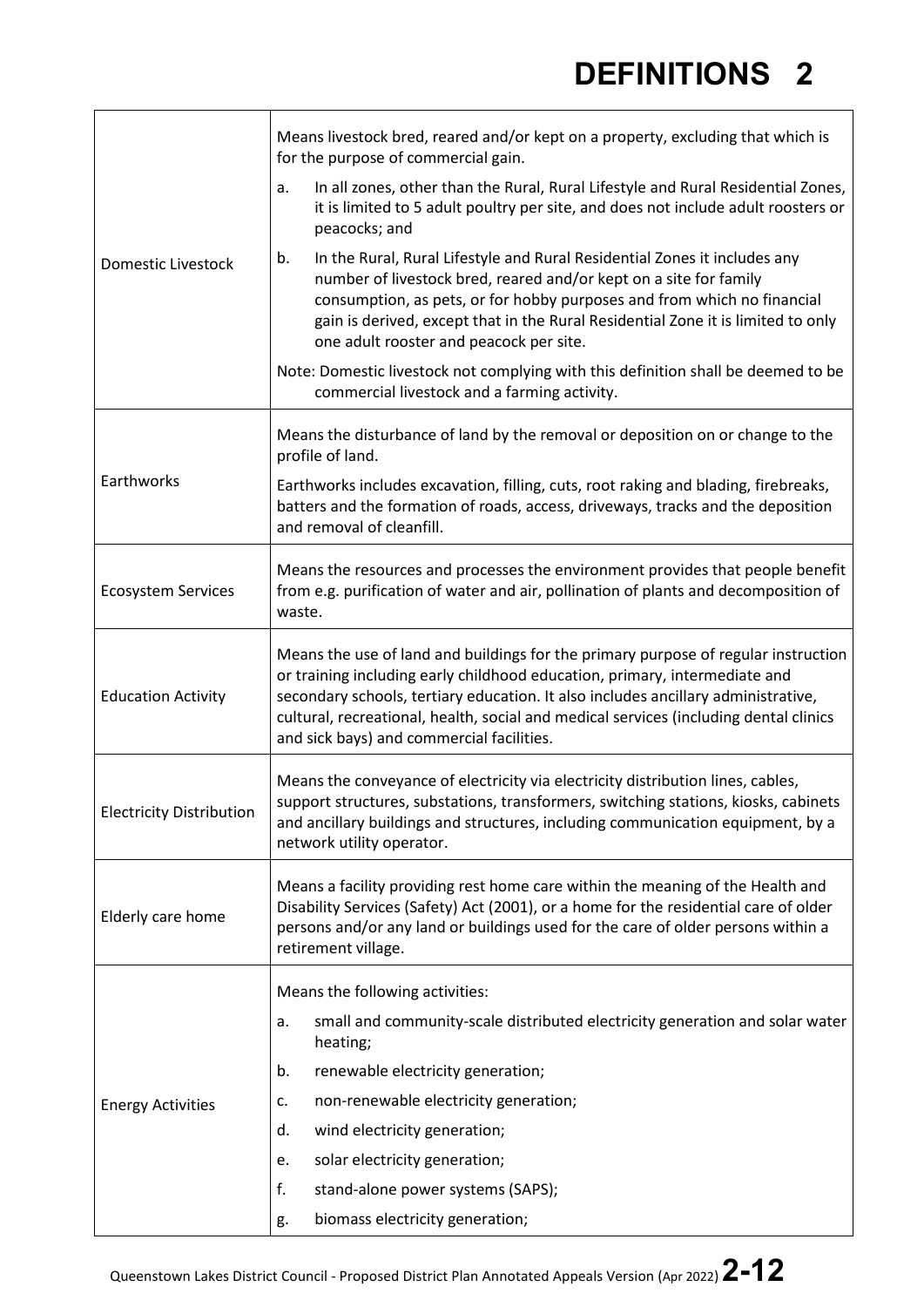|                                                                                         | hydro generation activity;<br>h.                                                                                                                                                                                                                                                                                                                                                                                                                                    |
|-----------------------------------------------------------------------------------------|---------------------------------------------------------------------------------------------------------------------------------------------------------------------------------------------------------------------------------------------------------------------------------------------------------------------------------------------------------------------------------------------------------------------------------------------------------------------|
| Environmental<br>Compensation                                                           | i.<br>mini and micro hydro electricity generation.<br>Means actions offered as a means to address residual adverse effects to the<br>environment arising from project development that are not intended to result in<br>no net loss or a net gain of biodiversity on the ground, includes residual adverse<br>effects to other components of the environment including landscape, the habitat<br>of trout and salmon, open space, recreational and heritage values. |
| Exotic<br>(Trees and Plants)                                                            | Means species which are not indigenous to that part of New Zealand.                                                                                                                                                                                                                                                                                                                                                                                                 |
| <b>Extent of Place</b><br>(For the purpose of<br>Chapter 26 only)                       | Means the area around and/or adjacent to a heritage feature listed in the<br>Inventory of Listed Heritage Features under Section 26.8 and which is contained<br>in the same legal title as a heritage feature listed in the Inventory, the extent of<br>which is identified in Section 26.8.1.<br>(Refer also to the definition of Setting).                                                                                                                        |
| <b>External Alterations</b><br>and Additions<br>(For the purpose of<br>Chapter 26 only) | Means undertaking works affecting the external heritage fabric of heritage<br>features, but excludes repairs and maintenance, and partial demolition. External<br>additions includes signs and lighting.                                                                                                                                                                                                                                                            |
| <b>External Appearance</b><br>(Buildings)                                               | Means the bulk and shape of the building including roof pitches, the materials of<br>construction and the colour of exterior walls, joinery, roofs and any external<br>fixtures.                                                                                                                                                                                                                                                                                    |
| <b>Factory Farming</b>                                                                  | Includes:<br>the use of land and/or buildings for the production of commercial livestock<br>a.<br>where the regular feed source for such livestock is substantially provided<br>other than from grazing the site concerned;<br>boarding of animals;<br>b.<br>mushroom farming.<br>c.                                                                                                                                                                                |
| <b>Farming Activity</b>                                                                 | Means the use of land and buildings for the primary purpose of the production of<br>vegetative matters and/or commercial livestock. Excludes residential activity,<br>home occupations, factory farming and forestry activity. Means the use of lakes<br>and rivers for access for farming activities.                                                                                                                                                              |
| Farm Building                                                                           | Means a building (as defined) necessary for the exercise of farming activities (as<br>defined) and excludes:<br>buildings for the purposes of residential activities, home occupations,<br>a.<br>factory farming and forestry activities;<br>visitor accommodation and temporary accommodation.<br>b.                                                                                                                                                               |
| Flat site                                                                               | Means a site where the ground slope is equal to or less than 6 degrees (i.e. equal<br>to or less than 1 in 9.5). Ground slope in relation to building height shall be                                                                                                                                                                                                                                                                                               |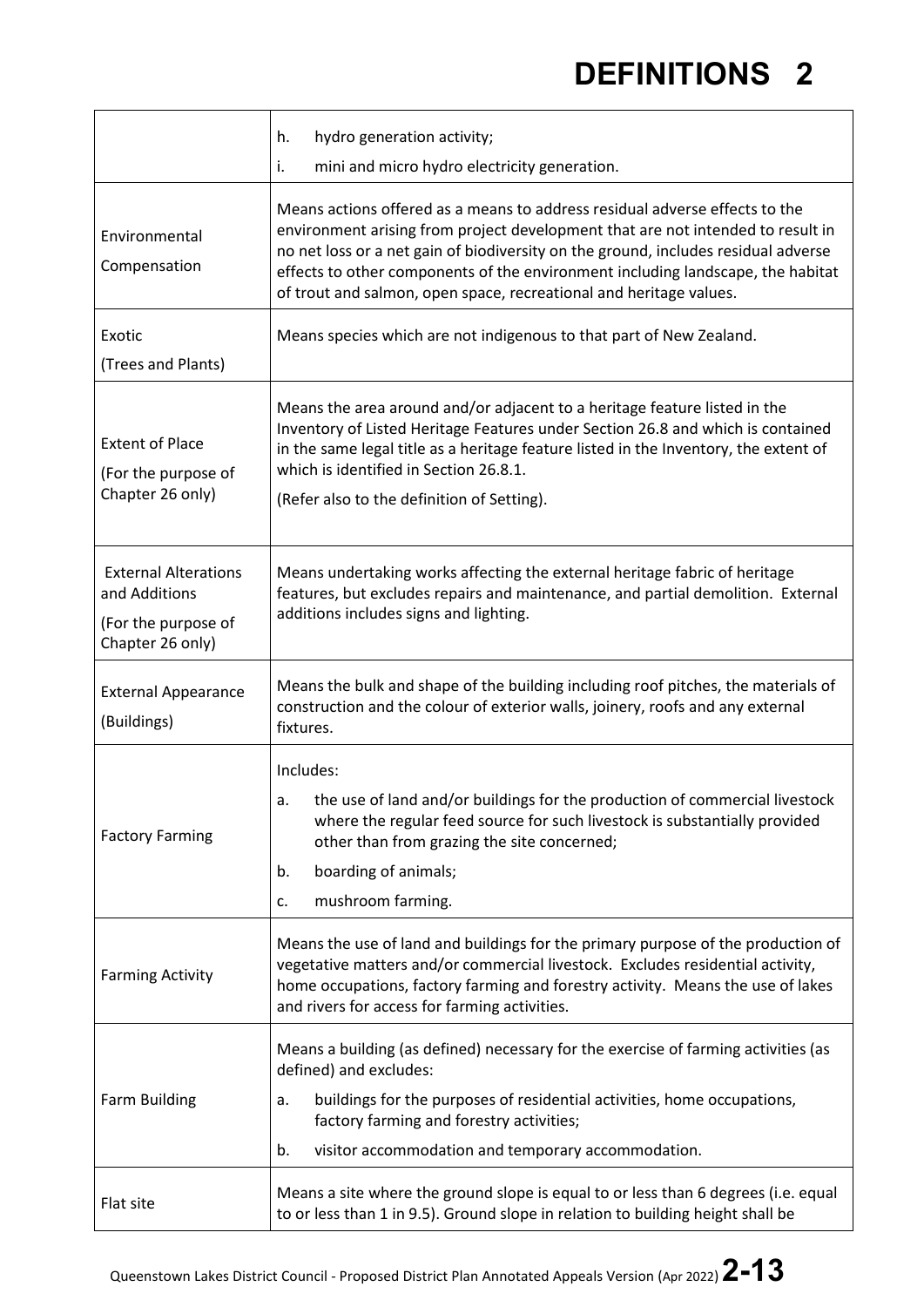|                                       | determined by measurement over the extremities of each building elevation.<br>Where all elevations indicate a ground slope of less than 6 degrees (i.e. equal to<br>or less than 1 in 9.5), rules applicable to flat sites will apply.                                                                                                                                                                                      |                                                    |                                                      |  |
|---------------------------------------|-----------------------------------------------------------------------------------------------------------------------------------------------------------------------------------------------------------------------------------------------------------------------------------------------------------------------------------------------------------------------------------------------------------------------------|----------------------------------------------------|------------------------------------------------------|--|
|                                       | Means works, structures and plantings for the protection of property and people<br>from flood fairways or lakes, the clearance of vegetation and debris from flood<br>fairways, stop banks, access tracks, rockwork, anchored trees, wire rope and<br>other structures.                                                                                                                                                     |                                                    |                                                      |  |
| <b>Flood Protection Work</b>          | Definition - Flood Protection Work                                                                                                                                                                                                                                                                                                                                                                                          | <b>Appellant</b><br><b>Court Number</b>            | <b>Consequentially</b><br><b>Affected Provisions</b> |  |
|                                       | Insert express confirmation in the rules or definitions<br>that flood protection works can be undertaken by<br>private interest and private landowners                                                                                                                                                                                                                                                                      | Queenstown<br>Park Limited<br>ENV-2018-CHC-<br>127 | Rule 30.5.1.5<br>Rule 30.5.1.2                       |  |
|                                       | Means the use of land primarily for the purpose of planting, tending, managing<br>and harvesting of trees for timber or wood production in excess of 0.5ha in area.                                                                                                                                                                                                                                                         |                                                    |                                                      |  |
| <b>Forestry Activity</b>              | Plantation Forestry is as defined by the Resource Management (National<br>Environmental Standard for Plantation Forestry) Regulations 2017.                                                                                                                                                                                                                                                                                 |                                                    |                                                      |  |
| <b>Formed Road</b>                    | Means a road with a carriageway constructed to an all-weather standard with a<br>minimum width of 3m.                                                                                                                                                                                                                                                                                                                       |                                                    |                                                      |  |
| Frontage                              | Means the road boundary of any site.                                                                                                                                                                                                                                                                                                                                                                                        |                                                    |                                                      |  |
| <b>Full-Time Equivalent</b><br>Person | Means the engagement of a person or persons in an activity on a site for an<br>average of 8 hours per day assessed over any 14 day period.                                                                                                                                                                                                                                                                                  |                                                    |                                                      |  |
| Garage                                | Is included within the meaning of residential unit, and means a building or part of<br>a building principally used for housing motor vehicles and other ancillary<br>miscellaneous items.                                                                                                                                                                                                                                   |                                                    |                                                      |  |
| Gross Floor Area (GFA)                | Means the sum of the gross area of the several floors of all buildings on a site,<br>measured from the exterior faces of the exterior walls, or from the centre lines of<br>walls separating two buildings.                                                                                                                                                                                                                 |                                                    |                                                      |  |
| <b>Ground Floor Area</b>              | Means any areas covered by the building or parts of the buildings and includes<br>overhanging or cantilevered parts but does not include pergolas (unroofed),<br>projections not greater than 800mm including eaves, bay or box windows, and<br>uncovered terraces or decks less than 1m above ground level.                                                                                                                |                                                    |                                                      |  |
| <b>Ground Level</b>                   | Means:<br>The surface of the ground prior to any earthworks on the site, except that where<br>the surface of the ground has been altered throughearthworks carried out as part<br>of a subdivision under the Resource Management Act 1991 or Local Government<br>Act 1974 "ground level" means the finished surface of the ground following<br>completion of works associated with the most recently completed subdivision. |                                                    |                                                      |  |
|                                       | "earthworks" has the meaning given in the definition of that term in this<br>a.<br>Plan and includes earthworks carried out at any time inthe past;                                                                                                                                                                                                                                                                         |                                                    |                                                      |  |
|                                       | "completed subdivision" means a subdivision in respect of which a<br>b.<br>certificate pursuant to section 224(c) of the ResourceManagement Act 1991                                                                                                                                                                                                                                                                        |                                                    |                                                      |  |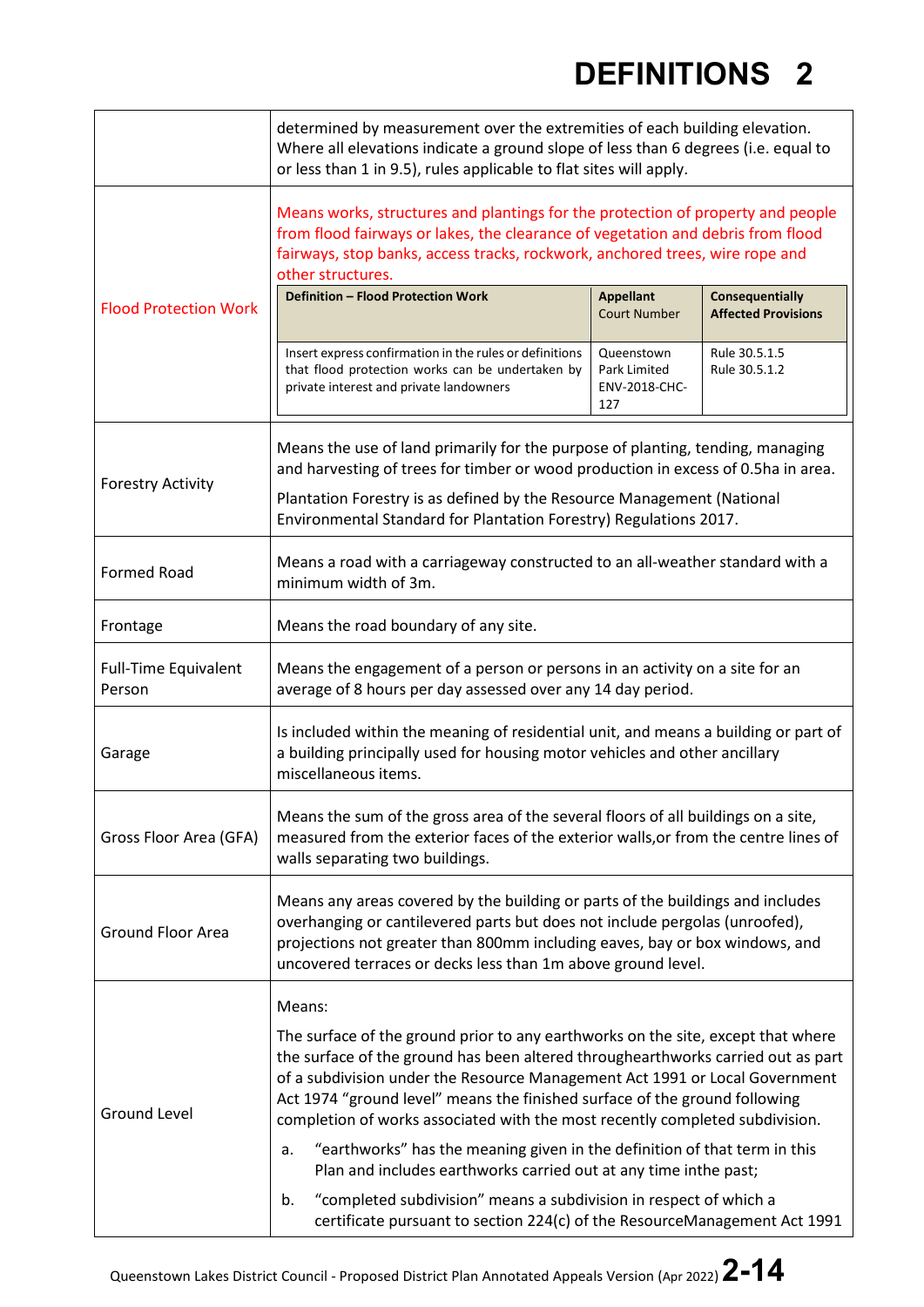|                            | or a completion certificate under the Local Government Act 1974 has been<br>issued;                                                                                                                                                                                         |  |  |  |
|----------------------------|-----------------------------------------------------------------------------------------------------------------------------------------------------------------------------------------------------------------------------------------------------------------------------|--|--|--|
|                            | "earthworks carried out as part of a subdivision" does not include<br>c.<br>earthworks that are authorized under any land use consent for earthworks,<br>separate from earthworks approved as part of a subdivision consent after 29<br>April 2016;                         |  |  |  |
|                            | ground level interpretations are to be based on credible evidence including<br>d.<br>existing topographical information, site specific topography, adjoining<br>topography and known site history;                                                                          |  |  |  |
|                            | changes to the surface of the ground as a result of earthworks associated<br>е.<br>with building activity do not affect the "ground level" of a site;                                                                                                                       |  |  |  |
|                            | f.<br>subdivision that does not involve earthworks has no effect on "ground<br>level";                                                                                                                                                                                      |  |  |  |
|                            | Notes:                                                                                                                                                                                                                                                                      |  |  |  |
|                            | See interpretive diagrams in the definition of Height;<br>a.                                                                                                                                                                                                                |  |  |  |
|                            | Special height rules apply in the Queenstown town centre, where "metres<br>b.<br>above sea level" is used. This is not affected by the definition of "ground<br>level" above, which applies elsewhere.                                                                      |  |  |  |
| Handicrafts                | Means goods produced by the use of hand tools or the use of mechanical<br>appliances where such appliances do not produce the goods in a repetitive<br>manner according to a predetermined pattern for production run purpose.                                              |  |  |  |
| Hangar                     | Means a structure used to store aircraft, including for maintenance, servicing<br>and/or repair purposes.                                                                                                                                                                   |  |  |  |
|                            | Means any part of that site which is impermeable and includes:                                                                                                                                                                                                              |  |  |  |
|                            | concrete, bitumen or similar driveways, paths or other areas paved with a<br>a.<br>continuous surface or with open jointed slabs, bricks, gobi or similar blocks;<br>or hardfill driveways that effectively put a physical barrier on the surface of<br>any part of a site; |  |  |  |
| <b>Hard Surfacing</b>      | any area used for parking, manoeuvring, access or loading of motor vehicles;<br>b.                                                                                                                                                                                          |  |  |  |
|                            | any area paved either with a continuous surface or with open jointed slabs,<br>c.<br>bricks, gobi or similar blocks;                                                                                                                                                        |  |  |  |
|                            | The following shall not be included in hard surfacing:                                                                                                                                                                                                                      |  |  |  |
|                            | paths of less than 1m in width;<br>a.                                                                                                                                                                                                                                       |  |  |  |
|                            | shade houses, glasshouses and tunnel houses not having solid floors.<br>b.                                                                                                                                                                                                  |  |  |  |
|                            | Means any substance with one or more of the following characteristics:                                                                                                                                                                                                      |  |  |  |
| <b>Hazardous Substance</b> | explosives<br>İ.<br>a                                                                                                                                                                                                                                                       |  |  |  |
|                            | flammability<br>İİ.                                                                                                                                                                                                                                                         |  |  |  |
|                            | iii a capacity to oxidise                                                                                                                                                                                                                                                   |  |  |  |
|                            | iv corrosiveness                                                                                                                                                                                                                                                            |  |  |  |
|                            | v toxicity (both acute and chronic)                                                                                                                                                                                                                                         |  |  |  |
|                            | vi ecotoxicity, with or without bio-accumulation; or                                                                                                                                                                                                                        |  |  |  |

 $\mathbf{r}$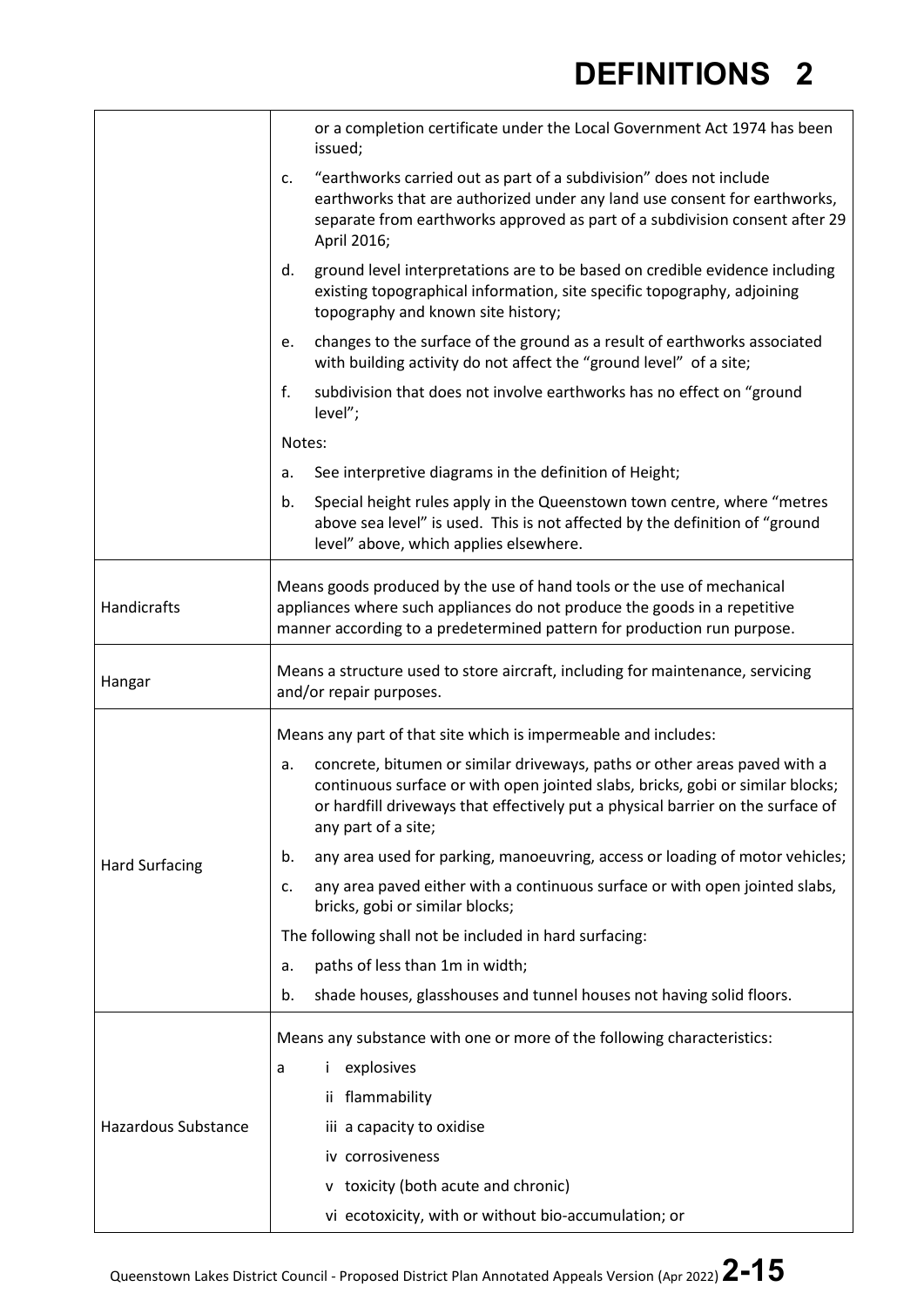|                             | which on contact with air or water (other than air or water where the<br>b<br>temperature or pressure has been artificially increased or decreased)<br>generates a substance with any one or more of the properties specified in<br>paragraph a to this definition.                                                                                                               |  |  |  |  |
|-----------------------------|-----------------------------------------------------------------------------------------------------------------------------------------------------------------------------------------------------------------------------------------------------------------------------------------------------------------------------------------------------------------------------------|--|--|--|--|
| <b>Health Care Facility</b> | Means land and/or buildings used for the provision of services relating to the<br>physical and mental health of people and animals but excludes facilities used for<br>the promotion of physical fitness or beauty such as gymnasia, weight control<br>clinics or beauticians.                                                                                                    |  |  |  |  |
| <b>Heavy Vehicle</b>        | Means a motor vehicle, other than a motor car that is not used, kept or available<br>for the carriage of passengers for hire or reward, the gross laden weight of which<br>exceeds 3500kg; but does not include a traction engine or vehicle designed solely<br>or principally for the use of fire brigades in attendance at fires. (The Heavy Motor<br>Vehicle Regulation 1974). |  |  |  |  |
|                             | Means the vertical distance between ground level (as defined), unless otherwise<br>specified in a District Plan rule, at any point and the highest part of the building<br>immediately above that point. For the purpose of calculating height in all zones,<br>account shall be taken of parapets, but not of:                                                                   |  |  |  |  |
|                             | aerials and/or antennas, mounting fixtures, mast caps, lightning rods or<br>a.<br>similar appendages for the purpose of telecommunications but not including<br>dish antennae which are attached to a mast or building, provided that the<br>maximum height normally permitted by the rules is not exceeded by more<br>than 2.5m; and                                             |  |  |  |  |
|                             | chimneys or finials (not exceeding 1.1m in any direction); provided that the<br>b.<br>maximum height normally permitted by the rules is not exceeded by more<br>than 1.5m.                                                                                                                                                                                                        |  |  |  |  |
| Height                      | See interpretive diagrams below and definition of GROUND LEVEL.                                                                                                                                                                                                                                                                                                                   |  |  |  |  |
| (Building)                  | 1 NO EARTHWORKS<br>NEWS WANDERS TO BE A STREET WANTED.                                                                                                                                                                                                                                                                                                                            |  |  |  |  |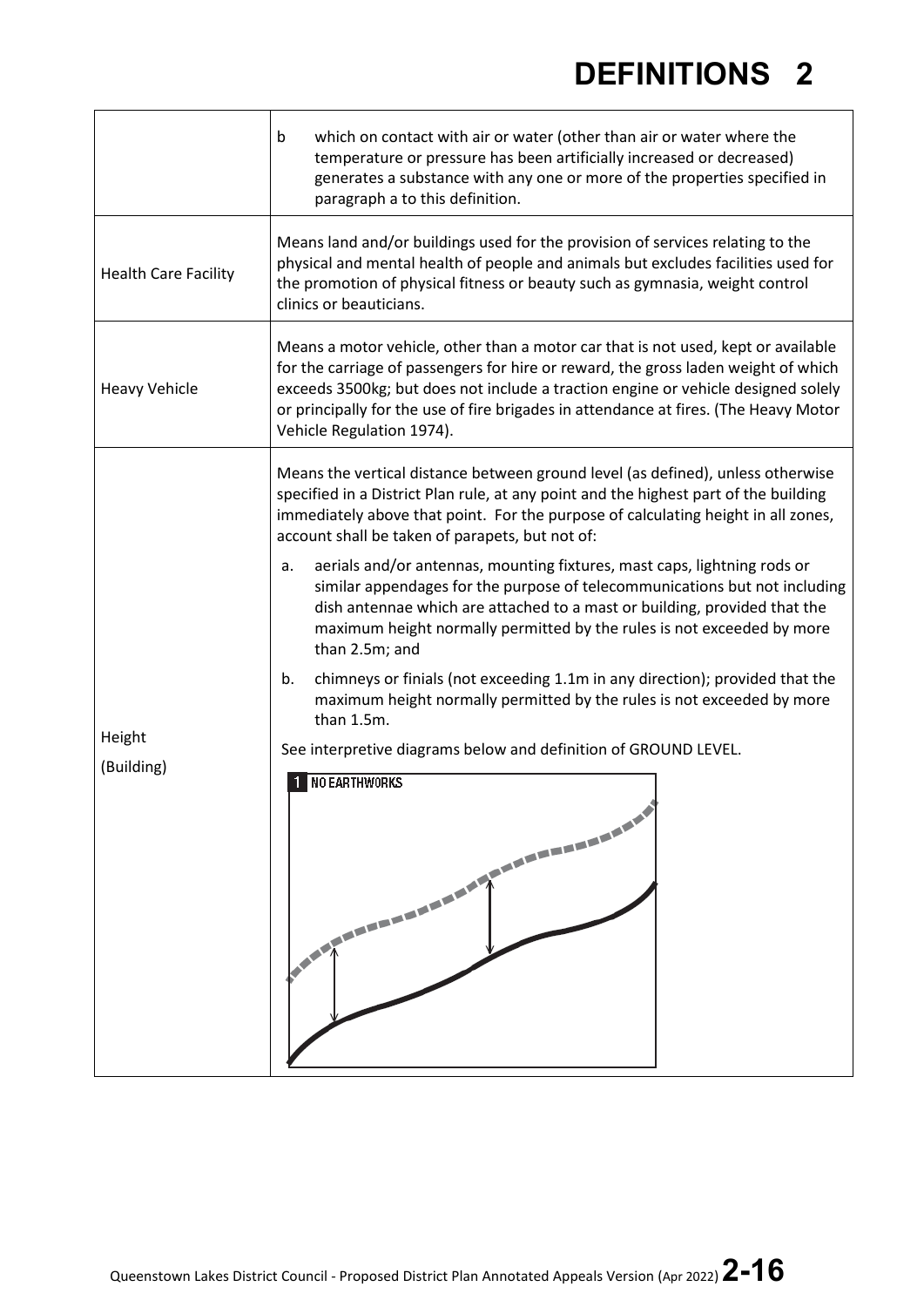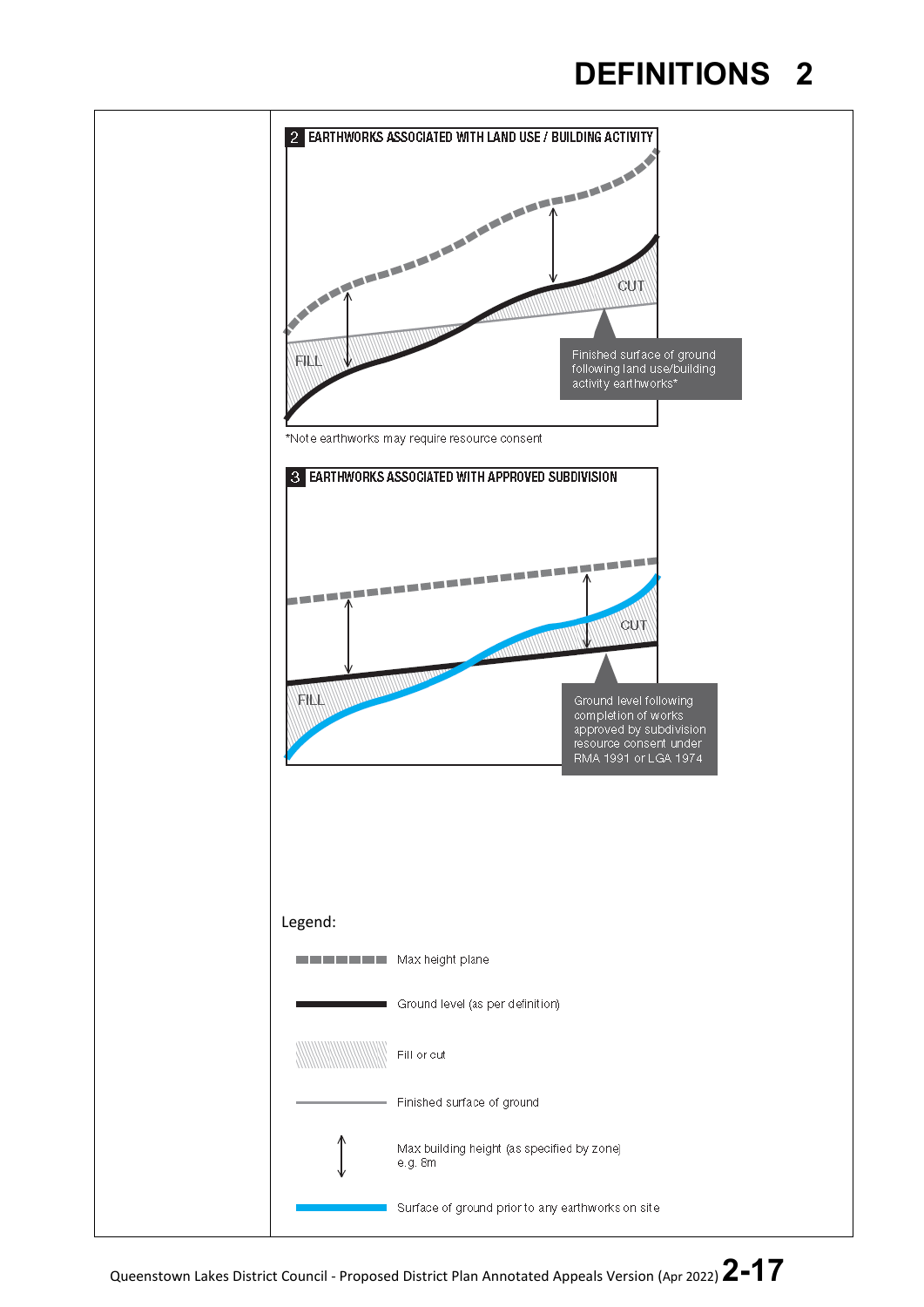|                                                                  | Means any physical aspect of a heritage feature which contributes to its heritage<br>values as assessed with the criteria contained in section 26.5. Where a heritage<br>assessment is available on the Council's records this will provide a good indication<br>of what constitutes the heritage fabric of that heritage feature. Where such an<br>assessment is not available, heritage fabric may include, but is not limited to: |  |
|------------------------------------------------------------------|--------------------------------------------------------------------------------------------------------------------------------------------------------------------------------------------------------------------------------------------------------------------------------------------------------------------------------------------------------------------------------------------------------------------------------------|--|
| Heritage Fabric<br>(For the purpose of                           | original and later material and detailing which forms part of, or is attached<br>a.<br>to, the interior or exterior of a heritage feature;                                                                                                                                                                                                                                                                                           |  |
| Chapter 26 only)                                                 | the patina of age resulting from the weathering and wear of construction<br>b.<br>material over time;                                                                                                                                                                                                                                                                                                                                |  |
|                                                                  | fixtures and fittings that form part of the design or significance of a heritage<br>c.<br>feature but excludes inbuilt museum and art work exhibitions and displays,<br>and movable items not attached to a building, unless specifically listed.                                                                                                                                                                                    |  |
|                                                                  | heritage features which may require analysis by archaeological means,<br>d.<br>which may also include features dating from after 1900.                                                                                                                                                                                                                                                                                               |  |
| Heritage Feature or<br>Features                                  | Means the collective terms used to describe all heritage features listed in the<br>Inventory of Listed Heritage Features under Section 26.8.                                                                                                                                                                                                                                                                                         |  |
| (For the purpose of<br>Chapter 26 only)                          |                                                                                                                                                                                                                                                                                                                                                                                                                                      |  |
| Heritage Significance<br>(For the purpose of<br>Chapter 26 only) | Means the significance of a heritage feature (identified in this Chapter as<br>Category 1, 2, or 3) as evaluated in accordance with the criteria listed in section<br>26.5. A reduction in heritage significance means where a proposed activity would<br>have adverse effects which would reduce the category that has been attributed to<br>that heritage feature.                                                                 |  |
|                                                                  | Means those natural and physical resources that contribute to an understanding<br>and appreciation of New Zealand's history andcultures, deriving from any of the<br>following qualities:                                                                                                                                                                                                                                            |  |
|                                                                  | archaeological;<br>a.                                                                                                                                                                                                                                                                                                                                                                                                                |  |
|                                                                  | architectural;<br>b.                                                                                                                                                                                                                                                                                                                                                                                                                 |  |
|                                                                  | cultural;<br>c.                                                                                                                                                                                                                                                                                                                                                                                                                      |  |
| <b>Historic Heritage</b>                                         | historic;<br>d.                                                                                                                                                                                                                                                                                                                                                                                                                      |  |
|                                                                  | scientific;<br>e.                                                                                                                                                                                                                                                                                                                                                                                                                    |  |
|                                                                  | f.<br>technological; and                                                                                                                                                                                                                                                                                                                                                                                                             |  |
|                                                                  | and includes:                                                                                                                                                                                                                                                                                                                                                                                                                        |  |
|                                                                  | historic sites, structures, places, and areas; and<br>a.                                                                                                                                                                                                                                                                                                                                                                             |  |
|                                                                  | archaeological sites; and<br>b.                                                                                                                                                                                                                                                                                                                                                                                                      |  |
|                                                                  | sites of significance to Maori, including wāhi tapu; and<br>c.                                                                                                                                                                                                                                                                                                                                                                       |  |
|                                                                  | surroundings associated with natural and physical resources.<br>d.                                                                                                                                                                                                                                                                                                                                                                   |  |
|                                                                  | heritage features (including where relevant their settings or extent of place),<br>e.<br>heritage areas, heritage precincts, and sites of significance to Maori.                                                                                                                                                                                                                                                                     |  |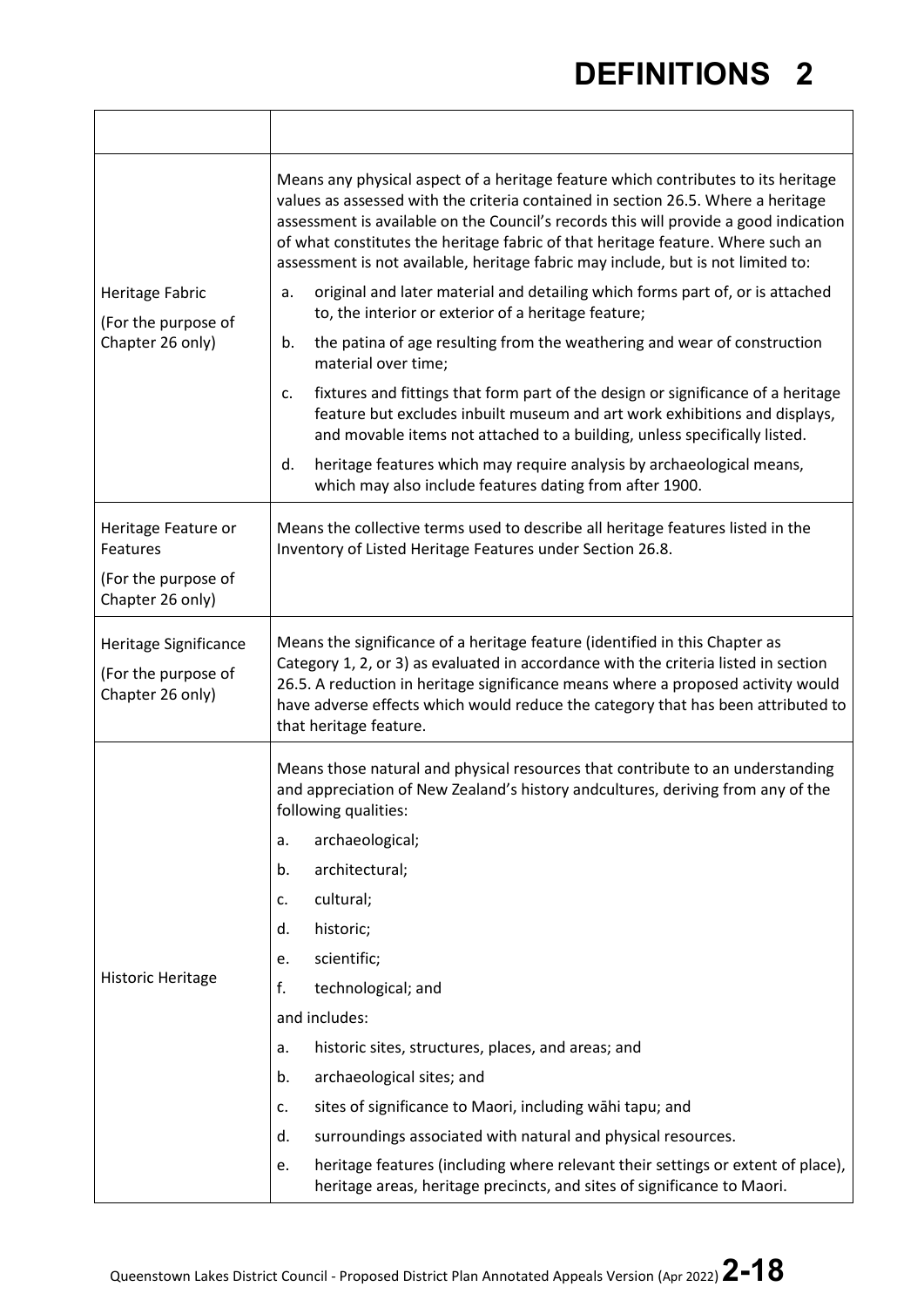| Holding                             | Means an area of land in one ownership and may include a number of lots and/or<br>titles.                                                                                                                                                                                                                                                 |                                                                                   |                                               |  |  |
|-------------------------------------|-------------------------------------------------------------------------------------------------------------------------------------------------------------------------------------------------------------------------------------------------------------------------------------------------------------------------------------------|-----------------------------------------------------------------------------------|-----------------------------------------------|--|--|
| Home Occupation                     | Means the use of a site for an occupation, business, trade or profession in<br>addition to the use of that site for a residential activity and which is undertaken<br>by person(s) living permanently on the site, but excludes homestay.                                                                                                 |                                                                                   |                                               |  |  |
| Homestay                            | Means the use of a residential unit including a residential flat by paying guests<br>(where the length of stay by any guest is less than 90 nights) at the same time<br>that either the residential unit or the residential flat is occupied by residents for<br>use as a Residential Activity. Includes bed & breakfasts and farm-stays. |                                                                                   |                                               |  |  |
|                                     | Excludes: Residential Visitor Accommodation and Visitor Accommodation.                                                                                                                                                                                                                                                                    |                                                                                   |                                               |  |  |
|                                     | Note:                                                                                                                                                                                                                                                                                                                                     |                                                                                   |                                               |  |  |
|                                     | Additional requirements of the Building Act 2004 may apply.                                                                                                                                                                                                                                                                               |                                                                                   |                                               |  |  |
| Hospital                            | Means any building in which two or more persons are maintained for the<br>purposes of receiving medical treatment; and where thereare two or more<br>buildings in the occupation of the same person and situated on the same piece of<br>land they shall be deemed to constitute a single building.                                       |                                                                                   |                                               |  |  |
| Hotel                               | Means any premises used or intended to be in the course of business principally<br>for the provision to the public of:                                                                                                                                                                                                                    |                                                                                   |                                               |  |  |
|                                     | lodging;<br>a.                                                                                                                                                                                                                                                                                                                            |                                                                                   |                                               |  |  |
|                                     | liquor, meals and refreshments for consumption on the premises.<br>b.                                                                                                                                                                                                                                                                     |                                                                                   |                                               |  |  |
| Household                           | Means a single individual or group of people, and their dependents who normally<br>occupy the same primary residence.                                                                                                                                                                                                                     |                                                                                   |                                               |  |  |
| Household Income                    | Means all income earned from any source, by all household members.                                                                                                                                                                                                                                                                        |                                                                                   |                                               |  |  |
| <b>Hydro Generation</b><br>Activity | Means activities associated with the generation of hydro electricity and includes<br>the operation, maintenance, refurbishment, enhancement and upgrade of hydro<br>generation facilities.                                                                                                                                                |                                                                                   |                                               |  |  |
|                                     | Means vegetation that occurs naturally in New Zealand, or arrived in New Zealand<br>without human assistance, including both vascular and non-vascular plants.                                                                                                                                                                            |                                                                                   |                                               |  |  |
| <b>Indigenous Vegetation</b>        | Definition - Indigenous Vegetation                                                                                                                                                                                                                                                                                                        | <b>Appellant</b><br><b>Court Number</b>                                           | Consequentially<br><b>Affected Provisions</b> |  |  |
|                                     | Amend the definition of Indigenous Vegetation<br>and exemptions to ensure they comply with<br>minimum legal standards for certainty and<br>enforceability.                                                                                                                                                                                | Royal Forest and Bird<br>Protection Society of<br>New Zealand<br>ENV-2018-CHC-133 |                                               |  |  |
| Indoor Design Sound<br>Level        | Means 40 dB Ldn in all critical listening environments.                                                                                                                                                                                                                                                                                   |                                                                                   |                                               |  |  |
| <b>Industrial Activity</b>          | Means the use of land and buildings for the primary purpose of manufacturing,<br>fabricating, processing, packing, or associated storage of goods                                                                                                                                                                                         |                                                                                   |                                               |  |  |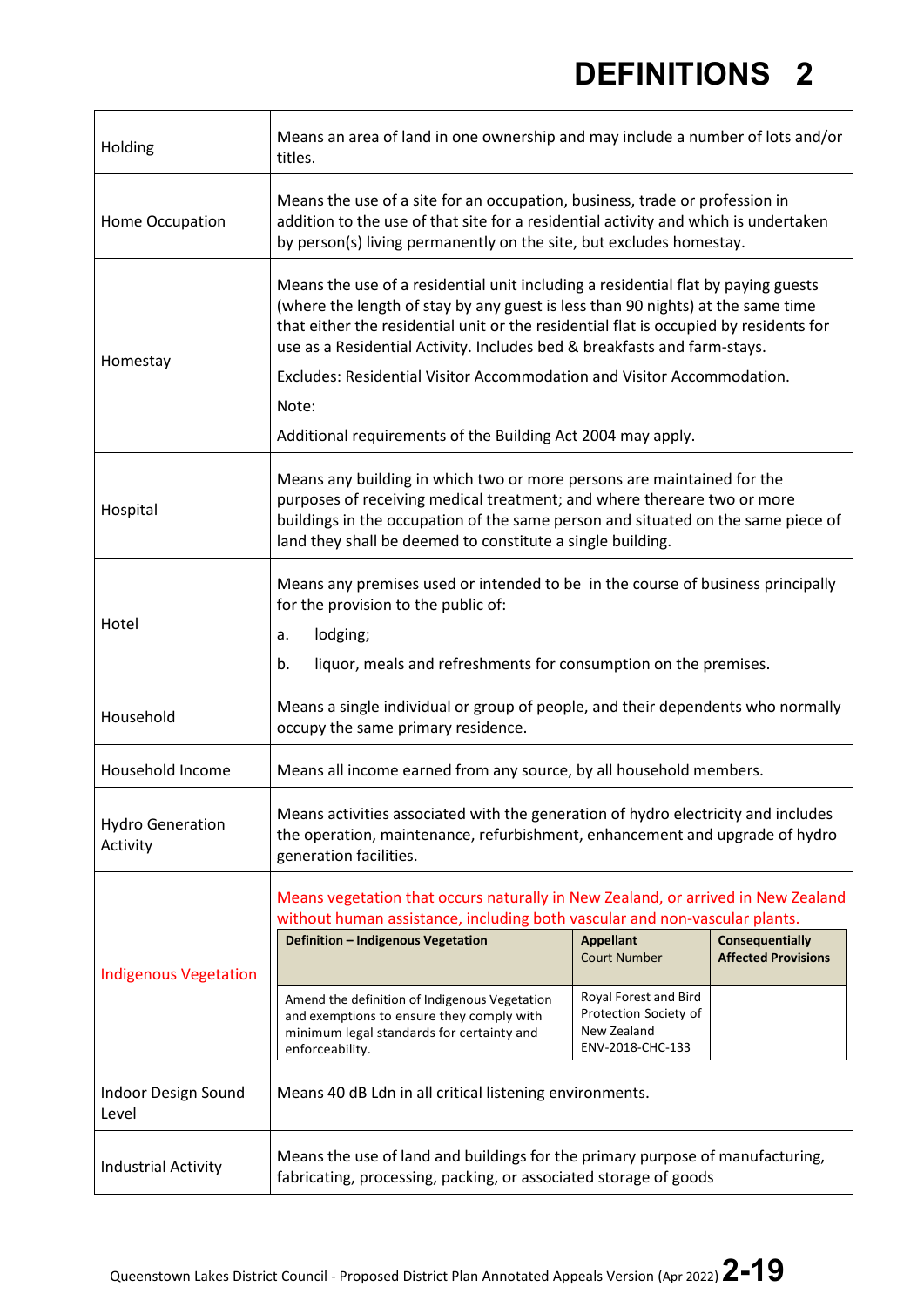<span id="page-19-0"></span>

| Informal Airport                                                       | Means any defined area of land or water intended or designed to be used for the<br>landing, departure movement or servicing of aircraft and specifically excludes the<br>designated 'Aerodromes', shown as designations 2, 64, and 239 in the District<br>Plan.<br>This excludes the airspace above land or water located on any adjacent site over<br>which an aircraft may transit when arriving and departing from an informal<br>airport. |  |
|------------------------------------------------------------------------|-----------------------------------------------------------------------------------------------------------------------------------------------------------------------------------------------------------------------------------------------------------------------------------------------------------------------------------------------------------------------------------------------------------------------------------------------|--|
| <b>Informal Recreation</b>                                             | Means a pastime, leisure sport or exercise activity that occurs on an ad hoc basis<br>or are regularly and contributes to a person's enjoyment and/or relaxation.<br>Excludes Organised sport and recreation.                                                                                                                                                                                                                                 |  |
| Internal Boundary                                                      | Means any boundary of the net area of a site other than a road boundary.                                                                                                                                                                                                                                                                                                                                                                      |  |
| <b>Internal Alterations</b><br>(For the purpose of<br>Chapter 26 only) | Means undertaking works affecting the internal heritage fabric of heritage<br>features, but excludes repairs and maintenance. Internal alterations includes the<br>partial removal and replacement of decoration, windows, ceilings, floors or roofs<br>that only affect the interior of the building.                                                                                                                                        |  |
| Kitchen Facility                                                       | Means any space, facilities and surfaces for the storage, rinsing preparation<br>and/or cooking of food, the washing of utensils and the disposal of waste water,<br>including a food preparation bench, sink, oven, stove, hot-plate or separate hob,<br>refrigerator, dish-washer and other kitchen appliances.                                                                                                                             |  |
| LAeq (15min)                                                           | Means the A frequency weighted time average sound level over 15 minutes, in<br>decibels (dB).                                                                                                                                                                                                                                                                                                                                                 |  |
| LAFmax                                                                 | Means the maximum A frequency weighted fast time weighted sound level, in<br>decibels (dB), recorded in a given measuring period.                                                                                                                                                                                                                                                                                                             |  |
| Ldn                                                                    | Means the day/night level, which is the A frequency weighted time average sound<br>level, in decibels (dB), over a 24-hour period obtained after the addition of 10<br>decibels to the sound levels measured during the night (2200 to 0700 hours).                                                                                                                                                                                           |  |
| Lake                                                                   | Means a body of fresh water which is entirely or nearly surrounded by land <sup>4</sup> .                                                                                                                                                                                                                                                                                                                                                     |  |
| Landfill                                                               | Means the use of land for the primary purpose of providing a disposal facility for<br>the controlled deposit of solid wastes, household wastes and green waste onto or<br>into land. Excludes offal pits, silage pits and silage stacks that are part of a farming<br>activity.                                                                                                                                                               |  |
| Landmark Building<br>(For the purposes of<br>Chapter 12 only)          | Means a building that is easily recognisable due to notable physical features<br>including additional height. Landmark buildings provide an external point of<br>reference that helps orientation and navigation through the urban environment<br>and are typically located on corners or at the termination of a visual axis.                                                                                                                |  |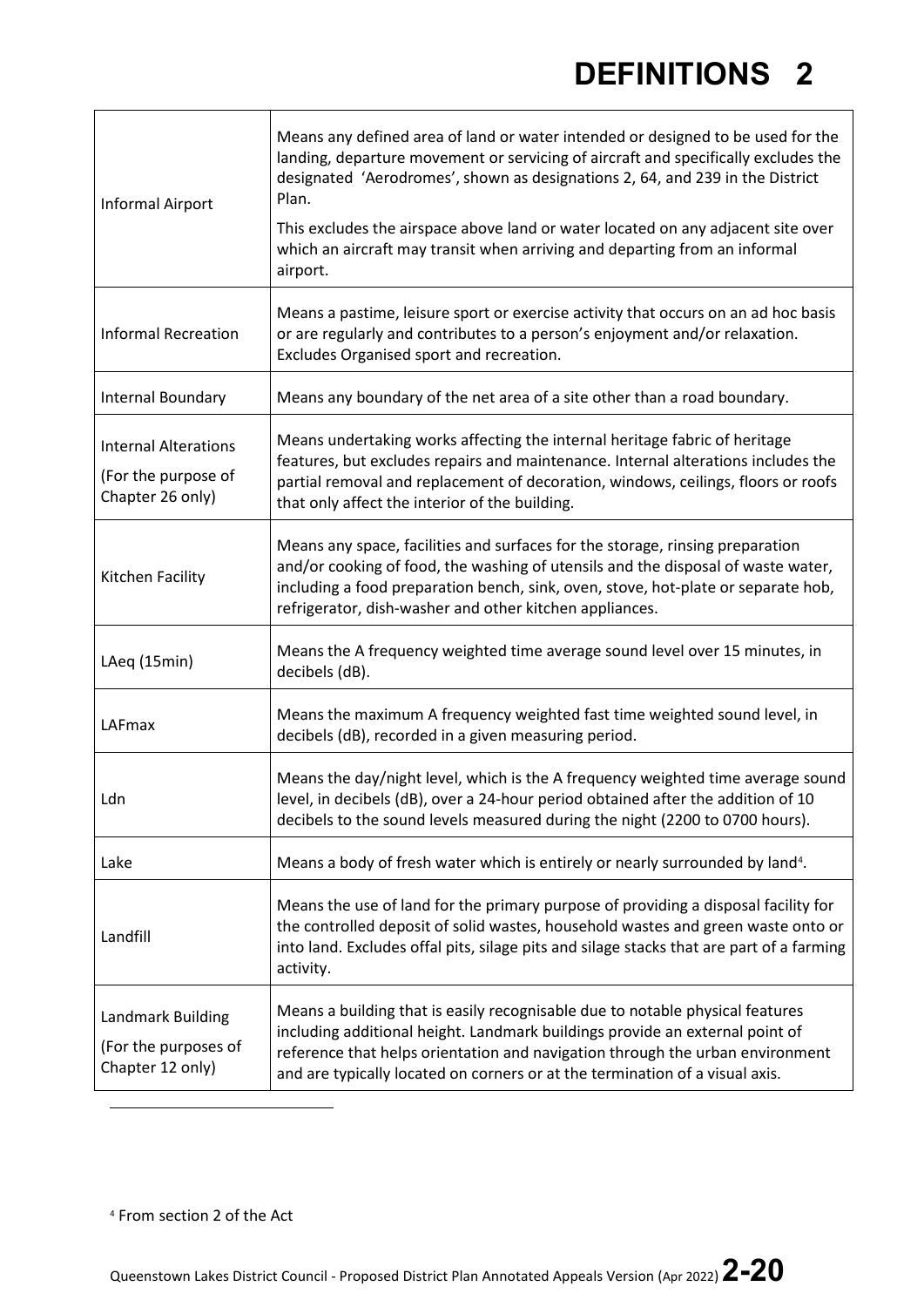$\overline{\phantom{0}}$ 

| Landscaping                                                               | Means the provision of tree and/or shrub plantings and may include any ancillary<br>lawn, water, rocks, paved areas or amenity features, the whole of such provision<br>being so arranged as to improve visual amenity, human use and enjoyment<br>and/or to partially or wholly screen activities or buildings, and/or to provide<br>protection from climate. |
|---------------------------------------------------------------------------|----------------------------------------------------------------------------------------------------------------------------------------------------------------------------------------------------------------------------------------------------------------------------------------------------------------------------------------------------------------|
| Landside                                                                  | Means an area of an airport and buildings to which the public has unrestricted<br>access.                                                                                                                                                                                                                                                                      |
| Large Format Retail                                                       | Means any single retail tenancy which occupies 500m <sup>2</sup> or more of GFA. Refer<br>definition of GFA.                                                                                                                                                                                                                                                   |
| <b>Laundry Facilities</b>                                                 | Means facilities for the rinsing, washing and drying of clothes and household<br>linen, and the disposal of waste water, and includes either a washing machine,<br>tub or clothes dryer.                                                                                                                                                                       |
| <b>Licensed Premises</b>                                                  | Means any premises or part of any premises, in which liquor may be sold<br>pursuant to a licence, and includes any conveyance, or part of any conveyance on<br>which liquor may be sold pursuant to the licence.                                                                                                                                               |
| Lift Tower                                                                | Means a structure used for housing lift machinery and includes both the lift shaft<br>and machinery room.                                                                                                                                                                                                                                                      |
| Liquor                                                                    | Shall have the same meaning as alcohol as defined in the Sale and Supply of<br>Alcohol Act 2012.                                                                                                                                                                                                                                                               |
| <b>Listed Heritage Feature</b><br>(For the purpose of<br>Chapter 26 only) | Means the collective terms used to explain all buildings, features, and structures<br>listed in the Inventory of Listed Heritage Features (26.9).                                                                                                                                                                                                              |
| Living Area                                                               | Means any room in a residential unit other than a room used principally as a<br>bedroom, laundry or bathroom.                                                                                                                                                                                                                                                  |
| <b>Loading Space</b>                                                      | Means a portion of a site, whether covered or not, clear of any road or service<br>lane upon which a vehicle can stand while being loaded or unloaded.                                                                                                                                                                                                         |
| Lot<br>(Subdivision)                                                      | Means a lot, two or more adjoining lots to be held together in the same<br>ownership, or any balance area, shown on a subdivision consent plan, except that<br>in the case of land being subdivided under the cross lease or company lease<br>systems or the Unit Titles Act 2010, lot shall have the same meaning as site.                                    |
| Low Income                                                                | Means household income below 80% of the area median Income.                                                                                                                                                                                                                                                                                                    |
| Manoeuvre Area                                                            | Means that part of a site used by vehicles to move from the vehicle crossing to<br>any parking, garage or loading space and includes all driveways and aisles, and<br>may be part of an access strip.                                                                                                                                                          |
| Marine retail activities                                                  | Means the sale or hire of marine craft and accessories, and retail accessory to<br>marinas and water related sport and recreation activities.                                                                                                                                                                                                                  |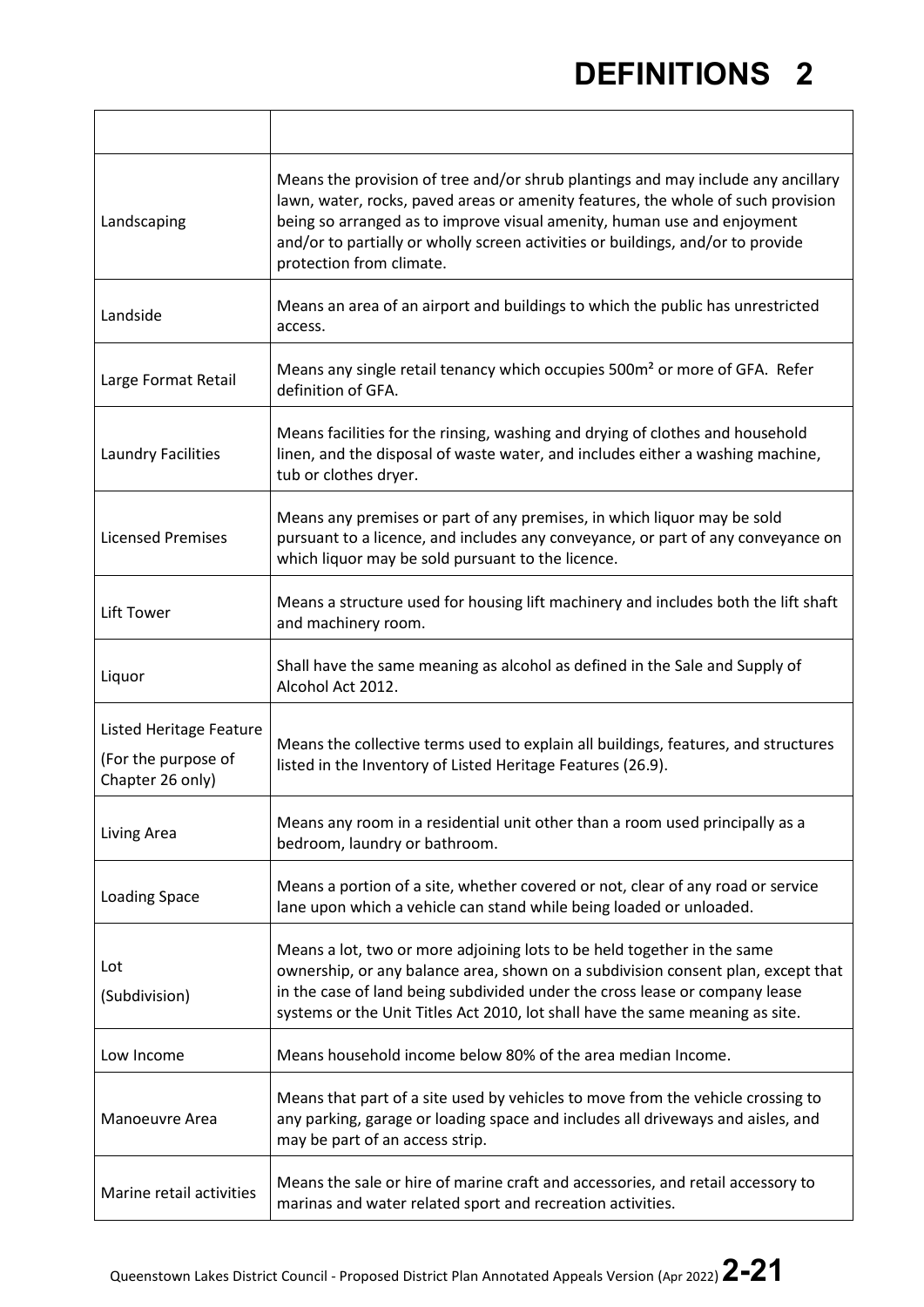| <b>MASL</b>                                           | Means "metres above sea level".                                                                                                                                                                                                                                                                                                                                                                                                                   |  |  |
|-------------------------------------------------------|---------------------------------------------------------------------------------------------------------------------------------------------------------------------------------------------------------------------------------------------------------------------------------------------------------------------------------------------------------------------------------------------------------------------------------------------------|--|--|
| Mast                                                  | Means any pole, tower or similar structured designed to carry antennas or dish<br>antennas or otherwise to facilitate telecommunications.                                                                                                                                                                                                                                                                                                         |  |  |
| Mineral                                               | Means a naturally occurring inorganic substance beneath or at the surface of the<br>earth, whether or not under water and includes all metallic minerals, nonmetallic<br>minerals, fuel minerals, precious stones, industrial rocks and building stones and a<br>prescribed substance within the meaning of the Atomic Energy Act 1945.                                                                                                           |  |  |
| <b>Mineral Exploration</b>                            | Means any activity undertaken for the purpose of identifying mineral deposits or<br>occurrences and evaluating the feasibility of mining particular deposits or<br>occurrences of 1 or more minerals; and includes any drilling, dredging, or<br>excavations (whether surface or subsurface) that are reasonably necessary to<br>determine the nature and size of a mineral deposit or occurrence; and to explore<br>has a corresponding meaning. |  |  |
|                                                       | Means any activity undertaken for the purpose of identifying land likely to contain<br>mineral deposits or occurrences; and includes the following activities:                                                                                                                                                                                                                                                                                    |  |  |
| <b>Mineral Prospecting</b>                            | geological, geochemical, and geophysical surveys;<br>a.                                                                                                                                                                                                                                                                                                                                                                                           |  |  |
|                                                       | b.<br>the taking of samples by hand or hand held methods;                                                                                                                                                                                                                                                                                                                                                                                         |  |  |
|                                                       | aerial surveys.<br>c.                                                                                                                                                                                                                                                                                                                                                                                                                             |  |  |
| Mini and Micro Hydro<br><b>Electricity Generation</b> | Means conversion of the energy of falling water into electricity. Mini and micro<br>generation may utilise impulse or reaction turbines andinclude intake or diversion<br>structures, small weir, headrace, penstock, channel, pipes and generator.                                                                                                                                                                                               |  |  |
|                                                       | Means to take, win or extract, by whatever means:                                                                                                                                                                                                                                                                                                                                                                                                 |  |  |
| Mining                                                | a mineral existing in its natural state in land; or<br>a.                                                                                                                                                                                                                                                                                                                                                                                         |  |  |
|                                                       | a chemical substance from a mineral existing in its natural state in land.<br>b.                                                                                                                                                                                                                                                                                                                                                                  |  |  |
|                                                       | Means operations in connection with mining for any mineral; and includes, when<br>carried out at or near the site where the mining is undertaken:                                                                                                                                                                                                                                                                                                 |  |  |
| <b>Mining Activity</b>                                | the extraction, transport, treatment, processing, and separation of any<br>$\bullet$<br>mineral or chemical substance from the mineral; and                                                                                                                                                                                                                                                                                                       |  |  |
|                                                       | the construction, maintenance, and operation of any works, structures, and<br>$\bullet$<br>other land improvements, and of any related machinery and equipment<br>connected with the operations; and                                                                                                                                                                                                                                              |  |  |
|                                                       | the removal of overburden by mechanical or other means, and the stacking,<br>٠<br>deposit, storage, and treatment of any substance considered to contain any<br>mineral; and                                                                                                                                                                                                                                                                      |  |  |
|                                                       | the deposit or discharge of any mineral, material, debris, tailings, refuse, or<br>$\bullet$<br>wastewater produced from or consequent on the operations.                                                                                                                                                                                                                                                                                         |  |  |
|                                                       | Mineral extraction, extraction or extractive activities shall have the same<br>meaning.                                                                                                                                                                                                                                                                                                                                                           |  |  |
| Minor Alterations and                                 | Means the following:                                                                                                                                                                                                                                                                                                                                                                                                                              |  |  |
| Additions to a Building                               | a.<br>constructing an uncovered deck;                                                                                                                                                                                                                                                                                                                                                                                                             |  |  |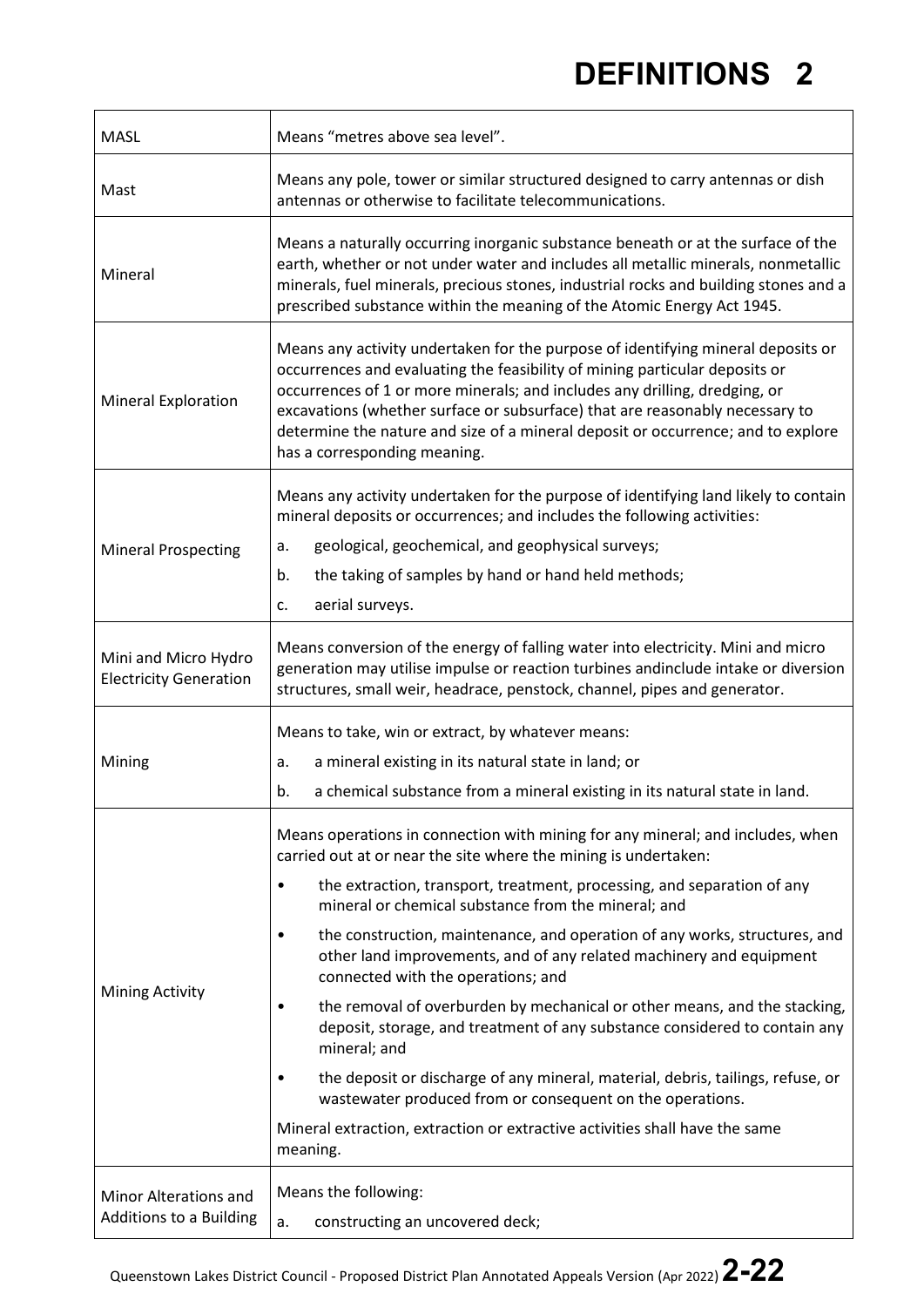| (For the purposes of<br>Chapter 10 only)                                                    | replacing windows or doors in an existing building that have the same<br>b.<br>profile, trims and external reveal depth as the existing;                                                                                                                                                                                                                                                                                                                                                                                                  |  |  |  |
|---------------------------------------------------------------------------------------------|-------------------------------------------------------------------------------------------------------------------------------------------------------------------------------------------------------------------------------------------------------------------------------------------------------------------------------------------------------------------------------------------------------------------------------------------------------------------------------------------------------------------------------------------|--|--|--|
|                                                                                             | changing existing materials or cladding with other materials or cladding of<br>c.<br>the same texture, profile and colour.                                                                                                                                                                                                                                                                                                                                                                                                                |  |  |  |
| Minor Repairs and<br>Maintenance<br>(For the purpose of<br>Chapter 26 only)                 | Means repair of building materials and includes replacement of minor<br>components such as individual bricks, cut stone, timber sections, roofing and<br>glazing. The replacement items shall be of the original or closely matching<br>material, colour, texture, form and design, except that there shall be no<br>replacement of any products containing asbestos, but a closely matching product<br>may be used instead.<br>Repairs and maintenance works that do not fall within this definition will be<br>assessed as alterations. |  |  |  |
| Minor repairs,<br>maintenance and<br>alterations<br>(For the purpose of<br>Chapter 12 only) | Means the repair, maintenance, and alteration of jetties and wharves where the<br>scale and dimensions are not changed by more than 5% and any replacement<br>materials are of the same or a closely matching material or texture and the same<br>or closely matching colour.                                                                                                                                                                                                                                                             |  |  |  |
| <b>Minor Trimming</b><br>(For the purpose of<br>Chapters 24 and 32<br>only)                 | Means the removal of not more than 10% of the live foliage from the canopy of<br>the tree or structural scaffold branches within a single calendar year.                                                                                                                                                                                                                                                                                                                                                                                  |  |  |  |
| Minor Trimming of a<br>Hedgerow                                                             | Means the removal of not more than 50% of the live foliage within a single five<br>year period.                                                                                                                                                                                                                                                                                                                                                                                                                                           |  |  |  |
| (For the purpose of<br>Chapters 24 and 32<br>only)                                          |                                                                                                                                                                                                                                                                                                                                                                                                                                                                                                                                           |  |  |  |
|                                                                                             | Means an increase in the carrying capacity, efficiency or security of electricity<br>transmission and distribution or telecommunication lines utilising the existing<br>support structures or structures of similar character, intensity and scale and<br>includes the following:                                                                                                                                                                                                                                                         |  |  |  |
|                                                                                             | addition of lines, circuits and conductors;<br>a.                                                                                                                                                                                                                                                                                                                                                                                                                                                                                         |  |  |  |
|                                                                                             | reconducting of the line with higher capacity conductors;<br>b.                                                                                                                                                                                                                                                                                                                                                                                                                                                                           |  |  |  |
| <b>Minor Upgrading</b><br>(For the purpose of<br>Chapter 30 only)                           | re-sagging of conductors;<br>c.                                                                                                                                                                                                                                                                                                                                                                                                                                                                                                           |  |  |  |
|                                                                                             | bonding of conductors;<br>d.                                                                                                                                                                                                                                                                                                                                                                                                                                                                                                              |  |  |  |
|                                                                                             | addition or replacement of longer or more efficient insulators;<br>e.                                                                                                                                                                                                                                                                                                                                                                                                                                                                     |  |  |  |
|                                                                                             | f.<br>addition of electrical fittings or ancillary telecommunications equipment;                                                                                                                                                                                                                                                                                                                                                                                                                                                          |  |  |  |
|                                                                                             | addition of earth-wires which may contain lightning rods, and earth-peaks;<br>g.                                                                                                                                                                                                                                                                                                                                                                                                                                                          |  |  |  |
|                                                                                             | h.<br>support structure replacement within the same location as the support<br>structure that is to be replaced;                                                                                                                                                                                                                                                                                                                                                                                                                          |  |  |  |
|                                                                                             | addition or replacement of existing cross-arms with cross-arms of an<br>i.<br>alternative design;                                                                                                                                                                                                                                                                                                                                                                                                                                         |  |  |  |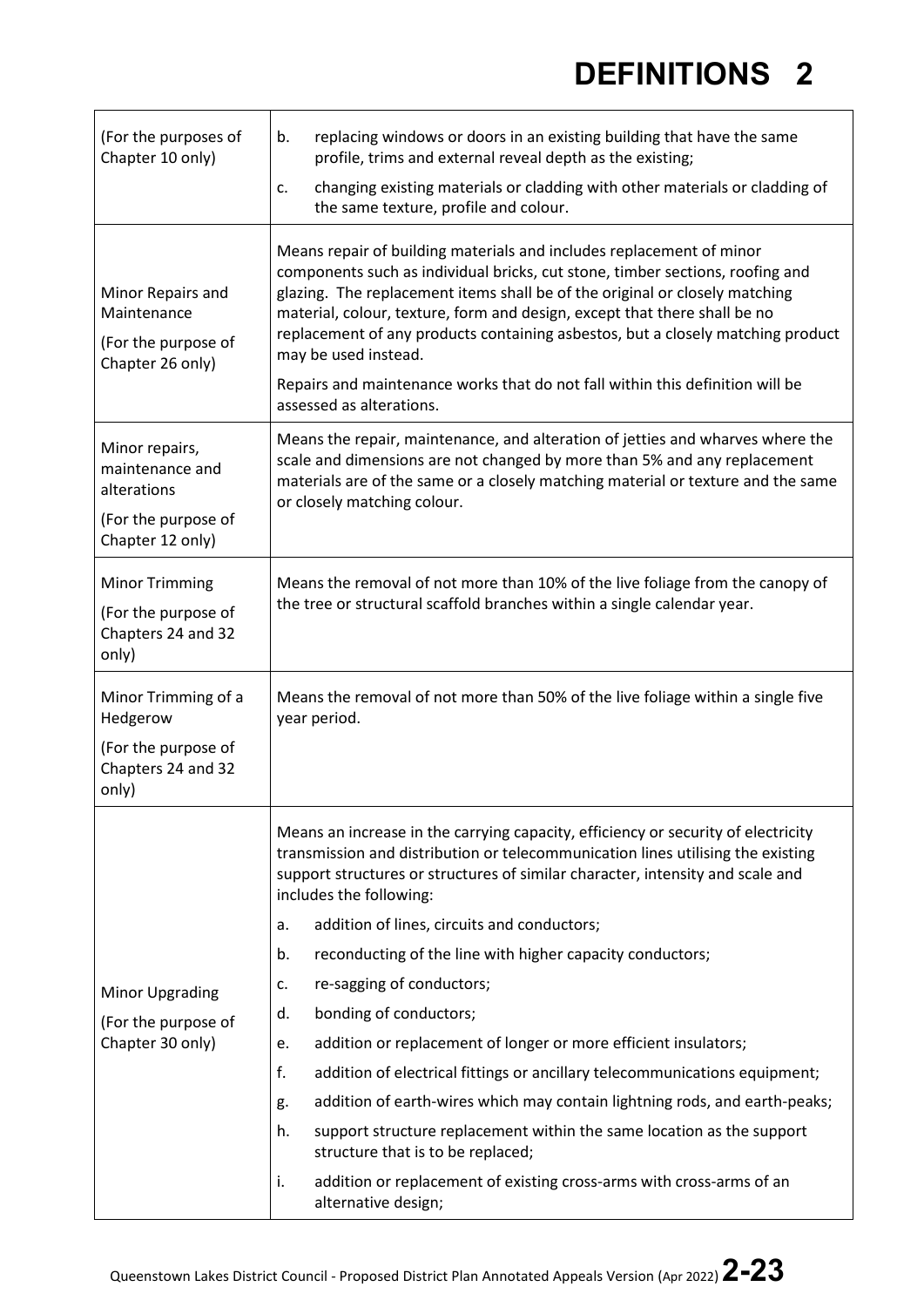|                        | j.<br>replacement of existing support structures provided they are the same or<br>similar in height, diameter and are located within 5 metres of the base of                                                                                                                                                                                                                                                                                                                                                                                               |                                                                                                  |                                                      |  |
|------------------------|------------------------------------------------------------------------------------------------------------------------------------------------------------------------------------------------------------------------------------------------------------------------------------------------------------------------------------------------------------------------------------------------------------------------------------------------------------------------------------------------------------------------------------------------------------|--------------------------------------------------------------------------------------------------|------------------------------------------------------|--|
|                        | the support structure being replaced;<br>Definition of Minor Upgrading and relief sought                                                                                                                                                                                                                                                                                                                                                                                                                                                                   | <b>Appellant</b><br>Court<br><b>Number</b>                                                       | Consequentially<br><b>Affected Provisions</b>        |  |
|                        | Amend part j. of the definition of 'Minor Upgrading' as<br>follows:<br>j. replacement of existing support structures poles<br>provided they are less the same or similar in height,<br>diameter and are located within 25 metres of the base<br>of the support pole structure being replaced;                                                                                                                                                                                                                                                              | Aurora<br>Energy<br>Limited<br><b>ENV 2018</b><br><b>CHC 108</b><br>(consent<br>order<br>issued) |                                                      |  |
|                        | addition of a single service support structure for the purpose of providing a<br>k.<br>service connection to a site, except in the Rural zone;<br>the addition of up to four new support structures extending the length of an<br>Ι.<br>existing line provided the line has not been lengthened in the preceding five<br>year period.<br>An increase in support structure height required to comply with<br>m.<br>NZECP34:2001 by not more than 3 metres provided that the support<br>structure has not been replaced within the preceding 10-year period. |                                                                                                  |                                                      |  |
|                        |                                                                                                                                                                                                                                                                                                                                                                                                                                                                                                                                                            |                                                                                                  |                                                      |  |
|                        |                                                                                                                                                                                                                                                                                                                                                                                                                                                                                                                                                            |                                                                                                  |                                                      |  |
|                        | Definition of Minor Upgrading and relief sought                                                                                                                                                                                                                                                                                                                                                                                                                                                                                                            | <b>Appellant</b><br>Court<br><b>Number</b>                                                       | <b>Consequentially</b><br><b>Affected Provisions</b> |  |
|                        | Amend part I. of the definition of 'Minor Upgrading' as<br>follows:<br>I. the addition of up to three four new support<br>structures extending the length of an existing line<br>provided the line has not been lengthened in the<br>preceding five year period.                                                                                                                                                                                                                                                                                           | Aurora<br>Energy<br>Limited<br><b>ENV 2018</b><br>CHC-108<br>(consent<br>order issued)           |                                                      |  |
| Mobility parking space | Means a parking space designed and reserved for the exclusive use of people<br>whose mobility is restricted and who have a mobility permit issued. It also means<br>'accessible park/parking' and 'disabled/disability park/parking' as referred to in<br>various external standards and guidance documents.                                                                                                                                                                                                                                               |                                                                                                  |                                                      |  |
| Moderate Income        | Means household income between 80% and 120% of the area median income.                                                                                                                                                                                                                                                                                                                                                                                                                                                                                     |                                                                                                  |                                                      |  |
|                        |                                                                                                                                                                                                                                                                                                                                                                                                                                                                                                                                                            | Means any boat powered by an engine.                                                             |                                                      |  |
| <b>Motorised Craft</b> |                                                                                                                                                                                                                                                                                                                                                                                                                                                                                                                                                            |                                                                                                  |                                                      |  |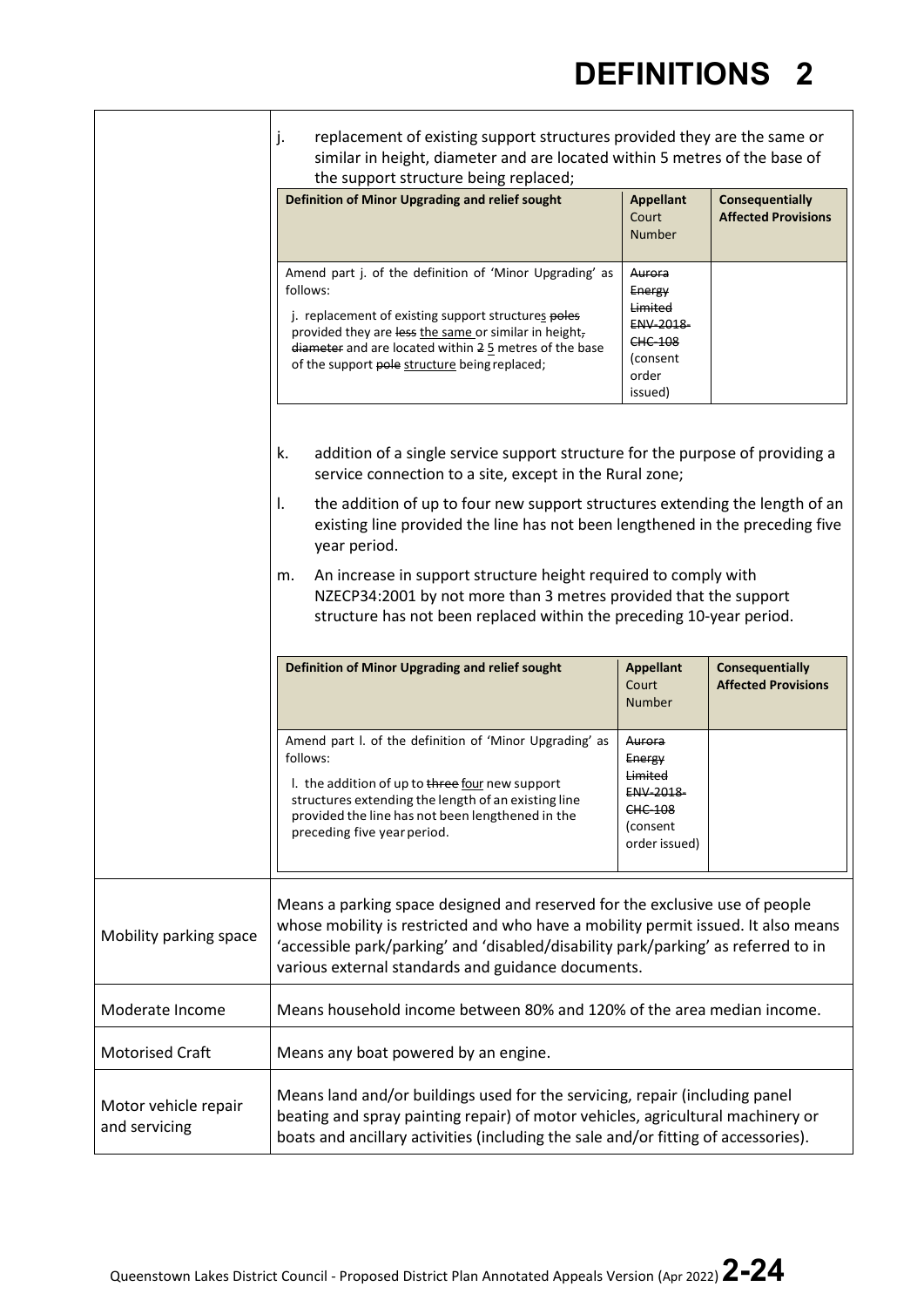| Municipal<br>Infrastructure                         |                                                                                                                                                                                                                                                                                  |                                                                                                                                                                                                                                                                                                                                                                                                                             |                                                                                                                    |                                                      |
|-----------------------------------------------------|----------------------------------------------------------------------------------------------------------------------------------------------------------------------------------------------------------------------------------------------------------------------------------|-----------------------------------------------------------------------------------------------------------------------------------------------------------------------------------------------------------------------------------------------------------------------------------------------------------------------------------------------------------------------------------------------------------------------------|--------------------------------------------------------------------------------------------------------------------|------------------------------------------------------|
|                                                     | Means infrastructure owned and operated by Council for:                                                                                                                                                                                                                          |                                                                                                                                                                                                                                                                                                                                                                                                                             |                                                                                                                    |                                                      |
|                                                     | Conveyance of untreated water from source to, and including, the point<br>а.<br>of its treatment to potable standard for an urban environment (see<br>below), but excluding its distribution within that urban environment;                                                      |                                                                                                                                                                                                                                                                                                                                                                                                                             |                                                                                                                    |                                                      |
|                                                     | b. Treatment of wastewater from a reticulated system in an urban<br>environment (see below) and conveyance for its disposal, but excluding<br>its pre-treatment collection within that urban environment;                                                                        |                                                                                                                                                                                                                                                                                                                                                                                                                             |                                                                                                                    |                                                      |
|                                                     | c. Treatment of stormwater from a reticulated system in an urban<br>environment (see below) and conveyance for its disposal, but excluding<br>its pre-treatment collection within that urban environment.                                                                        |                                                                                                                                                                                                                                                                                                                                                                                                                             |                                                                                                                    |                                                      |
|                                                     | For the purposes of the definition of Municipal infrastructure, urban environment<br>means:                                                                                                                                                                                      |                                                                                                                                                                                                                                                                                                                                                                                                                             |                                                                                                                    |                                                      |
|                                                     | i.<br>All land zoned within Part Three - Urban Environment, comprising<br>Chapters 7 to 17 inclusive and Chapter 44 (Coneburn Industrial Zone).                                                                                                                                  |                                                                                                                                                                                                                                                                                                                                                                                                                             |                                                                                                                    |                                                      |
|                                                     | Any Open Space and Recreation Zone located within an Urban Growth<br>ii.<br>Boundary identified on the District Plan web mapping application.                                                                                                                                    |                                                                                                                                                                                                                                                                                                                                                                                                                             |                                                                                                                    |                                                      |
|                                                     | iii.<br>III. Jacks Point Zone Chapter 41.                                                                                                                                                                                                                                        |                                                                                                                                                                                                                                                                                                                                                                                                                             |                                                                                                                    |                                                      |
| <b>National Grid</b>                                | Means the network that transmits high-voltage electricity in New Zealand and<br>that, at the notification of this Plan, was owned and operated by Transpower New<br>Zealand Limited, including:<br>transmission lines; and<br>a.<br>electricity substations <sup>5</sup> .<br>b. |                                                                                                                                                                                                                                                                                                                                                                                                                             |                                                                                                                    |                                                      |
|                                                     | sought                                                                                                                                                                                                                                                                           | Definition of National Grid and relief                                                                                                                                                                                                                                                                                                                                                                                      | <b>Appellant</b><br><b>Court Number</b>                                                                            | <b>Consequentially</b><br><b>Affected Provisions</b> |
|                                                     |                                                                                                                                                                                                                                                                                  | Amend the definition of National Grid:<br>Means the network that transmits high-<br>voltage electricity in New Zealand and<br>that, at the notification of this Plan, was is<br>owned and operated by Transpower New<br>Zealand Limited, including:<br>a. transmission lines; and<br>b. electricity substations.<br>And insert footnote after the word<br>"substations" as follows:<br>Adapted from the Resource Management | <b>Transpower</b><br><b>ENV 2018 CHC 114</b><br>(as per further particulars<br>received)<br>(consent order issued) |                                                      |
|                                                     | Electricity                                                                                                                                                                                                                                                                      | (National Environmental Standards for<br>Transmission<br>Activities)<br>Regulation 2009.                                                                                                                                                                                                                                                                                                                                    |                                                                                                                    |                                                      |
| <b>National Grid</b><br><b>Subdivision Corridor</b> | Means the area measured either side of the centreline of above ground National<br>Grid transmission line as follows:                                                                                                                                                             |                                                                                                                                                                                                                                                                                                                                                                                                                             |                                                                                                                    |                                                      |

<span id="page-24-0"></span><sup>5</sup> Adapted from the Resource Management (National Environmental Standards for Electricity Transmission Activities) Regulations 2009

Queenstown Lakes District Council - Proposed District Plan Annotated Appeals Version (Apr 2022) **2-25**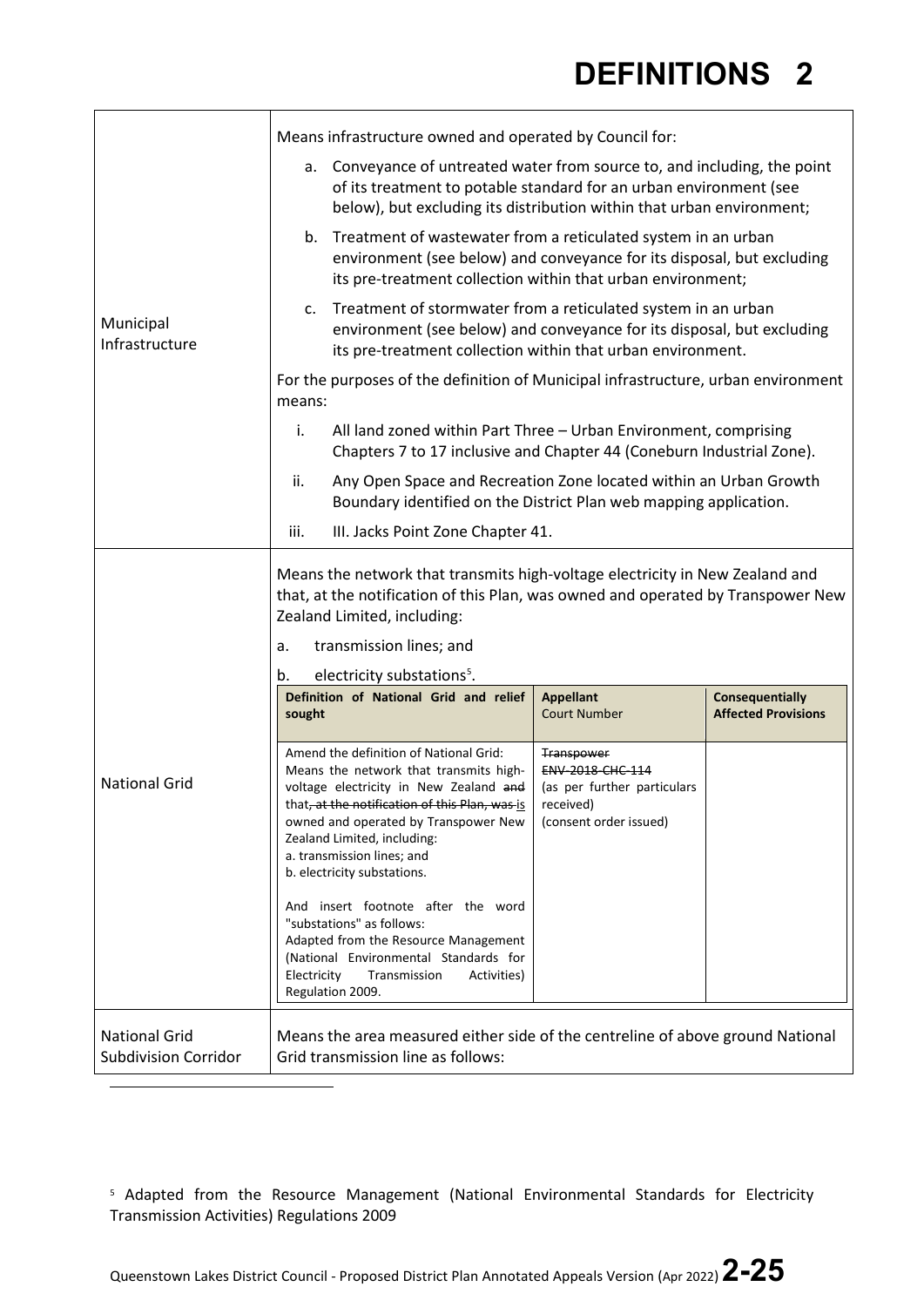|                                              | 16m for the 110kV lines on pi poles<br>a.                                                                                                                                                                                                                                                                                                                                                                                                                                                                                                                                                                                                                                                                                                                |                                                                                                                                   |                                                         |
|----------------------------------------------|----------------------------------------------------------------------------------------------------------------------------------------------------------------------------------------------------------------------------------------------------------------------------------------------------------------------------------------------------------------------------------------------------------------------------------------------------------------------------------------------------------------------------------------------------------------------------------------------------------------------------------------------------------------------------------------------------------------------------------------------------------|-----------------------------------------------------------------------------------------------------------------------------------|---------------------------------------------------------|
|                                              | b.<br>32m for 110kV lines on towers or mono poles                                                                                                                                                                                                                                                                                                                                                                                                                                                                                                                                                                                                                                                                                                        |                                                                                                                                   |                                                         |
|                                              | 37m for the 220kV transmission lines.<br>c.                                                                                                                                                                                                                                                                                                                                                                                                                                                                                                                                                                                                                                                                                                              |                                                                                                                                   |                                                         |
|                                              | Excludes any transmission lines (or sections of line) that are designated.                                                                                                                                                                                                                                                                                                                                                                                                                                                                                                                                                                                                                                                                               |                                                                                                                                   |                                                         |
|                                              | Definition of National Grid Corridor and relief<br>sought                                                                                                                                                                                                                                                                                                                                                                                                                                                                                                                                                                                                                                                                                                | <b>Appellant</b><br><b>Court Number</b>                                                                                           | Consequentially<br><b>Affected Provisions</b>           |
|                                              |                                                                                                                                                                                                                                                                                                                                                                                                                                                                                                                                                                                                                                                                                                                                                          |                                                                                                                                   |                                                         |
|                                              | Amend the definition of National Grid Corridor:<br>Means the area measured 32 metres either side of<br>the centreline of an above ground 110kV national<br>grid transmission line, but as follows:<br>a. 16m for the 110kV lines on pi poles<br>b. 32m of 110kV lines on towers<br>c. 37m for the 220kV transmission lines.<br>Eexcludes any transmission lines (or sections of<br>line) that are designated.                                                                                                                                                                                                                                                                                                                                            | <b>Transpower</b><br><b>ENV 2018 CHC</b><br>444<br>(as<br>per further<br>particulars<br>received)<br>(consent<br>order<br>issued) |                                                         |
|                                              | Means those activities that are particularly sensitive to National Grid transmission<br>lines. Such activities include buildings or parts of buildings used for, or able to be<br>used for the following purposes:                                                                                                                                                                                                                                                                                                                                                                                                                                                                                                                                       |                                                                                                                                   |                                                         |
|                                              | hospital;<br>a.                                                                                                                                                                                                                                                                                                                                                                                                                                                                                                                                                                                                                                                                                                                                          |                                                                                                                                   |                                                         |
|                                              | day care facility;<br>b.                                                                                                                                                                                                                                                                                                                                                                                                                                                                                                                                                                                                                                                                                                                                 |                                                                                                                                   |                                                         |
|                                              | educational activity;<br>c.                                                                                                                                                                                                                                                                                                                                                                                                                                                                                                                                                                                                                                                                                                                              |                                                                                                                                   |                                                         |
|                                              | d.<br>home stay;                                                                                                                                                                                                                                                                                                                                                                                                                                                                                                                                                                                                                                                                                                                                         |                                                                                                                                   |                                                         |
|                                              | healthcare facility;<br>e.                                                                                                                                                                                                                                                                                                                                                                                                                                                                                                                                                                                                                                                                                                                               |                                                                                                                                   |                                                         |
|                                              | f.<br>papakainga;                                                                                                                                                                                                                                                                                                                                                                                                                                                                                                                                                                                                                                                                                                                                        |                                                                                                                                   |                                                         |
|                                              | any residential activity;<br>g.                                                                                                                                                                                                                                                                                                                                                                                                                                                                                                                                                                                                                                                                                                                          |                                                                                                                                   |                                                         |
|                                              | visitor accommodation.<br>h.                                                                                                                                                                                                                                                                                                                                                                                                                                                                                                                                                                                                                                                                                                                             |                                                                                                                                   |                                                         |
| <b>National Grid Sensitive</b><br>Activities | Definition of National Grid Sensitive Activities and relief<br>sought                                                                                                                                                                                                                                                                                                                                                                                                                                                                                                                                                                                                                                                                                    | <b>Appellant</b><br><b>Court Number</b>                                                                                           | Consequentially<br><b>Affected</b><br><b>Provisions</b> |
|                                              | Amend the definition of National Grid Sensitive Activities:<br>Means those activities within the national grid corridor<br>that are particularly sensitive to risks associated with<br>electricity National Grid transmission lines because of<br>either the potential for prolonged exposed to the risk, or<br>the vulnerability of the equipment or population that is<br>exposed to the risk. Such activities include buildings or<br>parts of buildings used for, or able to be used for the<br>following purposes:<br>a. hospital child day care activity;<br>b. day care facility activity;<br>c. educational activity;<br>d. home stay;<br>e. healthcare facility;<br>f. papakāinga;<br>g. any residential activity;<br>h. visitor accommodation. | <b>Transpower</b><br>ENV 2018<br><b>CHC 114</b><br>(as per further<br>particulars<br>received)<br>(consent<br>order issued)       |                                                         |
| <b>National Grid Yard</b>                    | Means:<br>the area located 12 metres in any direction from the outer edge of a<br>a.<br>national grid support structure; and                                                                                                                                                                                                                                                                                                                                                                                                                                                                                                                                                                                                                             |                                                                                                                                   |                                                         |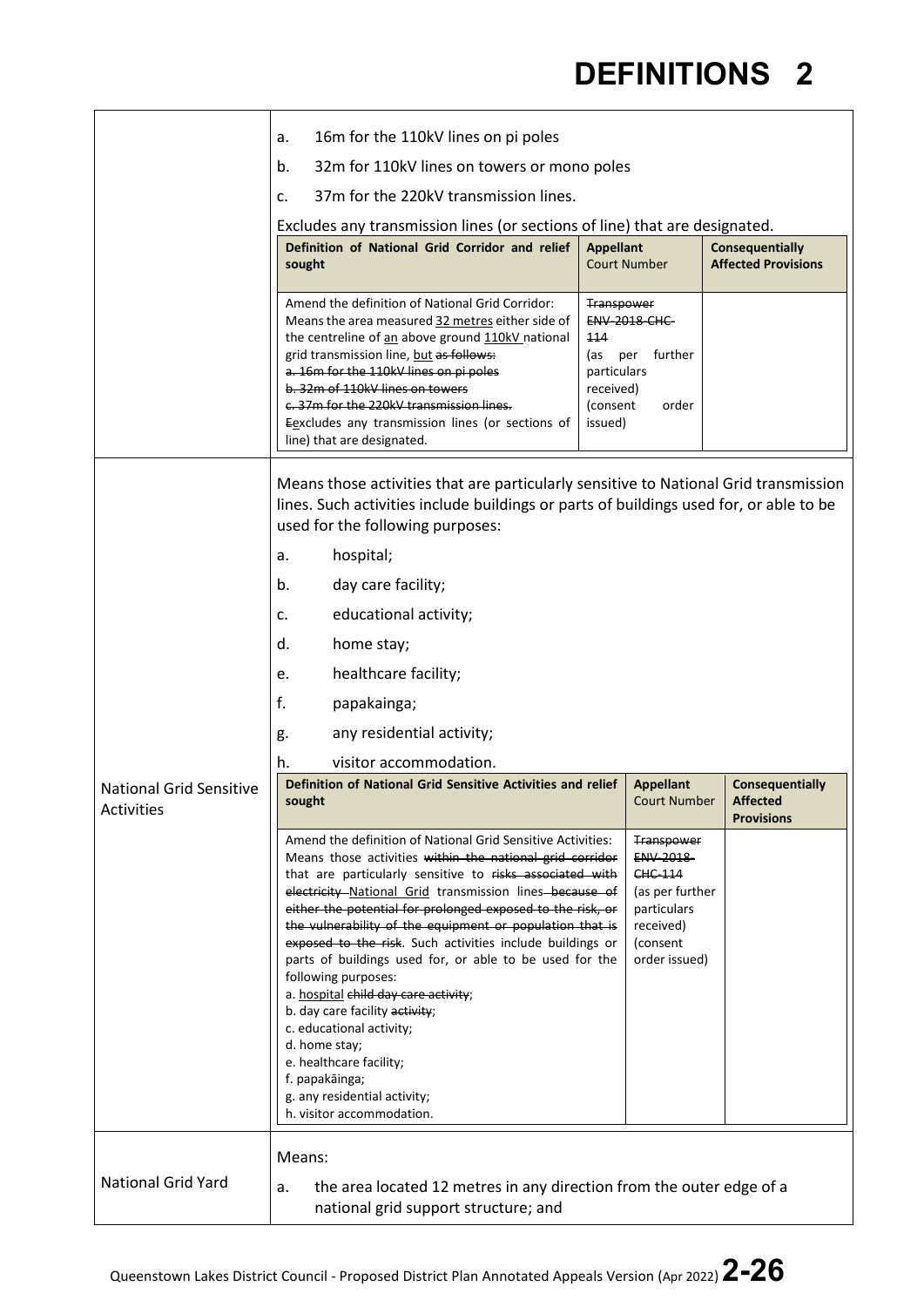|                                      | the area located 12 metres either side of the centreline of any overhead<br>b.<br>national grid line;                                                                                                                    |               |  |
|--------------------------------------|--------------------------------------------------------------------------------------------------------------------------------------------------------------------------------------------------------------------------|---------------|--|
|                                      | (as shown in dark grey in diagram below)                                                                                                                                                                                 |               |  |
|                                      | rano<br>12m                                                                                                                                                                                                              |               |  |
|                                      |                                                                                                                                                                                                                          | <b>LEGEND</b> |  |
|                                      |                                                                                                                                                                                                                          | Centreline    |  |
|                                      |                                                                                                                                                                                                                          | Single Pole   |  |
|                                      |                                                                                                                                                                                                                          | Pi Pole       |  |
|                                      | <b>Corridor</b>                                                                                                                                                                                                          | Tower         |  |
|                                      | Not to scale<br>Excludes any transmission lines (or sections of line) that are designated.                                                                                                                               |               |  |
| <b>Nature Conservation</b><br>Values | Means the collective and interconnected intrinsic value of indigenous flora and<br>fauna, natural ecosystems (including ecosystem services), and their habitats.                                                         |               |  |
| Navigation<br>Infrastructure         | Means any permanent or temporary device or structure constructed and<br>operated for the purpose of facilitating navigation by aircraft.                                                                                 |               |  |
| Net Area                             | Means the total area of the site or lot less any area subject to a designation for                                                                                                                                       |               |  |
| (Site or Lot)                        | any purpose, and/or any area contained in the access to any site or lot, and/or<br>any strip of land less than 6m in width.                                                                                              |               |  |
| Net Floor Area                       | Means the sum of the floor areas, each measured to the inside of the exterior<br>walls of the building, and shall include the net floor area of any accessory<br>building, but it shall exclude any floor area used for: |               |  |
|                                      | lift wells, including the assembly area immediately outside the lift doors for<br>a.<br>a maximum depth of 2m;                                                                                                           |               |  |
|                                      | stairwells;<br>b.                                                                                                                                                                                                        |               |  |
|                                      | tank rooms, boiler and heating rooms, machine rooms, bank vaults;<br>c.                                                                                                                                                  |               |  |
|                                      | those parts of any basement not used for residential, retail, office or<br>d.<br>industrial uses;                                                                                                                        |               |  |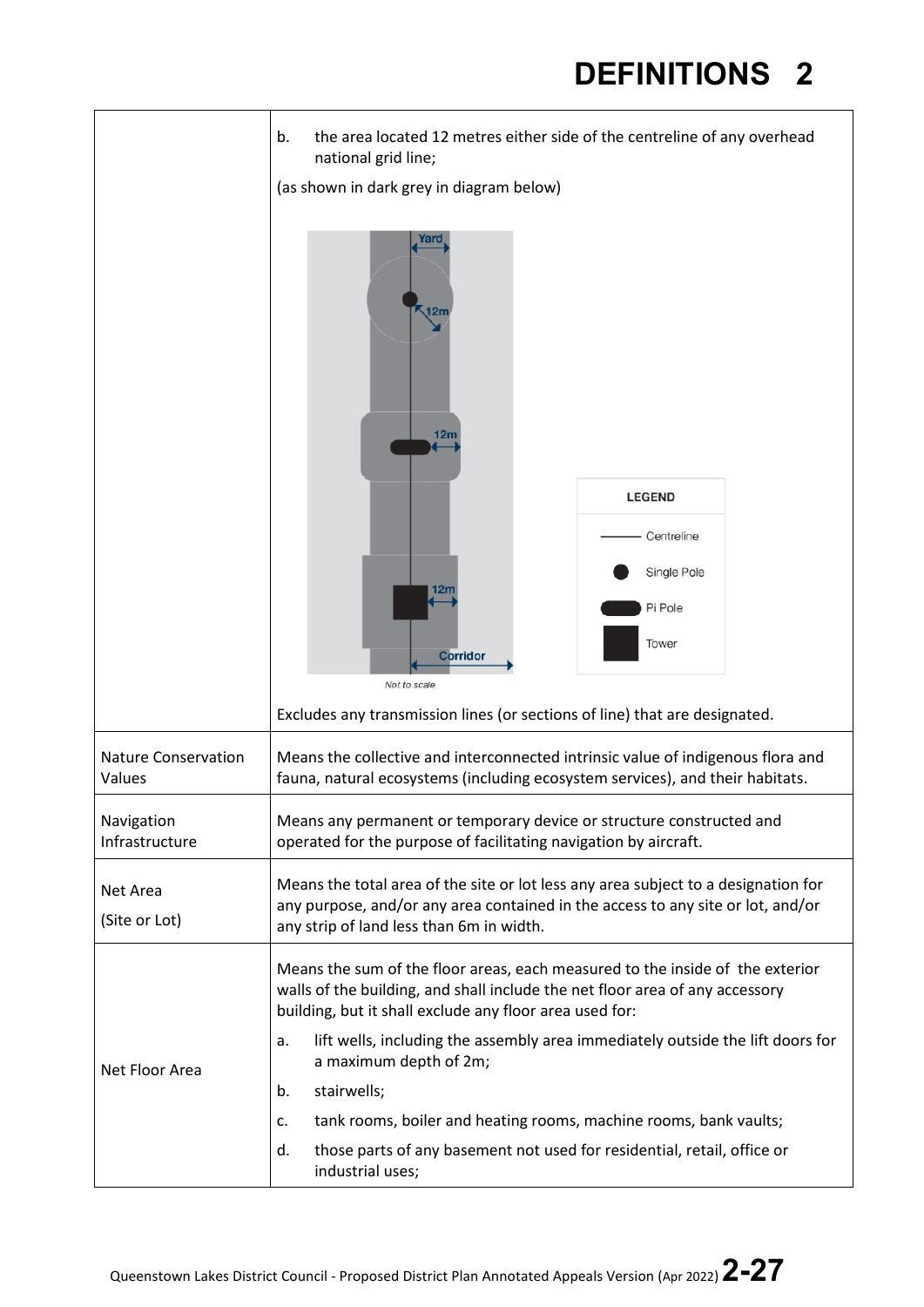| toilets and bathrooms, provided that in the case of any visitor                                                                                                                                                                                                                                                                                                                                                                                                                                                                                                                           |
|-------------------------------------------------------------------------------------------------------------------------------------------------------------------------------------------------------------------------------------------------------------------------------------------------------------------------------------------------------------------------------------------------------------------------------------------------------------------------------------------------------------------------------------------------------------------------------------------|
| accommodation the maximum area permitted to be excluded for each<br>visitor unit or room shall be 3m2;                                                                                                                                                                                                                                                                                                                                                                                                                                                                                    |
| 50% of any pedestrian arcade, or ground floor foyer, which is available for<br>public thoroughfare;                                                                                                                                                                                                                                                                                                                                                                                                                                                                                       |
| parking areas required by the Plan for, or accessory to permitted uses in the                                                                                                                                                                                                                                                                                                                                                                                                                                                                                                             |
| Means an event, or any particular part of an event, whereby amplified sound,<br>music, vocals or similar noise is emitted by the activity, but excludes people noise.                                                                                                                                                                                                                                                                                                                                                                                                                     |
| Where amplified noise ceases during a particular event, the event is no longer<br>considered a noise event.                                                                                                                                                                                                                                                                                                                                                                                                                                                                               |
| Means a LAeq (15min) or LAFmax sound level in decibels that is not to be                                                                                                                                                                                                                                                                                                                                                                                                                                                                                                                  |
| Parking that is provided as a principal activity on the site and is not accessory to<br>any of the approved activities on the site. The parking may be:                                                                                                                                                                                                                                                                                                                                                                                                                                   |
| available to members of the public for a charge or fee                                                                                                                                                                                                                                                                                                                                                                                                                                                                                                                                    |
| reserved or leased.                                                                                                                                                                                                                                                                                                                                                                                                                                                                                                                                                                       |
|                                                                                                                                                                                                                                                                                                                                                                                                                                                                                                                                                                                           |
| Park and Ride                                                                                                                                                                                                                                                                                                                                                                                                                                                                                                                                                                             |
|                                                                                                                                                                                                                                                                                                                                                                                                                                                                                                                                                                                           |
| short term, long term, and off-site parking                                                                                                                                                                                                                                                                                                                                                                                                                                                                                                                                               |
| Means buildings within a heritage precinct that have no identified heritage<br>significance or fabric and have not been listed for individual protection in the<br>Inventory of Listed Heritage Features under Rule 26.8. They have been identified<br>within a heritage precinct because any future development of a site containing a<br>non-contributory building may impact on the heritage values of heritage features<br>or contributory buildings within the heritage precinct. Non-Contributory Buildings<br>are identified on the plans under Section 26.7 'Heritage Precincts'. |
| Means any space that is not regularly used for high quality listening or<br>communication including bathroom, laundry, toilet, pantry, walk-in-wardrobe,<br>corridor, hallway, lobby, cloth drying room, or other space of a specialised nature<br>occupied neither frequently nor for extended periods.                                                                                                                                                                                                                                                                                  |
| Means no overall reduction in biodiversity as measured by the type, amount and                                                                                                                                                                                                                                                                                                                                                                                                                                                                                                            |
| Means a line 20m from any side of residential unit or the legal boundary<br>whichever is closer to the residential unit.                                                                                                                                                                                                                                                                                                                                                                                                                                                                  |
| Means any of the following:                                                                                                                                                                                                                                                                                                                                                                                                                                                                                                                                                               |
| administrative offices where the administration of any entity, whether trading<br>or not, and whether incorporated or not, isconducted;                                                                                                                                                                                                                                                                                                                                                                                                                                                   |
|                                                                                                                                                                                                                                                                                                                                                                                                                                                                                                                                                                                           |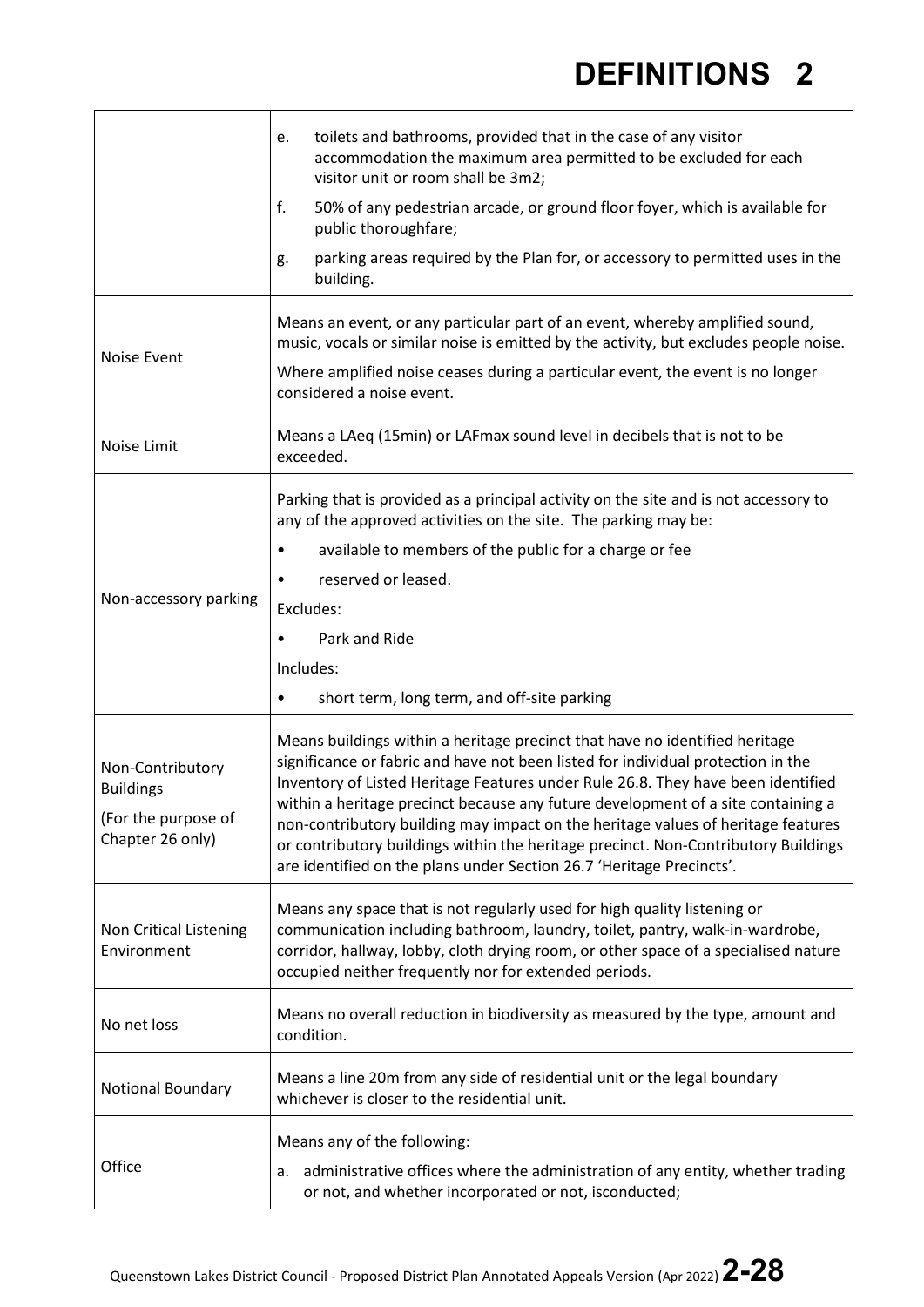|                                        | b. commercial offices being place where trade, other than that involving the<br>immediately exchange for goods or the display or production of goods, is<br>transacted;<br>professional offices.<br>c.                                                                                                                                 |
|----------------------------------------|----------------------------------------------------------------------------------------------------------------------------------------------------------------------------------------------------------------------------------------------------------------------------------------------------------------------------------------|
| Off-site parking                       | Parking on a site that is dedicated to the use of an activity taking place on another<br>site and provides parking which would have otherwise been required or<br>permitted on the same site as the activity.                                                                                                                          |
| Open Space                             | Means any land or space which is not substantially occupied by buildings and<br>which provides benefits to the general public as an area of visual, cultural,<br>educational, or recreational amenity values.                                                                                                                          |
|                                        | Means activities that require physical effort and skills, are competitive, occur on a<br>regular basis, have formal rules, referees and officials, and are organised within<br>formal structures. The activity typically involves the following:<br>exclusive use of public open space during the course of the activity;<br>$\bullet$ |
|                                        | participants and spectators;<br>٠                                                                                                                                                                                                                                                                                                      |
| Organised sport and                    | use of club rooms, changing facilities;<br>$\bullet$                                                                                                                                                                                                                                                                                   |
| recreation                             | training and practice sessions;<br>٠                                                                                                                                                                                                                                                                                                   |
|                                        | payment of money to conduct activity;<br>٠                                                                                                                                                                                                                                                                                             |
|                                        | organised by a club, sporting body or group;<br>٠                                                                                                                                                                                                                                                                                      |
|                                        | booking and recording system of scheduled hours per week of each sports<br>$\bullet$<br>filed by the owner or administrator of the sports field.                                                                                                                                                                                       |
| <b>Outdoor Living Space</b>            | Means an area of open space to be provided for the exclusive use of the<br>occupants of the residential unit to which the space is allocated.                                                                                                                                                                                          |
| <b>Outdoor Recreation</b><br>Activity  | Means a recreation activity undertaken entirely outdoors with buildings limited to<br>use for public shelter, toilet facilities, information and ticketing.                                                                                                                                                                            |
| Outdoor Storage                        | Means land used for the purpose of storing vehicles, equipment, machinery,<br>natural and processed products and wastes, outside a fully enclosed building for<br>periods in excess of 4 weeks in any one year.                                                                                                                        |
| <b>Outer Control</b><br>Boundary (OCB) | Means a boundary, as shown on the District Plan web mapping application the<br>location of which is based on the predicted day/night sound levels of 55 dBA Ldn<br>from airport operations in 2036 for Wānaka Airport and 2037 for Queenstown<br>Airport.                                                                              |
|                                        | Means a parking area which is located and purposely designed to support the<br>frequent public transport network and to provide specifically for users of a public<br>transport network who:                                                                                                                                           |
| Park and Ride                          | travel by private vehicle to the park and ride parking area, then<br>$\bullet$                                                                                                                                                                                                                                                         |
|                                        | leave their vehicle at the facility and transfer to the frequent public<br>٠<br>transport network to continue their journey.                                                                                                                                                                                                           |

 $\mathbf{r}$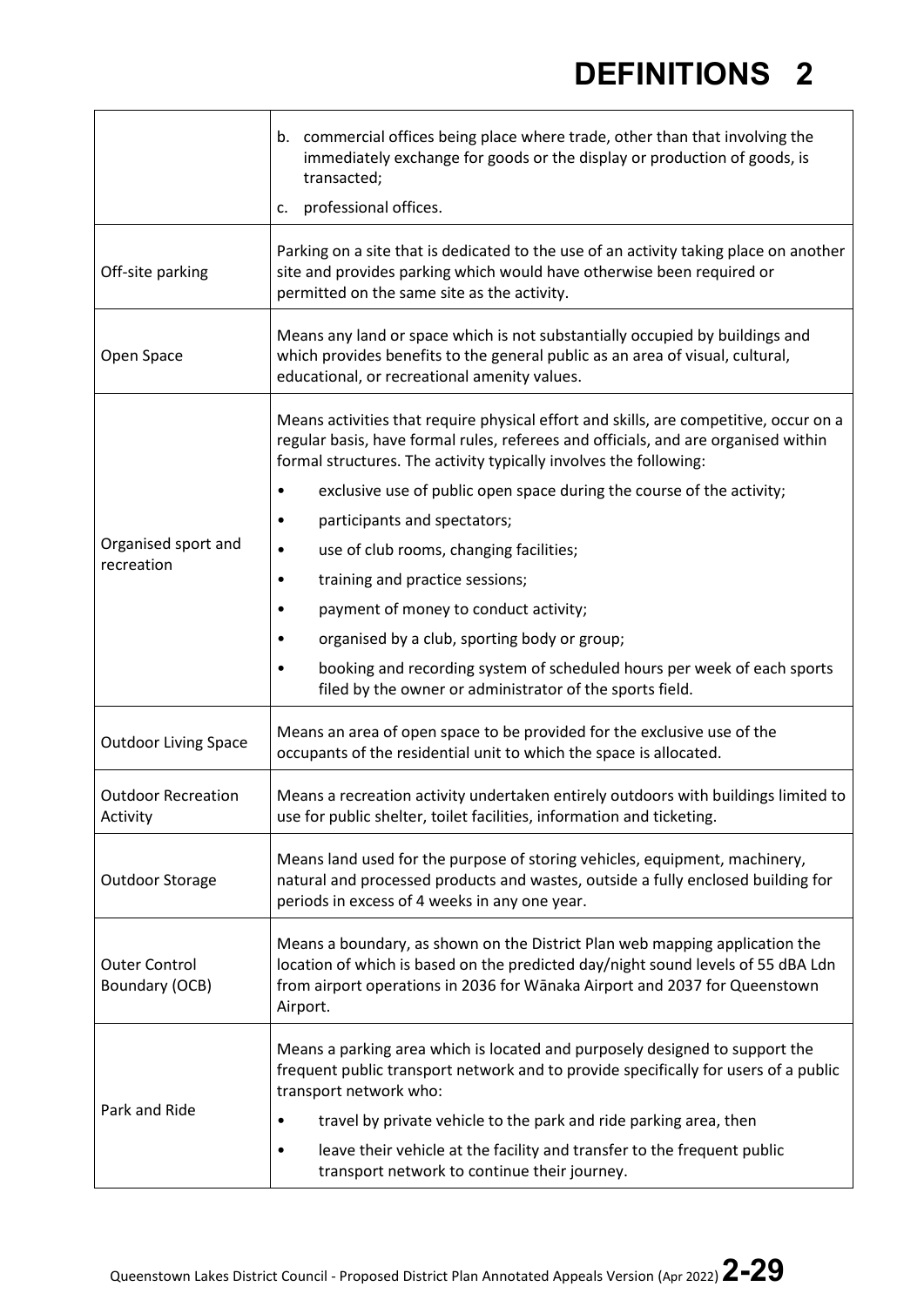|                                                                      | Park and Ride includes car parking areas, public transport interchange and<br>associated security measures, bicycle parking, fencing, lighting, ticketing systems,<br>shelter and ticketing structures, landscape planting and earthworks.                                                                                                                                                                                                                                                                                                                                                                                                                                                                                                                                                                                                                                                                                                                                                                                                                               |                                                                                                                                                                          |                                                      |
|----------------------------------------------------------------------|--------------------------------------------------------------------------------------------------------------------------------------------------------------------------------------------------------------------------------------------------------------------------------------------------------------------------------------------------------------------------------------------------------------------------------------------------------------------------------------------------------------------------------------------------------------------------------------------------------------------------------------------------------------------------------------------------------------------------------------------------------------------------------------------------------------------------------------------------------------------------------------------------------------------------------------------------------------------------------------------------------------------------------------------------------------------------|--------------------------------------------------------------------------------------------------------------------------------------------------------------------------|------------------------------------------------------|
| Parking Area                                                         | Means that part of a site within which vehicle parking spaces are accommodated,<br>and includes all parking spaces, manoeuvre areas and required landscape areas.                                                                                                                                                                                                                                                                                                                                                                                                                                                                                                                                                                                                                                                                                                                                                                                                                                                                                                        |                                                                                                                                                                          |                                                      |
| <b>Parking Space</b>                                                 | Means a space on a site available at any time for accommodating one stationary<br>motor vehicle.                                                                                                                                                                                                                                                                                                                                                                                                                                                                                                                                                                                                                                                                                                                                                                                                                                                                                                                                                                         |                                                                                                                                                                          |                                                      |
| Parks Maintenance                                                    | Means maintenance and repair undertaken within Council -controlled reserves,<br>including:<br>maintenance and repair of any buildings and structures;<br>٠<br>maintenance and repair of foot paths and tracks;<br>٠<br>clearing or reforming drainage channels;<br>٠<br>topsoiling, reseeding, sandslitting of sports fields and grassed areas;<br>٠<br>Weed management, grass mowing and planting of trees and gardens;<br>$\bullet$<br>replacement, repairs, maintenance or upgrading of existing bridges,<br>boardwalks and culverts; and resealing and sealing metalled parking and<br>access drives and internal park roads.                                                                                                                                                                                                                                                                                                                                                                                                                                        |                                                                                                                                                                          |                                                      |
| <b>Partial Demolition</b><br>(For the purpose of<br>Chapter 26 only) | Means the demolition of the heritage fabric of a heritage feature exceeding 30%<br>but less than 70% by volume or area whichever is the greater. Volume is<br>measured from the outermost surface of the heritage feature (including any<br>surfaces below ground) and the area is measured by the footprint of the heritage<br>feature. Partial demolition shall be determined as the cumulative or incremental<br>demolition of the heritage fabric as from the date that the decision 7 May 2018.                                                                                                                                                                                                                                                                                                                                                                                                                                                                                                                                                                     |                                                                                                                                                                          |                                                      |
| Passenger Lift Systems                                               | Means any mechanical system used to convey or transport passengers and other<br>goods within or to a Ski Area Sub-Zone, including chairlifts, gondolas, T-bars and<br>rope tows, and including all moving, fixed and ancillary components of such<br>systems such as towers, pylons, cross arms, pulleys, cables, chairs, cabins, and<br>structures to enable the embarking and disembarking of passengers. Excludes<br>base and terminal buildings.<br>Definition - Passenger Lift Systems<br>and relief sought<br>Amend the definition of Passenger Lift<br>System as follows:<br>Means any mechanical system used<br>to convey or transport passengers<br>and other goods within or to a Ski<br>Area Sub-Zone, including chairlifts,<br>gondolas, T-bars and rope tows, and<br>including all moving, fixed and<br>ancillary components of such systems<br>such as towers, pylons, cross arms,<br>pulleys, cables, chairs, cabins, and<br>structures to enable the embarking<br>and disembarking of passengers.<br>Excludes, including base and terminal<br>buildings. | <b>Appellant</b><br><b>Court Number</b><br>Soho Ski Area Ltd &<br>Blackmans Creek No. 1 LP<br>ENV-2018-CHC-104<br>Treble Cone Investments<br>Limited<br>ENV-2018-CHC-107 | <b>Consequentially Affected</b><br><b>Provisions</b> |

 $\mathbf{r}$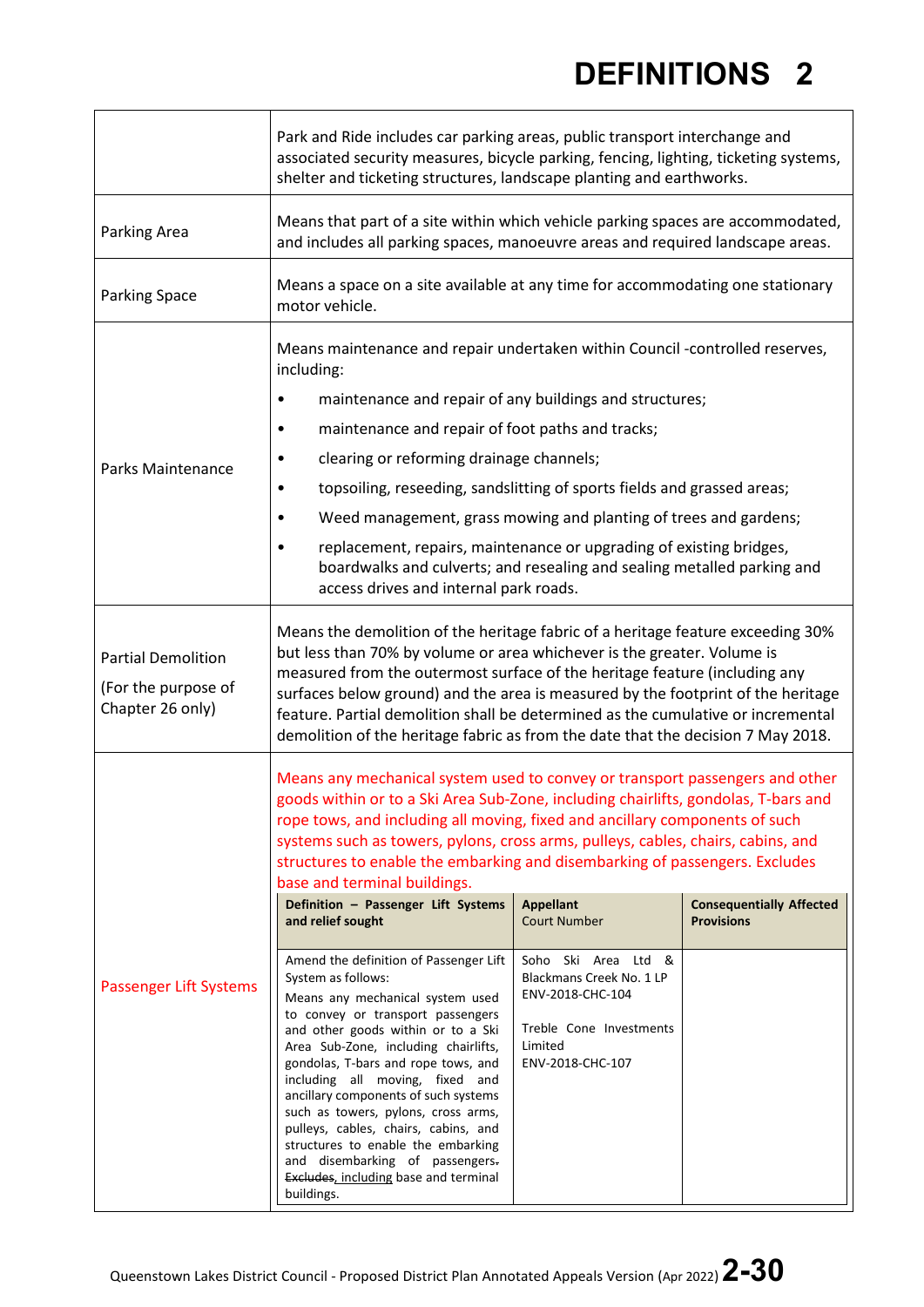|                                          | Amend the definition of Passenger Lift<br>System as follows:<br>Means any mechanical system used<br>to convey or transport passengers<br>and other goods within or to a Ski<br>Area Sub-Zone, including chairlifts,<br>gondolas, T-bars and rope tows, and<br>including all moving, fixed and<br>ancillary components of such systems<br>such as towers, pylons, cross arms,<br>pulleys, cables, chairs, cabins, and<br>structures to enable the embarking<br>and disembarking of passengers.<br><b>Excludes base and terminal buildings.</b><br>Amend the definition of Passenger Lift | Cardrona<br>Mt<br>Station<br>Limited<br>ENV-2018-CHC-83<br>Queenstown Park Limited |                                                      |
|------------------------------------------|-----------------------------------------------------------------------------------------------------------------------------------------------------------------------------------------------------------------------------------------------------------------------------------------------------------------------------------------------------------------------------------------------------------------------------------------------------------------------------------------------------------------------------------------------------------------------------------------|------------------------------------------------------------------------------------|------------------------------------------------------|
|                                          | System to include facilities associated<br>with gondola systems.                                                                                                                                                                                                                                                                                                                                                                                                                                                                                                                        | ENV-2018-CHC-127                                                                   |                                                      |
| Photovoltaics (PV)                       | Means a device that converts the energy in light (photons) into electricity,<br>through the photovoltaic effect. A PV cell is the basic building block of a PV<br>system, and cells are connected together to create a single PV module<br>(sometimes called a 'panel'). PV modules can be connected together to form a<br>larger PV array.                                                                                                                                                                                                                                             |                                                                                    |                                                      |
| Potable Water Supply                     | Means a water supply that meets the criteria of the Ministry of Health 'Drinking<br>Water Standards for New Zealand 2005 (revised 2008)'.                                                                                                                                                                                                                                                                                                                                                                                                                                               |                                                                                    |                                                      |
| <b>Principal Building</b>                | Means a building, buildings or part of a building accommodating the activity for<br>which the site is primarily used.                                                                                                                                                                                                                                                                                                                                                                                                                                                                   |                                                                                    |                                                      |
| Private Way                              | Means any way or passage whatsoever over private land within a district, the<br>right to use which is confined or intended to be confined to certain persons or<br>classes of persons, and which is not thrown open or intended to be open to the<br>use of the public generally; and includes any such way or passage as aforesaid<br>which at the commencement of this Part exists within any district <sup>6</sup> .                                                                                                                                                                 |                                                                                    |                                                      |
| <b>Professional Staff</b>                | Means staff excluding administrative staff in relation to Health Care Services.                                                                                                                                                                                                                                                                                                                                                                                                                                                                                                         |                                                                                    |                                                      |
| (For the purposes of<br>Chapter 29 only) |                                                                                                                                                                                                                                                                                                                                                                                                                                                                                                                                                                                         |                                                                                    |                                                      |
| Projected Annual                         | Means the projected annual aircraft noise contours calculated as specified by the<br>Aerodrome Purposes Designation 2, Condition 15.                                                                                                                                                                                                                                                                                                                                                                                                                                                    |                                                                                    |                                                      |
| Aircraft Noise Contour<br>(AANC)         | Definition - Projected Annual Aircraft<br><b>Noise Contour (AANC)</b>                                                                                                                                                                                                                                                                                                                                                                                                                                                                                                                   | <b>Appellant</b><br><b>Court Number</b>                                            | <b>Consequentially Affected</b><br><b>Provisions</b> |

<span id="page-30-0"></span><sup>6</sup> From the Local Government Act 1974.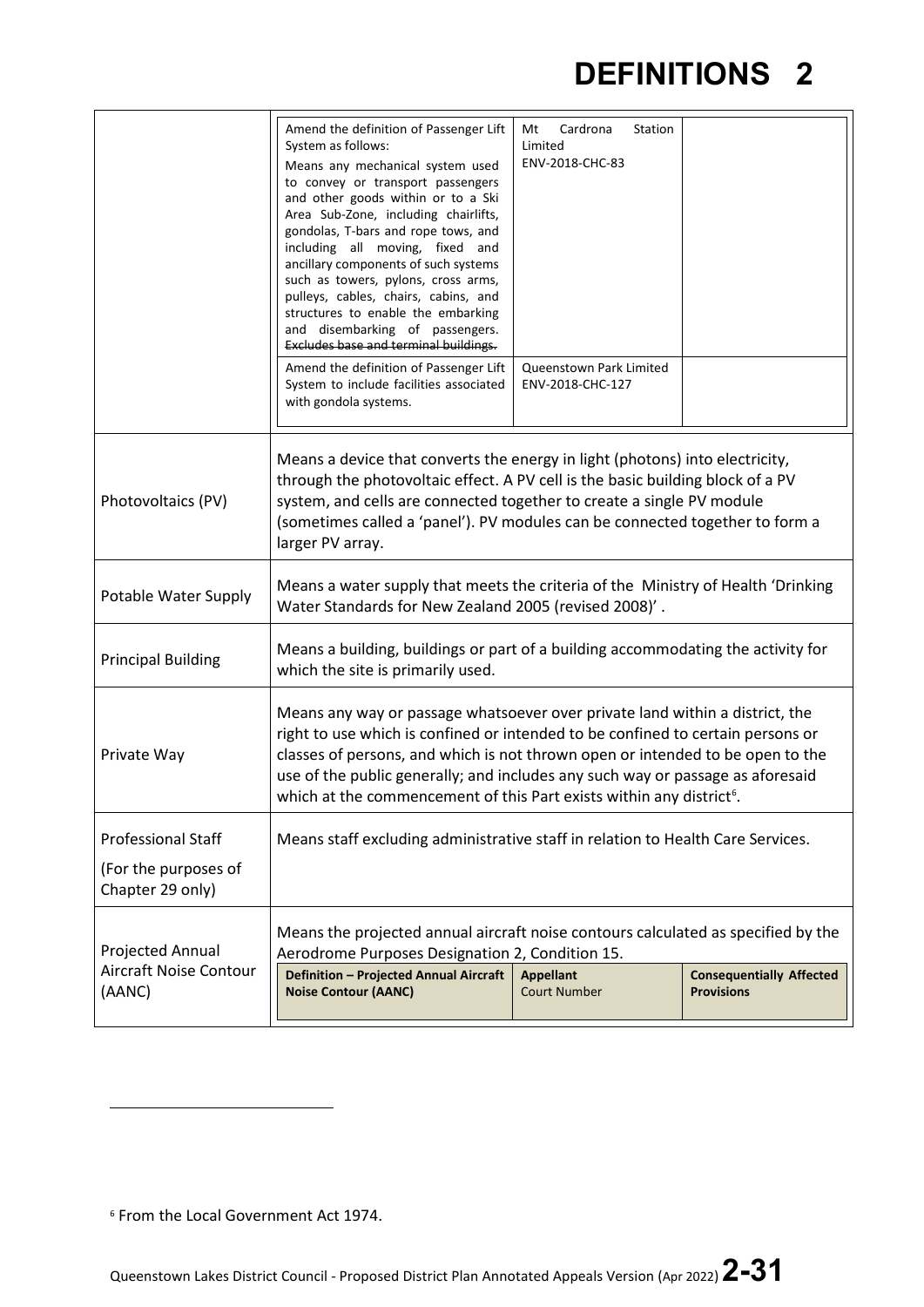|                         | Airport<br>Queenstown<br>Amend the definition of 'Projected<br><b>Corporation Limited</b><br>Aircraft<br><b>Noise</b><br>Annual<br>Contour<br><b>ENV 2018 CHC 093</b><br>(AANC)'<br>so that the condition<br>(consent order issued)<br>reference contained in the definition<br>reflects and is consistent with the<br>modified<br>recently<br>Aerodrome<br>Purposes Designation (Designation<br>2). |  |  |  |
|-------------------------|------------------------------------------------------------------------------------------------------------------------------------------------------------------------------------------------------------------------------------------------------------------------------------------------------------------------------------------------------------------------------------------------------|--|--|--|
|                         | Means, the following facilities established for the convenience and amenity of the                                                                                                                                                                                                                                                                                                                   |  |  |  |
|                         | public:                                                                                                                                                                                                                                                                                                                                                                                              |  |  |  |
|                         | landscaping and planting<br>$\bullet$                                                                                                                                                                                                                                                                                                                                                                |  |  |  |
|                         | public toilets<br>٠                                                                                                                                                                                                                                                                                                                                                                                  |  |  |  |
|                         | street furniture, including seating, and picnic tables<br>$\bullet$                                                                                                                                                                                                                                                                                                                                  |  |  |  |
|                         | bicycle stands<br>٠                                                                                                                                                                                                                                                                                                                                                                                  |  |  |  |
|                         | fountains<br>٠                                                                                                                                                                                                                                                                                                                                                                                       |  |  |  |
|                         | drinking fountains<br>٠                                                                                                                                                                                                                                                                                                                                                                              |  |  |  |
| <b>Public Amenities</b> | rubbish bins<br>٠                                                                                                                                                                                                                                                                                                                                                                                    |  |  |  |
|                         | barbeques<br>٠                                                                                                                                                                                                                                                                                                                                                                                       |  |  |  |
|                         | lighting<br>٠                                                                                                                                                                                                                                                                                                                                                                                        |  |  |  |
|                         | shelters<br>٠                                                                                                                                                                                                                                                                                                                                                                                        |  |  |  |
|                         | post boxes<br>٠                                                                                                                                                                                                                                                                                                                                                                                      |  |  |  |
|                         | telephone booths<br>٠                                                                                                                                                                                                                                                                                                                                                                                |  |  |  |
|                         | showers and changing rooms<br>$\bullet$                                                                                                                                                                                                                                                                                                                                                              |  |  |  |
|                         | playgrounds                                                                                                                                                                                                                                                                                                                                                                                          |  |  |  |
|                         | public artwork                                                                                                                                                                                                                                                                                                                                                                                       |  |  |  |
| <b>Public Area</b>      | Means any part(s) of a building open to the public, but excluding any service or<br>access areas of the building.                                                                                                                                                                                                                                                                                    |  |  |  |
| <b>Public Place</b>     | Means every public thoroughfare, park, reserve, lake, river or place to which the<br>public has access with or without the payment of a fee, and which is under the<br>control of the council, or other agencies. Excludes any trail as defined in this Plan.                                                                                                                                        |  |  |  |
| <b>Public Space</b>     | Means the parts of the district that are owned and managed by the Queenstown                                                                                                                                                                                                                                                                                                                         |  |  |  |
| (For the purposes of    | Lakes District Council, are accessible to the public within the Residential                                                                                                                                                                                                                                                                                                                          |  |  |  |
| Chapter 32 only)        | Arrowtown Historic Management Zone including roads, parks and reserves.                                                                                                                                                                                                                                                                                                                              |  |  |  |
| <b>Public Transport</b> | A facility for passenger movements on/off and between public transport services,<br>including:                                                                                                                                                                                                                                                                                                       |  |  |  |
|                         | Passenger waiting areas<br>$\bullet$                                                                                                                                                                                                                                                                                                                                                                 |  |  |  |
| Facility                | <b>Shelters</b><br>٠                                                                                                                                                                                                                                                                                                                                                                                 |  |  |  |
|                         | Public ferry terminals<br>$\bullet$                                                                                                                                                                                                                                                                                                                                                                  |  |  |  |
|                         | Ticketing and other passenger facilities<br>$\bullet$                                                                                                                                                                                                                                                                                                                                                |  |  |  |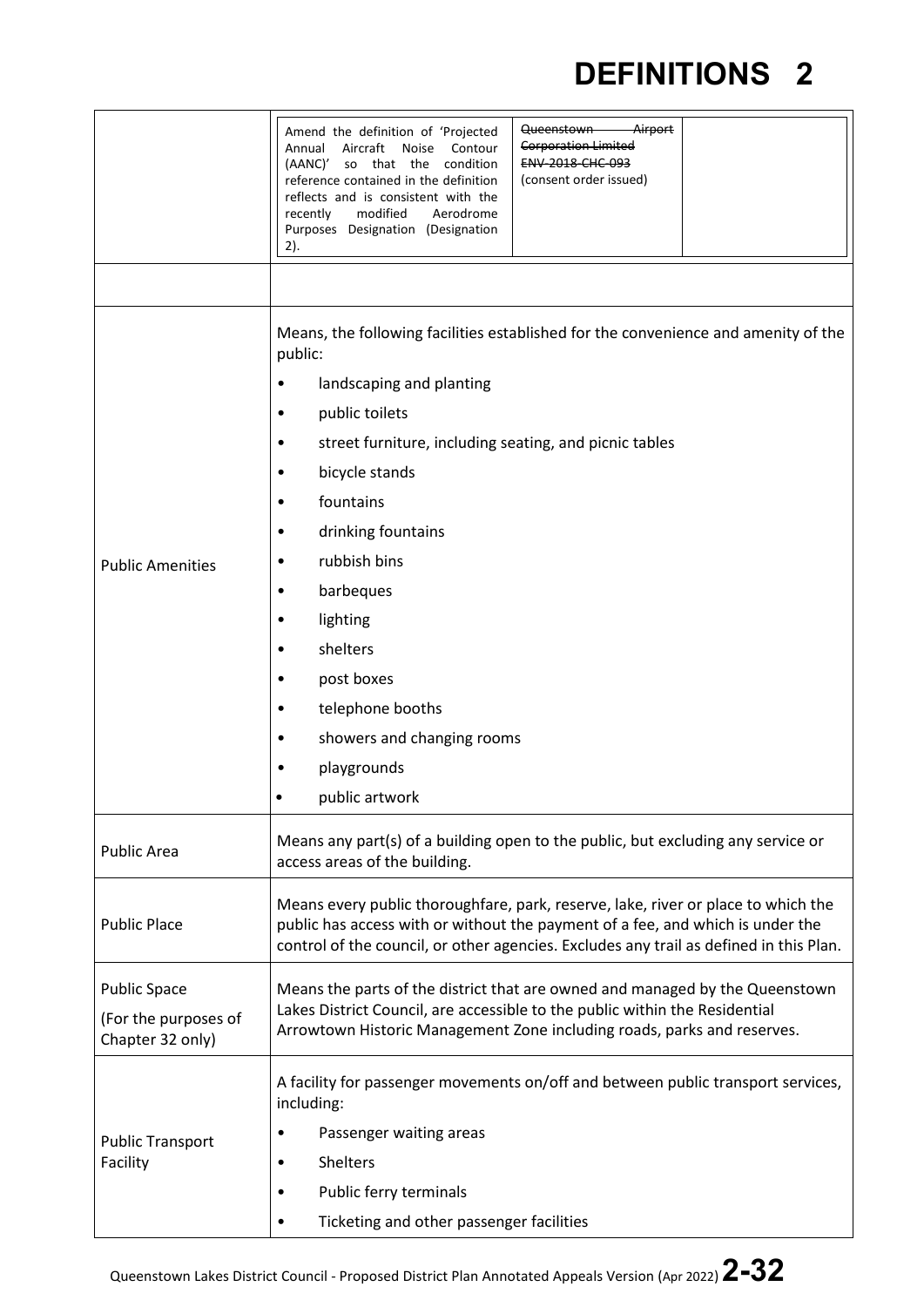|                                        | <b>Bus interchanges</b><br>$\bullet$                                                                                                                                                                                                                                                                                                                                                                 |                                                                                                                                                                         |  |
|----------------------------------------|------------------------------------------------------------------------------------------------------------------------------------------------------------------------------------------------------------------------------------------------------------------------------------------------------------------------------------------------------------------------------------------------------|-------------------------------------------------------------------------------------------------------------------------------------------------------------------------|--|
|                                        | Means a ferry service for the carriage of passengers for hire or reward, which is<br>available to the public generally and is operated to a fixed regular schedule,<br>including during normal commuting hours, runs between various stops and<br>provides the ability for passengers to embark and disembark from the vessel at<br>those various stops, but does not include any such service that: |                                                                                                                                                                         |  |
|                                        | $\bullet$                                                                                                                                                                                                                                                                                                                                                                                            | is contracted or funded by the Ministry of Education for the sole or primary<br>purpose of transporting school children to and from school; or                          |  |
| <b>Public Water Ferry</b><br>Service   | from a predetermined event.                                                                                                                                                                                                                                                                                                                                                                          | is operated for the sole or primary purpose of transporting passengers to or                                                                                            |  |
|                                        | structure attached to land, including the lake bed.                                                                                                                                                                                                                                                                                                                                                  | The definition is limited to that part of the ferry service that occurs on the surface<br>of the water and excludes any associated activity that occurs on land or on a |  |
|                                        | <b>Appellant</b><br><b>Court Number</b>                                                                                                                                                                                                                                                                                                                                                              | Provision/s Sought to be Added into Chapter 29                                                                                                                          |  |
|                                        | Wayfare Group Ltd<br>ENV 2019 CHC 076<br>(consent order issued)                                                                                                                                                                                                                                                                                                                                      | Delete reference to "public" or amend definition of "public" to<br>include commercially owned passenger transport services and<br>infrastructure.                       |  |
| <b>Radio Communication</b><br>Facility | Means any transmitting/receiving devices such as aerials, dishes, antennas,<br>cables, lines, wires and associated equipment/apparatus, as well as support<br>structures such as towers, masts and poles, and ancillary buildings.                                                                                                                                                                   |                                                                                                                                                                         |  |
| <b>Rear Site</b>                       | Means a site which is situated generally to the rear of another site, both sites<br>having access to the same road or private road, and includes sites which have no<br>frontage to a road or private road of 6m or more.                                                                                                                                                                            |                                                                                                                                                                         |  |
| Recession<br>Lines/Recession Plane     | Means the lines constructed from points or above a boundary surface or a road<br>surface, the angle of inclination of which is measured from the horizontal, at right<br>angles to a site boundary and in towards the site. See interpretive diagrams<br>below.                                                                                                                                      |                                                                                                                                                                         |  |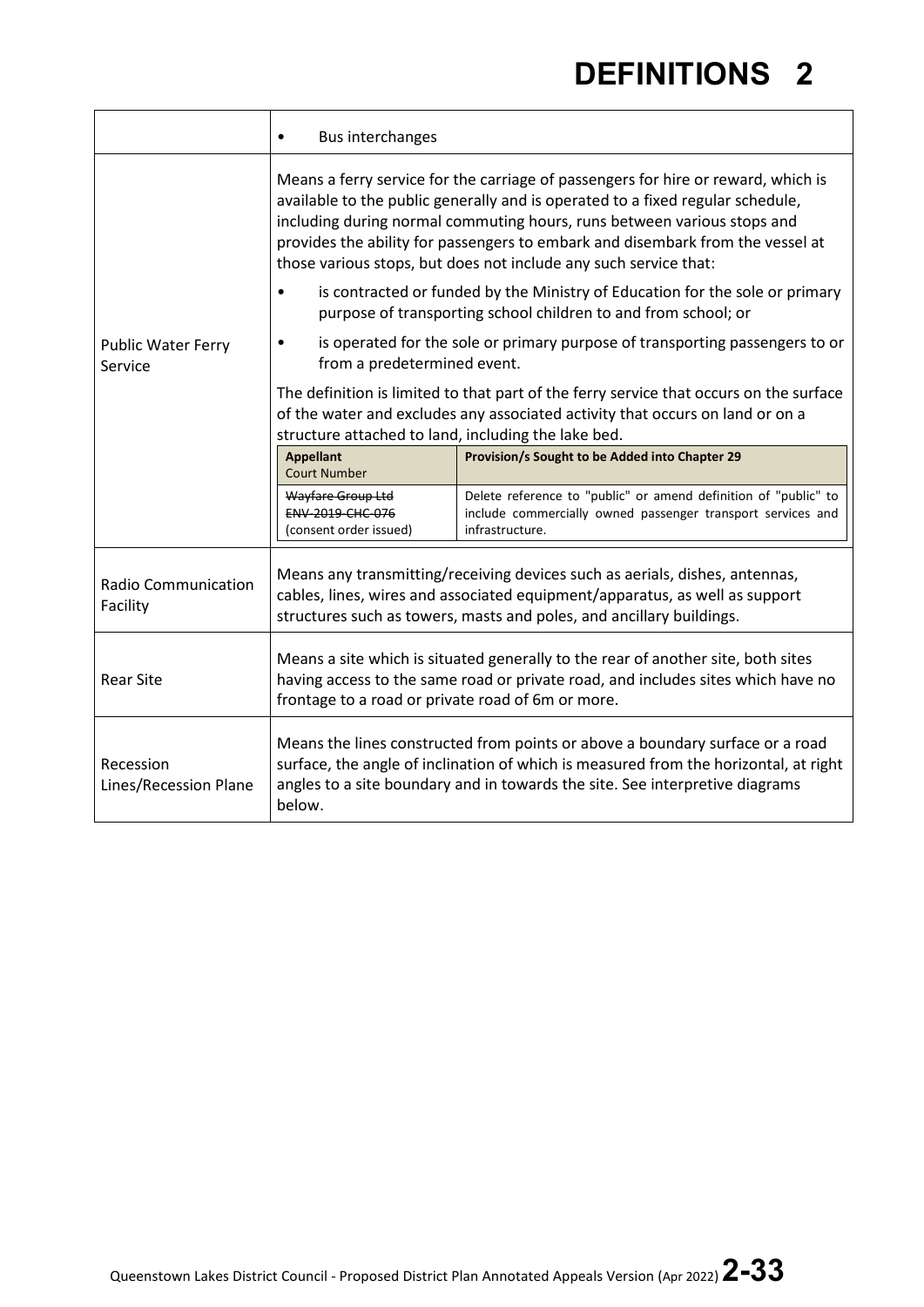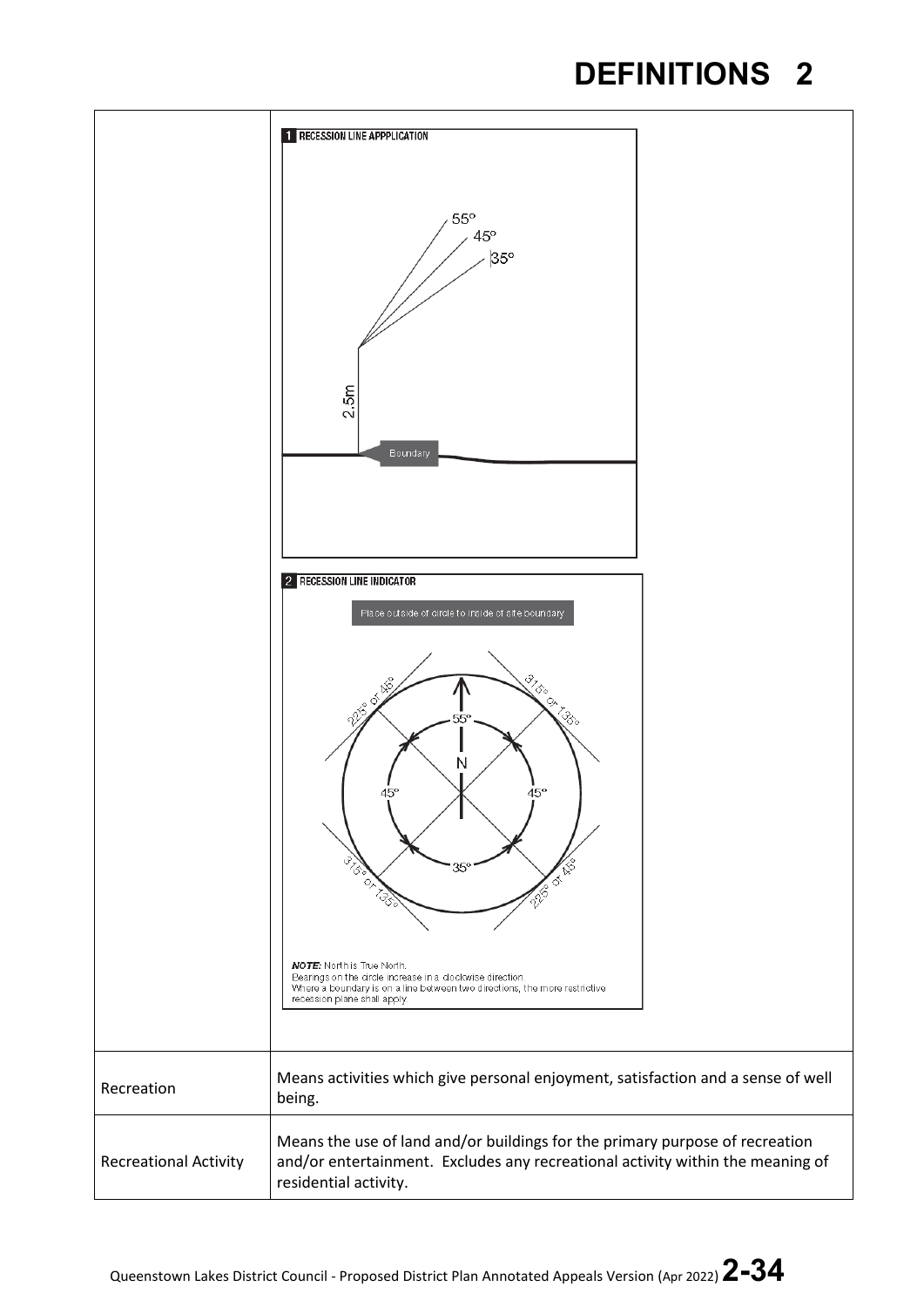| <b>Recreational Tracks</b>                            | Means a sealed or unsealed pathway or greenway within Council controlled<br>reserves that is used for informal or organised recreational purposes such as<br>walking, cycling, horseriding, or fitness.                                                                                                                                                                                                                                                                                                                                                                                                                                                     |  |
|-------------------------------------------------------|-------------------------------------------------------------------------------------------------------------------------------------------------------------------------------------------------------------------------------------------------------------------------------------------------------------------------------------------------------------------------------------------------------------------------------------------------------------------------------------------------------------------------------------------------------------------------------------------------------------------------------------------------------------|--|
| <b>Recreation Facility</b>                            | Means a facility where the primary purpose is to provide for sport and recreation<br>activities and includes recreation centres, swimming pools, fitness centres and<br>indoor sports centres but excludes activities otherwise defined as Commercial<br><b>Recreation Activities.</b>                                                                                                                                                                                                                                                                                                                                                                      |  |
| <b>Regionally Significant</b><br>Infrastructure       | Means:<br>renewable electricity generation activities undertaken by an electricity<br>a.<br>operator; and<br>the national grid; and<br>b.<br>telecommunication and radio communication facilities; and<br>c.<br>state highways;<br>d.<br>Queenstown and Wānaka airports and associated navigation infrastructure;<br>e.<br>and<br>f.<br>municipal infrastructure                                                                                                                                                                                                                                                                                            |  |
| Relocated/Relocatable<br><b>Building</b>              | Means a building which is removed and re-erected on another site, but excludes<br>any newly pre-fabricated building which is delivered dismantled to a site for<br>erection on that site. This definition excludes removal and re-siting.                                                                                                                                                                                                                                                                                                                                                                                                                   |  |
| Relocation<br>(For the purpose of<br>Chapter 26 only) | Means the relocation of heritage features, both within, or beyond the site. The<br>definition of Relocation (Buildings) in Chapter 2 (which means the removal of a<br>building from any site to another site) shall not apply to chapter 26.                                                                                                                                                                                                                                                                                                                                                                                                                |  |
| Relocation<br>(Building)                              | Means the removal of any building from any site to another site.                                                                                                                                                                                                                                                                                                                                                                                                                                                                                                                                                                                            |  |
| <b>Remotely Piloted</b><br>Aircraft                   | Means an unmanned aircraft that is piloted from a remote station.                                                                                                                                                                                                                                                                                                                                                                                                                                                                                                                                                                                           |  |
| Removal<br>(Building)                                 | Means the shifting of a building off a site and excludes demolition of a building.                                                                                                                                                                                                                                                                                                                                                                                                                                                                                                                                                                          |  |
| Renewable Electricity<br><b>Generation (REG)</b>      | Means generation of electricity from solar, wind, hydro-electricity, geothermal<br>and biomass energy sources.                                                                                                                                                                                                                                                                                                                                                                                                                                                                                                                                              |  |
| Renewable Electricity<br><b>Generation Activities</b> | Means the construction, operation and maintenance of structures associated with<br>renewable electricity generation. This includes small and community-scale<br>distributed renewable generation activities and the system of electricity<br>conveyance required to convey electricity to the distribution network and/or the<br>national grid and electricity storage technologies associated with renewable<br>electricity. Includes research and exploratory scale investigations into<br>technologies, methods and sites, such as masts, drilling and water monitoring.<br>This definition includes renewable electricity generation (REG), solar water |  |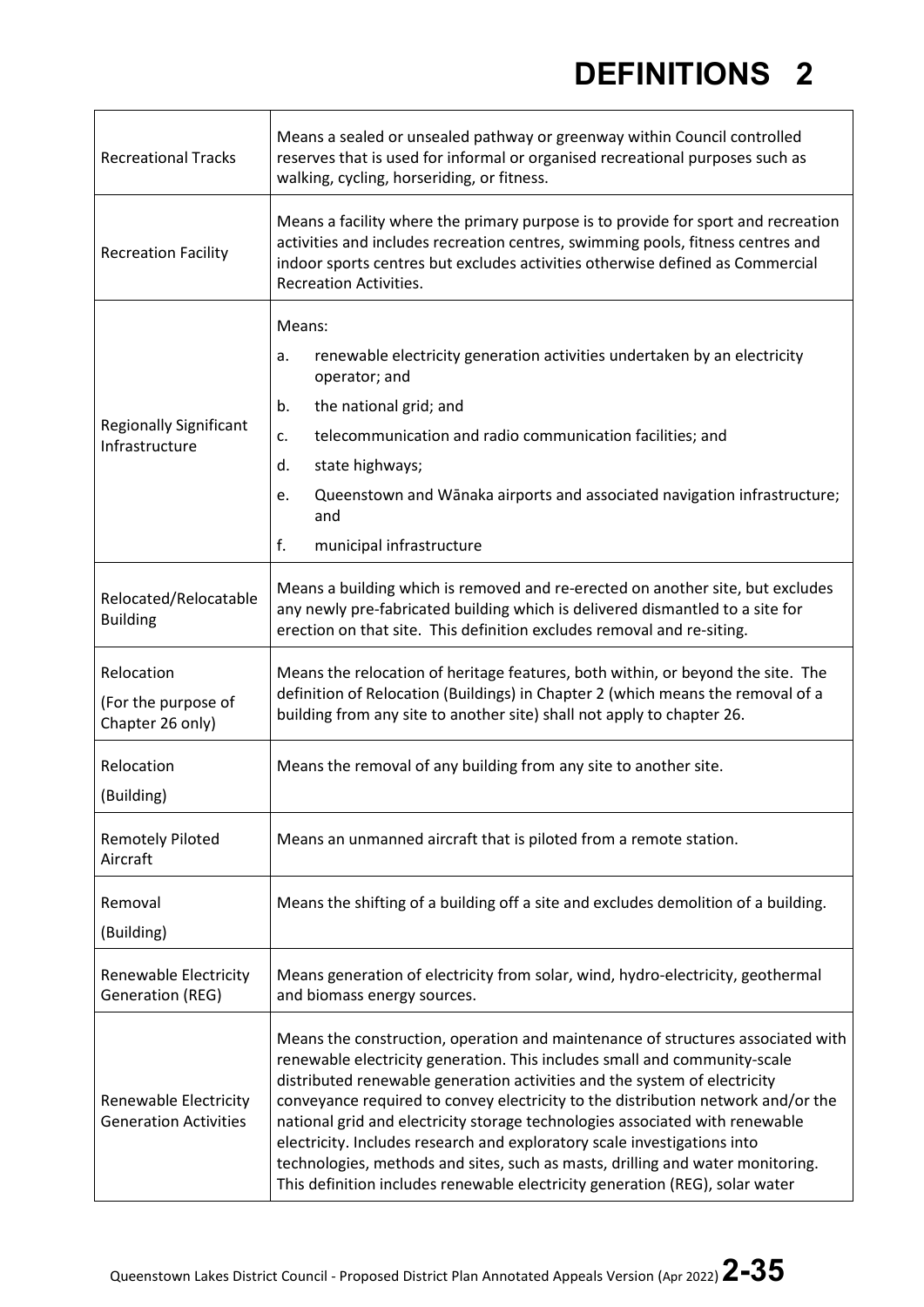|                                             | heating, wind electricity generation, and mini and micro hydro electricity<br>generation (as separately defined).                                                                                                                                                                                                                                                                                                                                                                         |  |  |
|---------------------------------------------|-------------------------------------------------------------------------------------------------------------------------------------------------------------------------------------------------------------------------------------------------------------------------------------------------------------------------------------------------------------------------------------------------------------------------------------------------------------------------------------------|--|--|
| Renewable Energy                            | Means energy that comes from a resource that is naturally replenished, including<br>solar, hydro, wind, and biomass energy.                                                                                                                                                                                                                                                                                                                                                               |  |  |
| Reserve                                     | Means a reserve in terms of the Reserves Act 1977.                                                                                                                                                                                                                                                                                                                                                                                                                                        |  |  |
| <b>Residential Activity</b>                 | Means the use of land and buildings by people for the purpose of permanent<br>residential accommodation, including all associated accessory buildings,<br>recreational activities and the keeping of domestic livestock. For the purposes of<br>this definition, residential activity shall include Community Housing, emergency<br>refuge accommodation and the non-commercial use of holiday homes. Excludes<br>visitor accommodation, residential visitor accommodation and homestays. |  |  |
|                                             | Means the use of a residential unit including a residential flat by paying guests<br>where the length of stay by any guest is less than 90 nights.                                                                                                                                                                                                                                                                                                                                        |  |  |
| <b>Residential Visitor</b><br>Accommodation | Excludes: Visitor Accommodation and Homestays.                                                                                                                                                                                                                                                                                                                                                                                                                                            |  |  |
|                                             | Note:                                                                                                                                                                                                                                                                                                                                                                                                                                                                                     |  |  |
|                                             | Additional requirements of the Building Act 2004 may apply.                                                                                                                                                                                                                                                                                                                                                                                                                               |  |  |
|                                             | Means a residential activity that comprises a self-contained flat that is ancillary to<br>a residential unit and meets all of the following criteria:                                                                                                                                                                                                                                                                                                                                     |  |  |
|                                             | the total floor area does not exceed;<br>a.                                                                                                                                                                                                                                                                                                                                                                                                                                               |  |  |
|                                             | 150m <sup>2</sup> in the Rural Zone, the Rural Lifestyle Zone, the Wakatipu Basin<br>i.<br>Rural Amenity Zone and the Hills Resort Zone;                                                                                                                                                                                                                                                                                                                                                  |  |  |
|                                             | 70m <sup>2</sup> in any other zone;<br>ii.                                                                                                                                                                                                                                                                                                                                                                                                                                                |  |  |
| <b>Residential Flat</b>                     | not including in either case the floor area of any garage or carport;                                                                                                                                                                                                                                                                                                                                                                                                                     |  |  |
|                                             | contains no more than one kitchen facility;<br>b.                                                                                                                                                                                                                                                                                                                                                                                                                                         |  |  |
|                                             | is limited to one residential flat per residential unit; and<br>c.                                                                                                                                                                                                                                                                                                                                                                                                                        |  |  |
|                                             | is situated on the same site and held in the same ownership as the<br>d.<br>residential unit.                                                                                                                                                                                                                                                                                                                                                                                             |  |  |
|                                             | Note:                                                                                                                                                                                                                                                                                                                                                                                                                                                                                     |  |  |
|                                             | A proposal that fails to meet any of the above criteria will be considered as a<br>residential unit.                                                                                                                                                                                                                                                                                                                                                                                      |  |  |
| <b>Residential Unit</b>                     | Means a residential activity which consists of a single self contained household<br>unit, whether of one or more persons, and includes accessory buildings. Where<br>more than one kitchen and/or laundry facility is provided on the site, other than a<br>kitchen and/or laundry facility in a residential flat, there shall be deemed to be<br>more than one residential unit.                                                                                                         |  |  |
| Re-siting                                   | Means shifting a building within a site.                                                                                                                                                                                                                                                                                                                                                                                                                                                  |  |  |
| (Building)                                  |                                                                                                                                                                                                                                                                                                                                                                                                                                                                                           |  |  |
| Resort                                      | Means an integrated and planned development involving low average density of<br>residential development (as a proportion of the developed area) principally                                                                                                                                                                                                                                                                                                                               |  |  |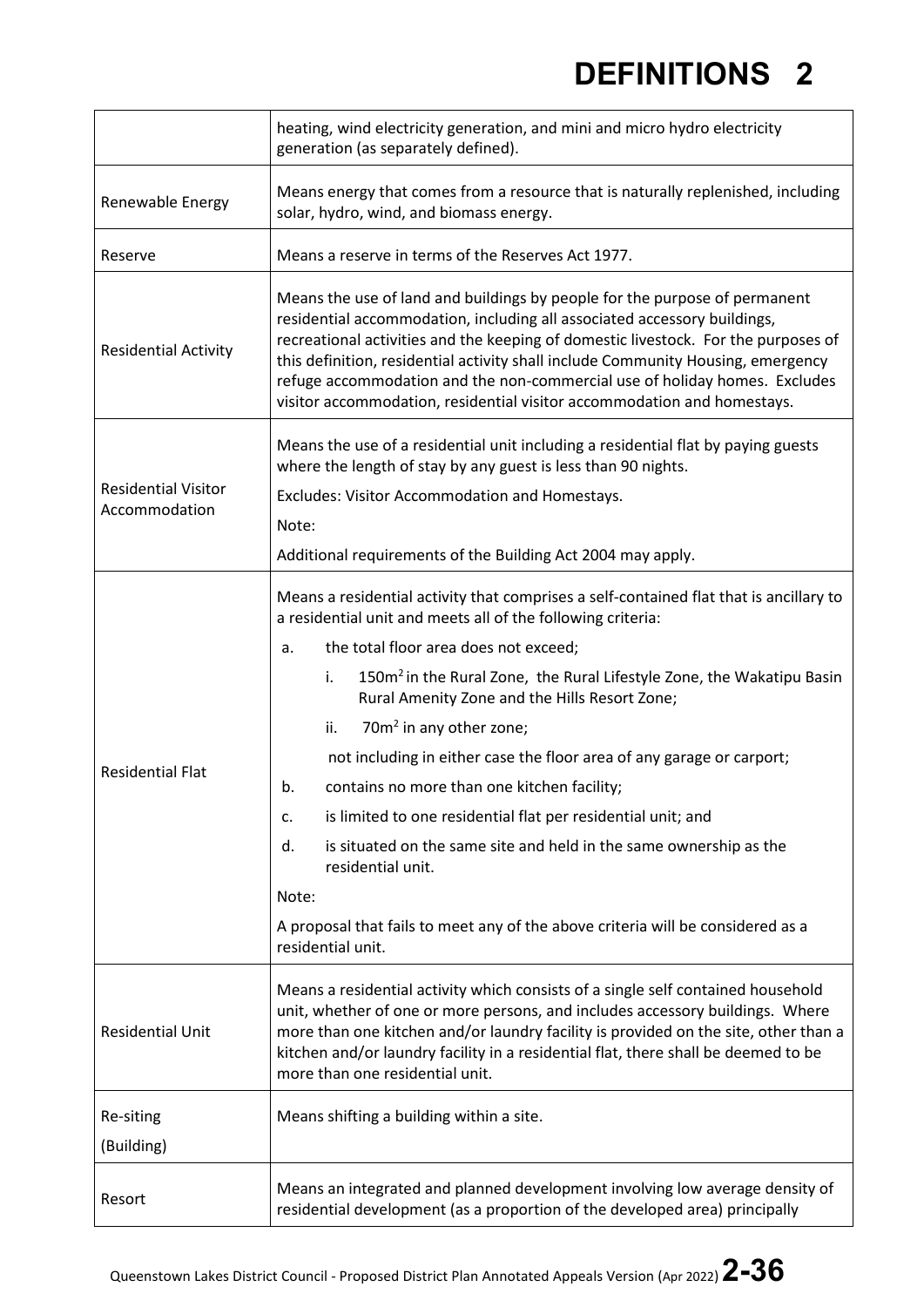|                                                                                    | providing temporary visitor accommodation and forming part of an overall<br>development focused on onsite visitor activities.                                                                                                                                                                                                                                                                                                                 |
|------------------------------------------------------------------------------------|-----------------------------------------------------------------------------------------------------------------------------------------------------------------------------------------------------------------------------------------------------------------------------------------------------------------------------------------------------------------------------------------------------------------------------------------------|
| Restaurant                                                                         | Means any land and/or buildings, or part of a building, in which meals are<br>supplied for sale to the general public for consumption on the premises, including<br>such premises which a licence has been granted pursuant to the Sale and Supply<br>of Alcohol Act 2012.                                                                                                                                                                    |
| Retail Sales / Retail /<br>Retailing                                               | Means the direct sale or hire to the public from any site, and/or the display or<br>offering for sale or hire to the public on any site of goods, merchandise or<br>equipment, but excludes recreational activities.                                                                                                                                                                                                                          |
| <b>Retirement Village</b>                                                          | Means residential units (either detached or attached) and associated facilities for<br>the purpose of accommodating retired persons. This use includes as accessory to<br>the principal use any services or amenities provided on the site such as shops,<br>restaurants, medical facilities, swimming pools and recreational facilities and the<br>like which are to be used exclusively by the retired persons using such<br>accommodation. |
| <b>Reverse Sensitivity</b>                                                         | Means the potential for the operation of an existing lawfully established activity<br>to be constrained or curtailed by the more recent establishment or intensification<br>of other activities which are sensitive to the established activity.                                                                                                                                                                                              |
| Right of Way                                                                       | Means an area of land over which there is registered a legal document giving<br>rights to pass over that land to the owners and occupiers of other land.                                                                                                                                                                                                                                                                                      |
| River                                                                              | Means a continually or intermittently flowing body of fresh water; and includes a<br>stream and modified watercourse; but does not include any artificial watercourse<br>(including an irrigation canal, water supply race, canal for the supply of water for<br>electricity power generation, and farm drainage canal) <sup>7</sup> .                                                                                                        |
| Road                                                                               | Means a road as defined in section 315 of the Local Government Act 1974.                                                                                                                                                                                                                                                                                                                                                                      |
| Road Boundary                                                                      | Means any boundary of a site abutting a legal road (other than an accessway or<br>service land) or contiguous to a boundary of a road designation. Frontage or road<br>frontage shall have the same meaning as road boundary.                                                                                                                                                                                                                 |
| <b>Root Protection Zone</b><br>(For the purposes of<br>Chapters 24 and 32<br>only) | Means for a tree with a spreading canopy, the area beneath the canopy spread of<br>a tree, measured at ground level from the surface of the trunk, with a radius to<br>the outer most extent of the spread of the tree's branches, and for a columnar<br>tree, means the area beneath the canopy extending to a radius half the height of<br>the tree. As demonstrated by the diagrams below.                                                 |

<span id="page-36-0"></span><sup>7</sup> From section 2 of the Act.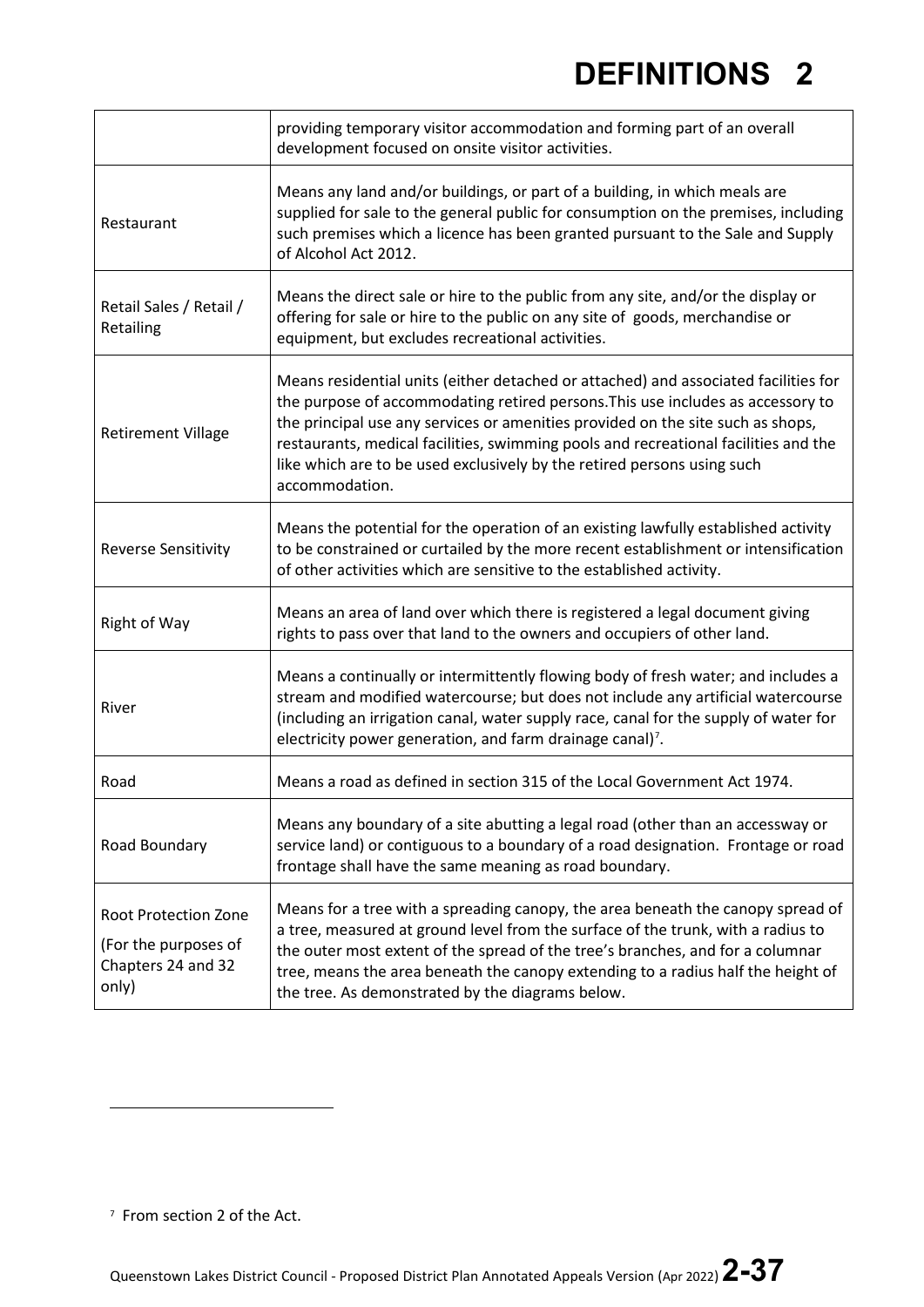|                                                           | SPREADING CANOPY                                                                                                                                                                                                                                                                                                                                                                                                                                                                                                                                                                                                                                                                                                                                                                                                                 |
|-----------------------------------------------------------|----------------------------------------------------------------------------------------------------------------------------------------------------------------------------------------------------------------------------------------------------------------------------------------------------------------------------------------------------------------------------------------------------------------------------------------------------------------------------------------------------------------------------------------------------------------------------------------------------------------------------------------------------------------------------------------------------------------------------------------------------------------------------------------------------------------------------------|
|                                                           | Point of greatest<br>radial spread of<br>canopy from trunk<br>Radius<br>Radius<br>Protected root zone                                                                                                                                                                                                                                                                                                                                                                                                                                                                                                                                                                                                                                                                                                                            |
|                                                           | <b>COLUMNAR CANOPY</b>                                                                                                                                                                                                                                                                                                                                                                                                                                                                                                                                                                                                                                                                                                                                                                                                           |
|                                                           |                                                                                                                                                                                                                                                                                                                                                                                                                                                                                                                                                                                                                                                                                                                                                                                                                                  |
| <b>Rural Industrial Activity</b>                          | Means the use of land and buildings for the purpose of manufacturing,<br>fabricating, processing, packing and/or storage of goods and materials grown or<br>sourced within the Rural Zone and the storage of goods, materials and machinery<br>associated with commercial contracting undertaken within the Rural Zone.                                                                                                                                                                                                                                                                                                                                                                                                                                                                                                          |
| Sense of Place<br>(For the purpose of<br>Chapter 12 only) | Means the unique collection of visual, cultural, social, and environmental qualities<br>and characteristics that provide meaning to a ocation and make it distinctly<br>different from another. Defining, maintaining, and enhancing the distinct<br>characteristics and quirks that make a town centre unique fosters community<br>pride and gives the town a competitive advantage over others as it provides a<br>reason to visit and a positive and engaging experience. Elements of the<br>Queenstown town centre that contribute to its sense of place are the core of low<br>rise character buildings and narrow streets and laneways at its centre, the<br>pedestrian links, the small block size of the street grid, and its location adjacent to<br>the lake and surrounded by the ever-present mountainous landscape. |
| Service Activity                                          | Means the use of land and buildings for the primary purpose of the transport,<br>storage, maintenance or repair of goods.                                                                                                                                                                                                                                                                                                                                                                                                                                                                                                                                                                                                                                                                                                        |
| Service Lane                                              | Means any lane laid out or constructed either by the authority of the council or<br>the Minister of Works and Development or, on or after 1 April 1988, the Minister                                                                                                                                                                                                                                                                                                                                                                                                                                                                                                                                                                                                                                                             |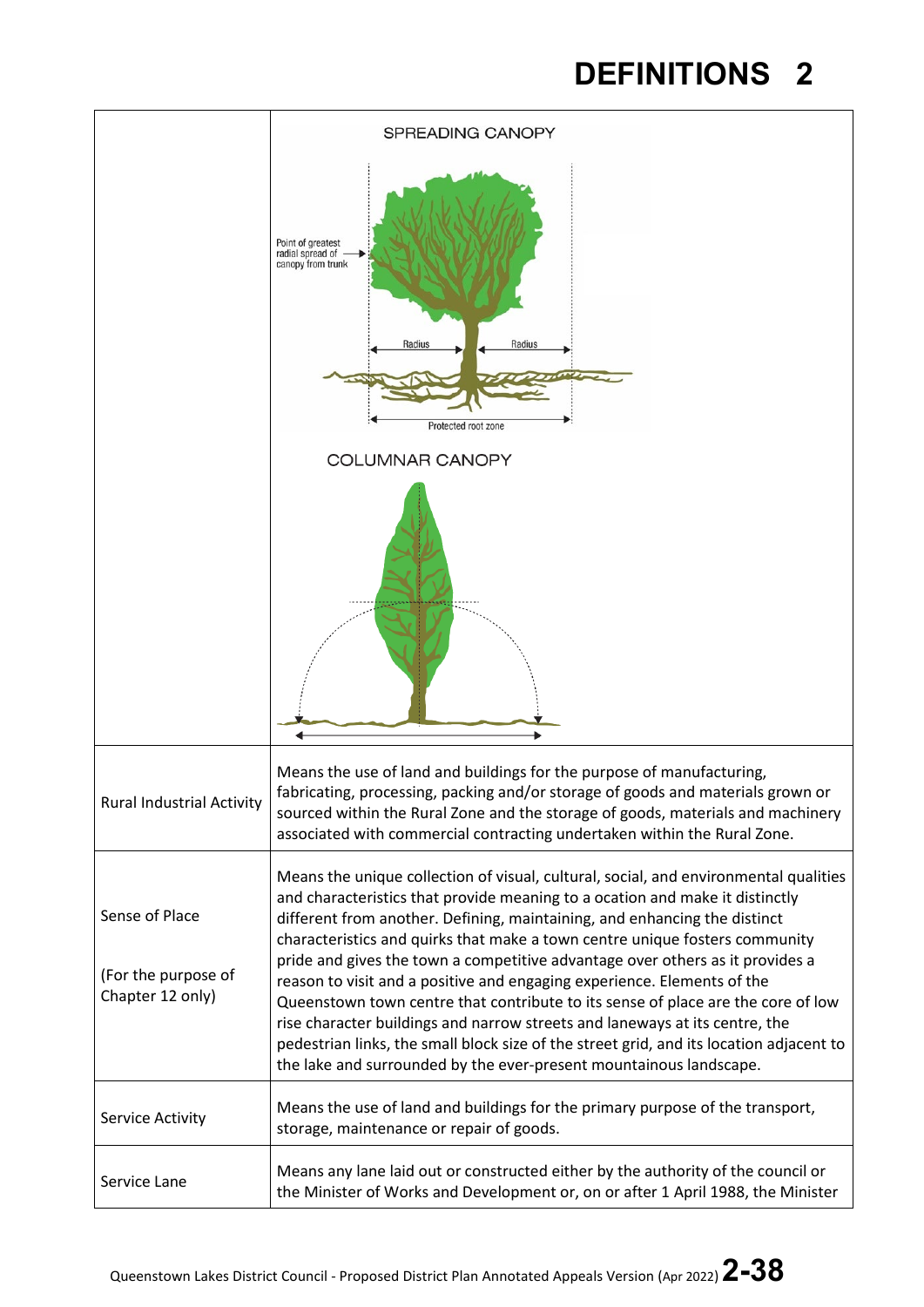|                                                    | of Lands for the purpose of providing the public with a side or rear access for<br>vehicular traffic to any land <sup>8</sup> .                                                                                                                                                                                                                                                                                                                                           |  |  |  |
|----------------------------------------------------|---------------------------------------------------------------------------------------------------------------------------------------------------------------------------------------------------------------------------------------------------------------------------------------------------------------------------------------------------------------------------------------------------------------------------------------------------------------------------|--|--|--|
|                                                    | Means any site where the dominant activity is the retail sale of motor vehicle<br>fuels, including petrol, LPG, CNG, and diesel, and may also include any one or<br>more of the following:                                                                                                                                                                                                                                                                                |  |  |  |
|                                                    | the sale of kerosene, alcohol based fuels, lubricating oils, tyres, batteries,<br>a.<br>vehicle spare parts and other accessories normally associated with motor<br>vehicles;                                                                                                                                                                                                                                                                                             |  |  |  |
| <b>Service Station</b>                             | mechanical repair and servicing of motor vehicles, including motor cycles,<br>b.<br>caravans, boat motors, trailers, except in any Residential, Town Centre or<br>Settlement Zone;                                                                                                                                                                                                                                                                                        |  |  |  |
|                                                    | inspection and/or certification of vehicles;<br>c.                                                                                                                                                                                                                                                                                                                                                                                                                        |  |  |  |
|                                                    | d.<br>the sale of other merchandise where this is an ancillary activity to the main<br>use of the site.                                                                                                                                                                                                                                                                                                                                                                   |  |  |  |
|                                                    | Excludes:                                                                                                                                                                                                                                                                                                                                                                                                                                                                 |  |  |  |
|                                                    | i.<br>panel beating, spray painting and heavy engineering such as engine<br>reboring and crankshaft grinding, which are not included within<br>mechanical repairs of motor vehicles and domestic garden equipment for<br>the purposes of b. above.                                                                                                                                                                                                                        |  |  |  |
| Setback                                            | Means the distance between a building and the boundary of its site. Where any<br>building is required to be set back from any site boundary, no part of that building<br>shall be closer to the site boundary than the minimum distance specified. Where<br>any road widening is required by this Plan, the setback shall be calculated from<br>the proposed final site boundary. The setback distance shall only apply to<br>buildings at ground, or above ground level. |  |  |  |
| Setting<br>(For the purpose of<br>Chapter 26 only) | Means the area around and/or adjacent to a heritage feature listed under the<br>Inventory of Listed Heritage Features in Section 26.8 and defined under<br>26.8.1, which is integral to its function, meaning, and relationships, and which is<br>contained in the same legal title as the heritage feature listed on the Inventory of<br>Listed Heritage Features.                                                                                                       |  |  |  |
|                                                    | (Refer also to the definition of 'Extent of Place').                                                                                                                                                                                                                                                                                                                                                                                                                      |  |  |  |
| Showroom                                           | Means any defined area of land or a building given over solely to the display of<br>goods. No retailing is permitted unless otherwise specifically provided for in the<br>zone in which the land or building is located.                                                                                                                                                                                                                                                  |  |  |  |
| Sign and Signage                                   | Means:<br>any external name, figure, character, outline, display, excluding a display of<br>a.<br>physical goods or products available for sale on the premises, delineation,                                                                                                                                                                                                                                                                                             |  |  |  |

<span id="page-38-0"></span><sup>8</sup> From section 315 of the Local Government Act 1974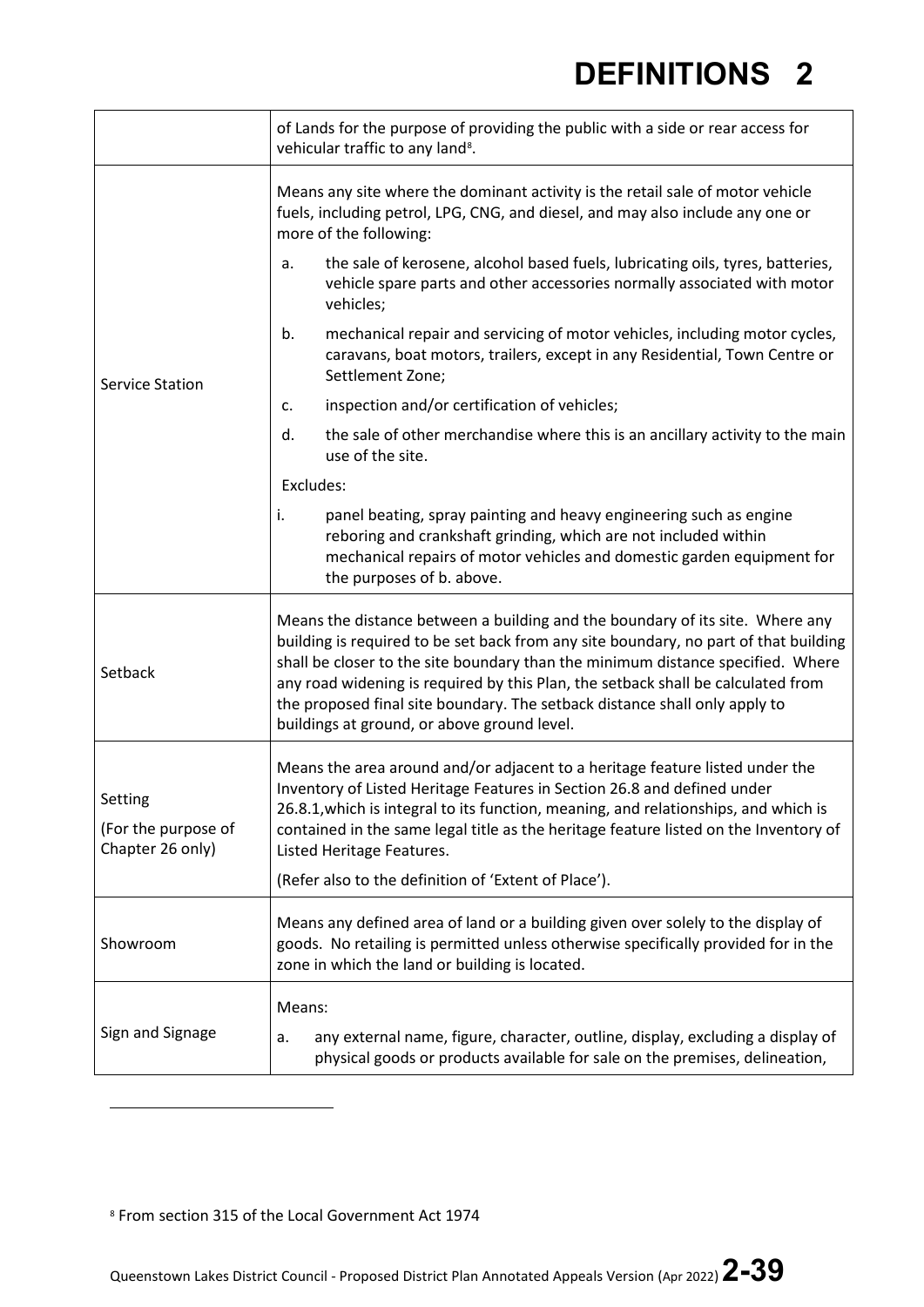|           |    | announcement, design, logo, mural or other artwork, poster, handbill,<br>banner, captive balloon, flag, flashing sign, flatboard, free-standing sign,<br>illuminated sign, moving signs, roof sign, sandwich board, streamer,<br>billboard sign or any other thing of a similar nature which is: |
|-----------|----|--------------------------------------------------------------------------------------------------------------------------------------------------------------------------------------------------------------------------------------------------------------------------------------------------|
|           | i. | intended to attract attention; and                                                                                                                                                                                                                                                               |
|           |    | ii.<br>visible from a road or any public place;                                                                                                                                                                                                                                                  |
|           | b. | all material and components comprising the sign, its frame, background,<br>structure, any support and any means by which the sign is attached to any<br>other thing:                                                                                                                             |
|           | c. | corporate colour schemes;                                                                                                                                                                                                                                                                        |
|           | d. | any sign written vehicle/trailer or any advertising media attached to a<br>vehicle/trailer.                                                                                                                                                                                                      |
|           |    |                                                                                                                                                                                                                                                                                                  |
|           |    | Means the surface area of a sign, and includes                                                                                                                                                                                                                                                   |
| Sign Area |    | a. all the area actually or normally enclosed, as the case may be, by the<br>outside of a line drawn around the sign and enclosing the sign; and                                                                                                                                                 |
|           |    | b. the entire area coloured with a corporate colour scheme.                                                                                                                                                                                                                                      |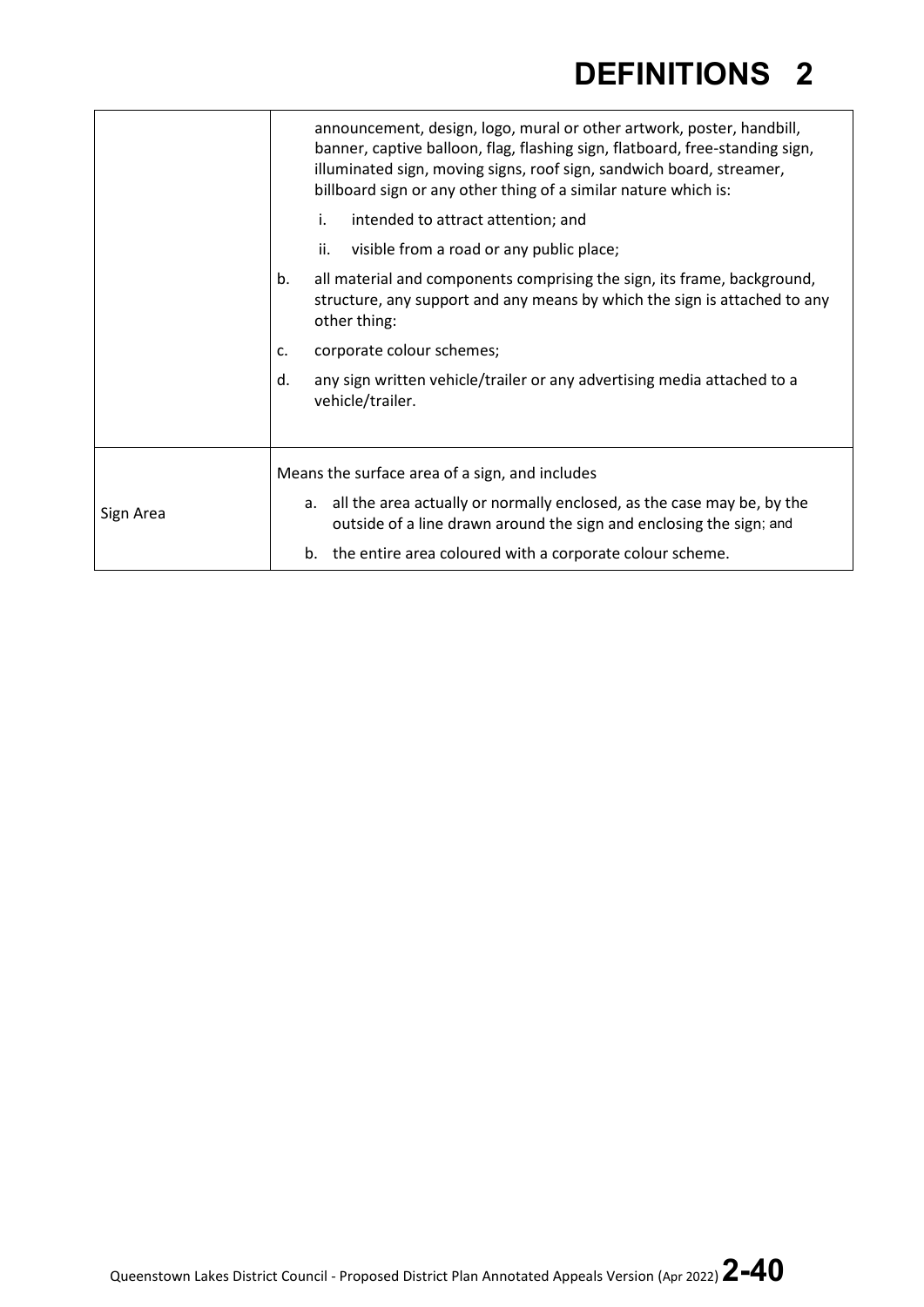$\overline{\phantom{a}}$ 

|            | Above Ground Floor Sign:                                                                                                                                                                                                                                   |                                                                       |                                                      |  |  |
|------------|------------------------------------------------------------------------------------------------------------------------------------------------------------------------------------------------------------------------------------------------------------|-----------------------------------------------------------------------|------------------------------------------------------|--|--|
|            | means a sign attached to a building above the verandah or above 3 metres in<br>height from the ground.                                                                                                                                                     |                                                                       |                                                      |  |  |
|            | Arcade Directory Sign:                                                                                                                                                                                                                                     |                                                                       |                                                      |  |  |
|            | means an externally located sign which identifies commercial activities that are<br>accessed internally within a building or arcade.                                                                                                                       |                                                                       |                                                      |  |  |
|            | Banner:                                                                                                                                                                                                                                                    |                                                                       |                                                      |  |  |
|            | means any sign made of flexible material, suspended in the air and supported on<br>more than one side by poles or cables.                                                                                                                                  |                                                                       |                                                      |  |  |
|            | <b>Billboard Sign</b>                                                                                                                                                                                                                                      |                                                                       |                                                      |  |  |
|            | means any sign, including located in a digital signage platform, that is for purely<br>commercial brand awareness purposes and which does not relate to land use<br>activity conducted on the site.                                                        |                                                                       |                                                      |  |  |
|            | Digital Sign:                                                                                                                                                                                                                                              |                                                                       |                                                      |  |  |
|            | means an internally lit sign that displays electronic messages (text) and/or images.                                                                                                                                                                       |                                                                       |                                                      |  |  |
|            | Digital Signage Platform:                                                                                                                                                                                                                                  |                                                                       |                                                      |  |  |
|            | means a physical area specifically for the purpose of displaying digital signage.                                                                                                                                                                          |                                                                       |                                                      |  |  |
|            | Flag:                                                                                                                                                                                                                                                      |                                                                       |                                                      |  |  |
|            | means any sign made of flexible material attached by one edge to a staff or<br>halyard and includes a flagpole.                                                                                                                                            |                                                                       |                                                      |  |  |
| Sign Types | <b>Flashing Sign:</b>                                                                                                                                                                                                                                      |                                                                       |                                                      |  |  |
|            | means an intermittently illuminated sign.                                                                                                                                                                                                                  |                                                                       |                                                      |  |  |
|            | Excludes digital signs.                                                                                                                                                                                                                                    |                                                                       |                                                      |  |  |
|            | Flat Board Sign:                                                                                                                                                                                                                                           |                                                                       |                                                      |  |  |
|            | means a portable flat board sign which is not self-supporting.                                                                                                                                                                                             |                                                                       |                                                      |  |  |
|            | Free Standing Sign:                                                                                                                                                                                                                                        |                                                                       |                                                      |  |  |
|            | means any sign which has a structural support or frame that is directly connected<br>to the ground and which is independent of any other building or structure for its<br>support; and includes a sign on a fence (excludes temporary construction signs). |                                                                       |                                                      |  |  |
|            | Moving Sign:                                                                                                                                                                                                                                               |                                                                       |                                                      |  |  |
|            | means a sign other than a flag or a banner that is intended to physically move.                                                                                                                                                                            |                                                                       |                                                      |  |  |
|            | Excludes digital signs.                                                                                                                                                                                                                                    |                                                                       |                                                      |  |  |
|            | Definition - Moving sign                                                                                                                                                                                                                                   | <b>Appellant</b><br><b>Court Number</b>                               | <b>Consequentially Affected</b><br><b>Provisions</b> |  |  |
|            | Amend the definition of "moving<br>sign" (within the definition of "Sign<br>Types") to specifically exclude digital<br>signage where the only movement is<br>the dissolve of one image to another                                                          | <del>Go Media Ltd</del><br>ENV-2019-CHC-073<br>(Consent Order issued) | Chapter 31                                           |  |  |
|            | Off-Site Sign:                                                                                                                                                                                                                                             |                                                                       |                                                      |  |  |

 $\vert$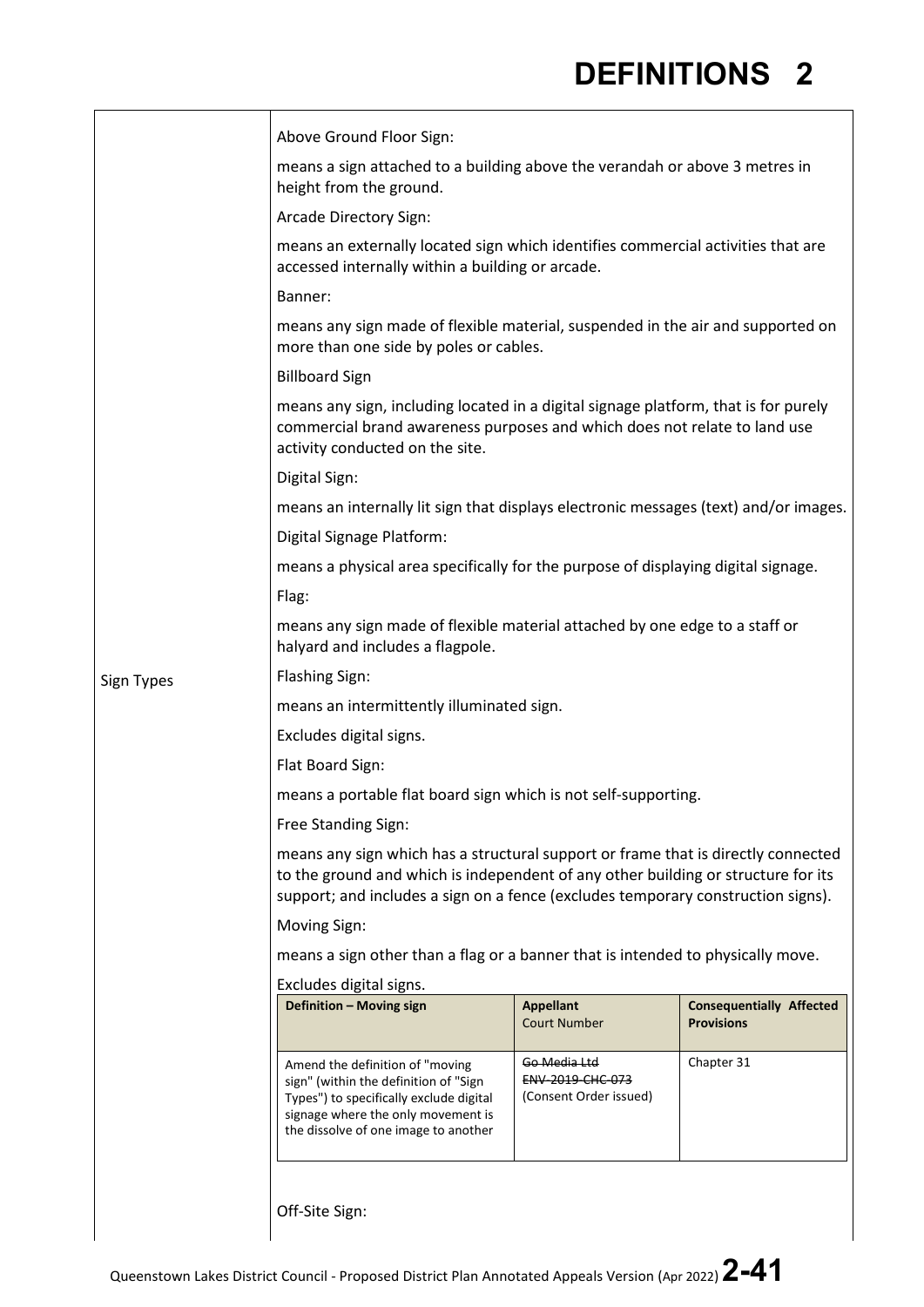means a sign which a. does not relate to goods or services available at the site where the sign is located; b. is not a Billboard Sign; and c. is not a Temporary Event Sign. Roof Sign: means any sign painted on or attached to a roof and any sign projecting above the roof line or parapet of the building to which it is attached. Sandwich Board: means a self-supporting and portable sign. Signage Platform: means a physical area identified for the purpose of signage. Static Signage Platform: means a signage platform for the purpose of displaying any sign type other than a digital sign. Temporary Construction Sign: Means a sign within a construction site for the purpose of site management, including for directing vehicle movements and site safety, and also includes signwritten fabric or wind-break material attached to a fence within a construction site. Temporary Event Sign: means any sign established for the purpose of advertising or announcing a single forthcoming temporary event, function or occurrence including carnivals, fairs, galas, market days, meetings exhibitions, parades, rallies, filming, sporting and cultural events, concerts, shows, musical and theatrical festivals and entertainment; but does not include Electioneering Signs, Real Estate Signs, Temporary Construction Signs, a Temporary Land Development Sign, Off-Site Signs or Temporary Sale Signs. Temporary Land Development Sign: means a sign advertising or announcing a new or proposed development or subdivision. Temporary Sale Sign: means any sign established for the purpose of advertising or announcing the sale of products at special prices. Under Verandah Sign: means a sign attached to the underside of a verandah. Upstairs Entrance Sign: means a sign which identifies commercial activities that are located upstairs within a building. Wall Sign: means a sign attached to the wall of a building.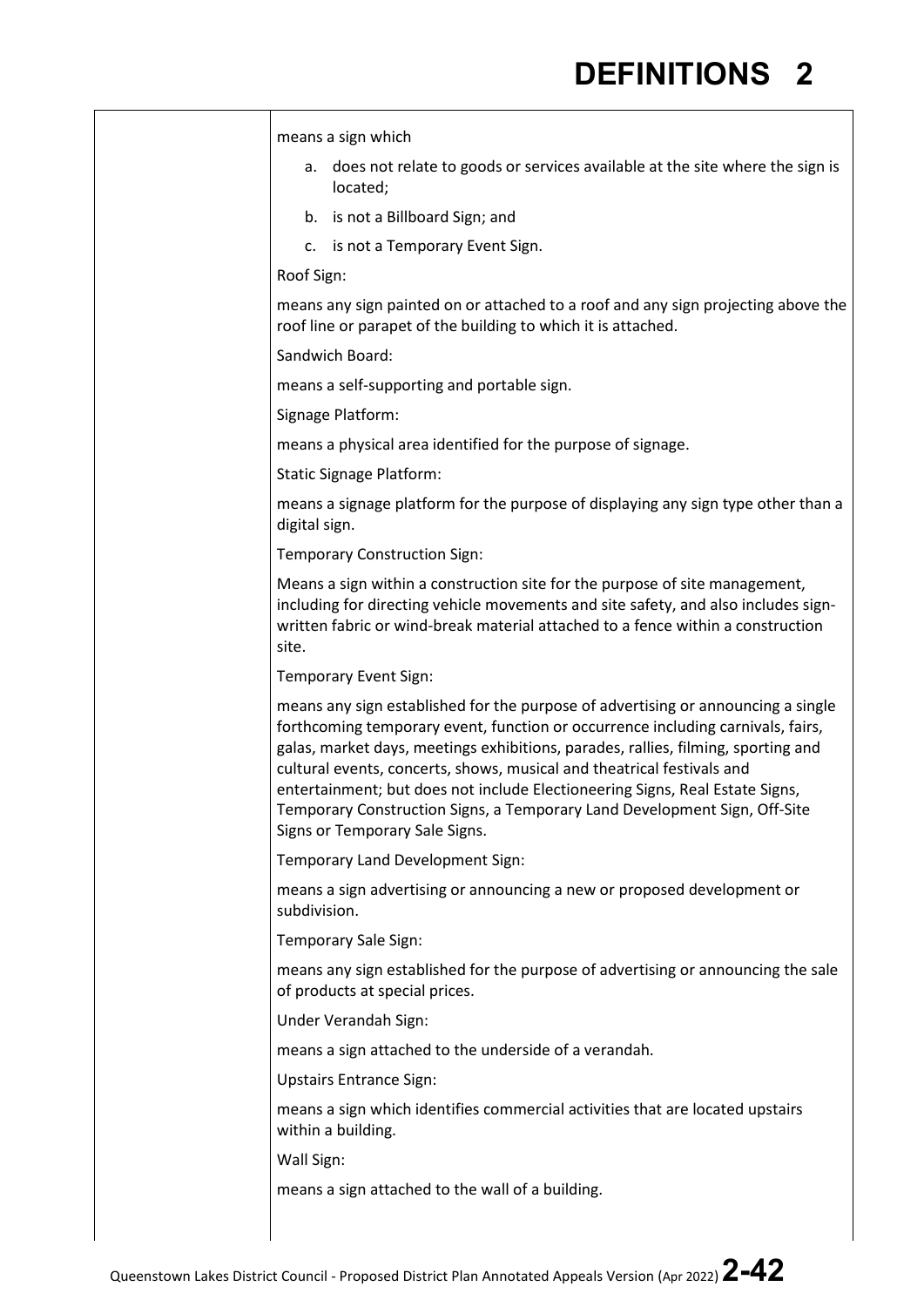| <b>Significant Trimming</b><br>(For the purposes of<br>Chapters 24 and 32<br>only) | Means the removal of more than 10% of the live foliage from the canopy of the<br>tree or structural scaffold branches.                                                                                                                                                                             |  |  |  |
|------------------------------------------------------------------------------------|----------------------------------------------------------------------------------------------------------------------------------------------------------------------------------------------------------------------------------------------------------------------------------------------------|--|--|--|
|                                                                                    | Means:                                                                                                                                                                                                                                                                                             |  |  |  |
|                                                                                    | Any area of land which meets one of the descriptions set out below:                                                                                                                                                                                                                                |  |  |  |
|                                                                                    | An area of land which is:<br>a.                                                                                                                                                                                                                                                                    |  |  |  |
|                                                                                    | Comprised of one allotment in one certificate of title, or two or more<br>i.<br>contiguous allotments held together in one certificate of title, in such<br>a way that the allotments cannot be dealt with separately without<br>the prior consent of the council; or                              |  |  |  |
|                                                                                    | ii.<br>Contained in a single lot on an approved survey plan of subdivision<br>for which a separate certificate of title could be issued without any<br>further consent of the council;                                                                                                             |  |  |  |
|                                                                                    | Being in any case the smaller area of clauses i. or ii. above; or                                                                                                                                                                                                                                  |  |  |  |
|                                                                                    | b.<br>An area of land which is composed of two or more contiguous lots held in<br>two or more certificates of title where such titles are:                                                                                                                                                         |  |  |  |
| Site                                                                               | Subject to a condition imposed under section 75 of the Building Act<br>i.<br>2004; or                                                                                                                                                                                                              |  |  |  |
|                                                                                    | Held together in such a way that they cannot be dealt with separately<br>ii.<br>without the prior consent of the council; or                                                                                                                                                                       |  |  |  |
|                                                                                    | An area of land which is:<br>c.                                                                                                                                                                                                                                                                    |  |  |  |
|                                                                                    | Partly made up of land which complies with clauses (a) or (b) above;<br>i.<br>and                                                                                                                                                                                                                  |  |  |  |
|                                                                                    | Partly made up of an interest in any airspace above or subsoil below a<br>ii.<br>road where (a) and (b) are adjoining and are held together in such a<br>way that they cannot be dealt with separately without the prior<br>approval of the council;                                               |  |  |  |
|                                                                                    | Except in relation to each description that in the case of land subdivided under<br>the Unit Titles Act 1972 and 2010, the cross lease system or stratum subdivision,<br>'site' must be deemed to be the whole of the land subject to the unit<br>development, cross lease or stratum subdivision. |  |  |  |
|                                                                                    | Means the use of natural and physical resources for the purpose of establishing,<br>operating and maintaining the following activities and structures:                                                                                                                                             |  |  |  |
| <b>Ski Area Activities</b>                                                         | recreational activities either commercial or non-commercial;<br>a.                                                                                                                                                                                                                                 |  |  |  |
|                                                                                    | passenger lift systems;<br>b.                                                                                                                                                                                                                                                                      |  |  |  |
|                                                                                    | use of snow groomers, snowmobiles and 4WD vehicles for support or<br>c.<br>operational activities;                                                                                                                                                                                                 |  |  |  |
|                                                                                    | activities ancillary to commercial recreational activities including avalanche<br>d.<br>safety, ski patrol, formation of snow trails and terrain;                                                                                                                                                  |  |  |  |
|                                                                                    | installation and operation of snow making infrastructure including<br>e.<br>reservoirs, pumps and snow makers; and                                                                                                                                                                                 |  |  |  |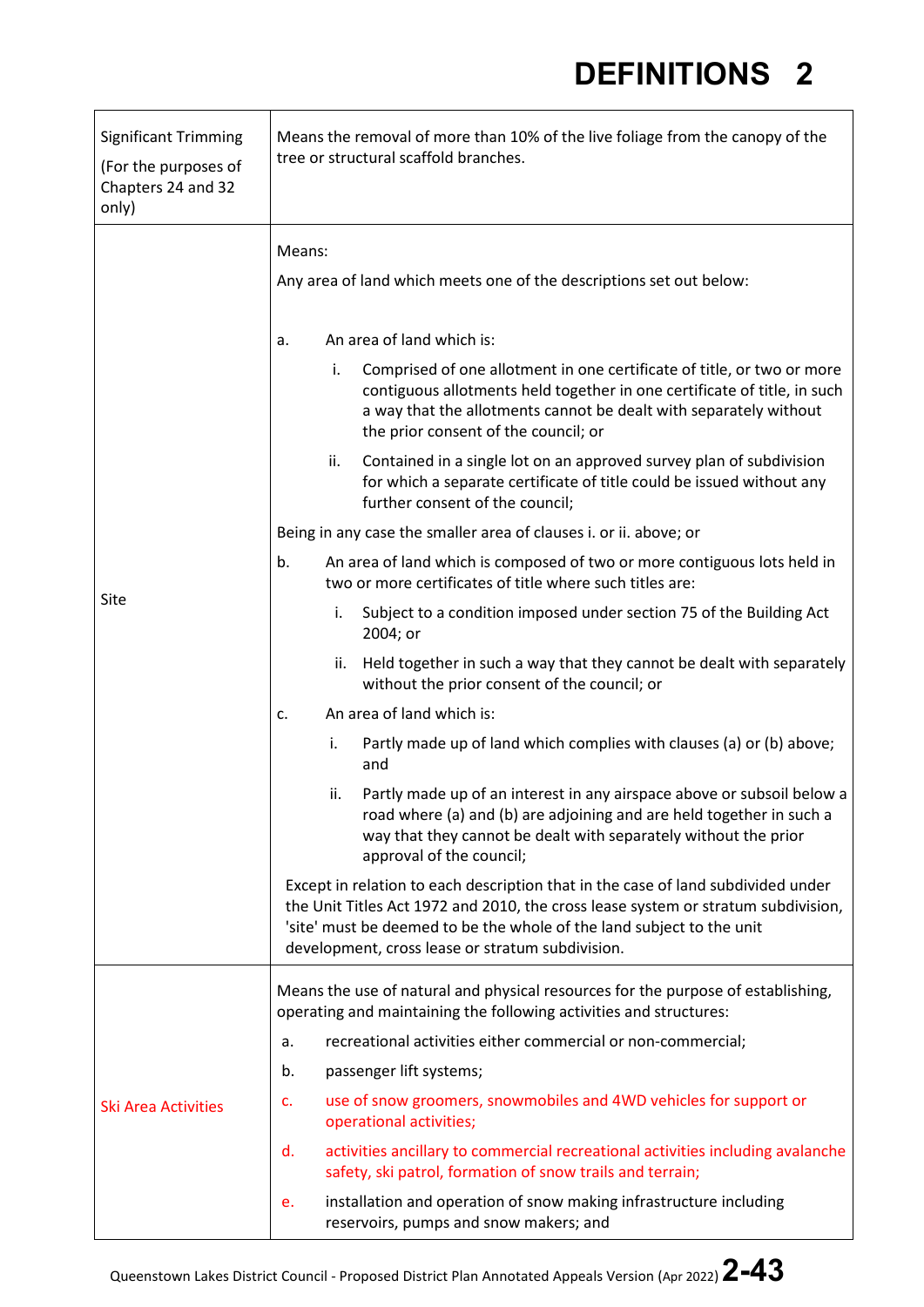|                                    | f.<br>in the Waiorau Snow Farm Ski Area Sub-Zone vehicle and product testing<br>activities, being activities designed to test the safety, efficiency and<br>durability of vehicles, their parts and accessories. |                                                                                                                                                                                                                                       |                                                                                                                                                      |                                                                                    |  |
|------------------------------------|------------------------------------------------------------------------------------------------------------------------------------------------------------------------------------------------------------------|---------------------------------------------------------------------------------------------------------------------------------------------------------------------------------------------------------------------------------------|------------------------------------------------------------------------------------------------------------------------------------------------------|------------------------------------------------------------------------------------|--|
|                                    | sought                                                                                                                                                                                                           | Definition - Ski Area Activities and relief                                                                                                                                                                                           | <b>Appellant</b><br><b>Court Number</b>                                                                                                              | <b>Consequentially Affected</b><br><b>Provisions</b>                               |  |
|                                    | Activities definition:<br>Ski Area Activities<br><b>Activities</b>                                                                                                                                               | Rename and amend the Ski Area<br>Alpine Resort                                                                                                                                                                                        | Cardrona Alpine Resort<br>Limited<br>ENV-2018-CHC-117                                                                                                | Section 21.1                                                                       |  |
|                                    | Means the use of natural and<br>of establishing, operating and<br>and structures:                                                                                                                                | physical resources for the purpose<br>maintaining the following activities                                                                                                                                                            |                                                                                                                                                      |                                                                                    |  |
|                                    | a.                                                                                                                                                                                                               | recreational activities either<br>commercial or non-commercial;                                                                                                                                                                       |                                                                                                                                                      |                                                                                    |  |
|                                    | b.<br>c.                                                                                                                                                                                                         | passenger lift systems;<br>use of snow groomers,<br>snowmobiles and 4WD off-road<br>vehicles for support or<br>operational activities;                                                                                                |                                                                                                                                                      |                                                                                    |  |
|                                    | d.                                                                                                                                                                                                               | activities ancillary to commercial<br>recreational activities including<br>avalanche safety, ski patrol,<br>formation of snow trails and<br>terrain including earthworks and<br>vegetation clearance;                                 |                                                                                                                                                      |                                                                                    |  |
|                                    | е.<br>snow makers; and                                                                                                                                                                                           | installation and operation of<br>snow making infrastructure<br>including reservoirs, pumps and                                                                                                                                        |                                                                                                                                                      |                                                                                    |  |
|                                    | f.<br>accessories.                                                                                                                                                                                               | in the Waiorau Snow farm Ski<br>Area Sub-Zone vehicle and<br>product testing activities, being<br>activities designed to test the<br>safety, efficiency and durability<br>of vehicles, their parts and                                |                                                                                                                                                      |                                                                                    |  |
|                                    | visitor, guest, worker, and                                                                                                                                                                                      |                                                                                                                                                                                                                                       | Means the use of land or buildings for short-term living accommodation for                                                                           |                                                                                    |  |
| Ski Area Sub-Zone<br>Accommodation | includes such accommodation as hotels, motels, guest houses,<br>a.<br>bunkhouses, lodges and the commercial letting of a residentialunit; and                                                                    |                                                                                                                                                                                                                                       |                                                                                                                                                      |                                                                                    |  |
|                                    | b.                                                                                                                                                                                                               | may include some centralised services or facilities such as food<br>preparation, dining and sanitary facilities, conference, bar and recreational<br>facilities if such facilities are ancillary to the accommodation facilities; and |                                                                                                                                                      |                                                                                    |  |
|                                    | c.                                                                                                                                                                                                               | respective Ski Area Sub-Zone.                                                                                                                                                                                                         | is limited to visitors, guests or workers, visiting and or working in the                                                                            |                                                                                    |  |
| <b>Sloping Site</b>                |                                                                                                                                                                                                                  |                                                                                                                                                                                                                                       | in 9.5). Ground slope in relation to building heightshall be determined by<br>measurement over the extremities of each building elevation. Where any | Means a site where the ground slope is greater than 6 degrees (i.e. greater than 1 |  |

 $\mathbf{r}$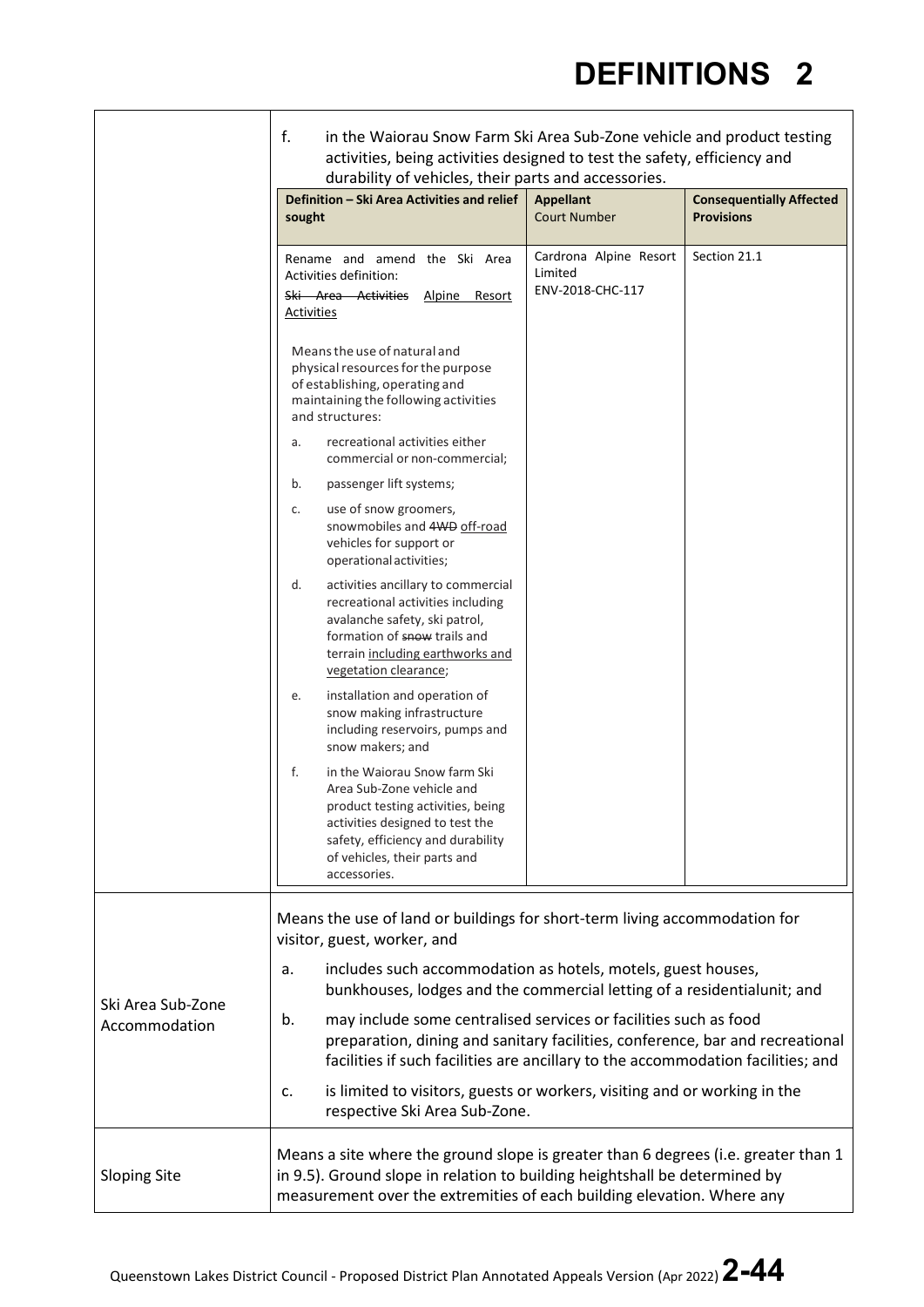|                                                                                          | elevation indicates a ground slope of greater than 6 degrees (i.e. greater than 1 in<br>9.5), rules applicable to sloping sites will apply.                                                                                                                                                                                                                                                                                                      |  |  |  |
|------------------------------------------------------------------------------------------|--------------------------------------------------------------------------------------------------------------------------------------------------------------------------------------------------------------------------------------------------------------------------------------------------------------------------------------------------------------------------------------------------------------------------------------------------|--|--|--|
| <b>Small and Community-</b><br><b>Scale Distributed</b><br><b>Electricity Generation</b> | Means renewable electricity generation for the purpose of using electricity on a<br>particular site, or supplying an immediate community, or connecting into the<br>distribution network.                                                                                                                                                                                                                                                        |  |  |  |
| <b>Small Cells Unit</b>                                                                  | Means a device:<br>that receives or transmits radiocommunication or telecommunication<br>a.<br>signals; and<br>the volume of which (including any ancillary equipment, but not including<br>b.<br>any cabling) is not more than $0.11m^3$ .                                                                                                                                                                                                      |  |  |  |
| Solar Electricity<br>Generation                                                          | Means the conversion of the sun's energy directly into electrical energy. The most<br>common device used to generate electricity from the sun is photovoltaics (PV).<br>This may include free standing arrays, solar arrays attached to buildings or<br>building integrated panels.                                                                                                                                                              |  |  |  |
| <b>Solar Water Heating</b>                                                               | Means devices that heat water by capturing the sun's energy as heat and<br>transferring it directly to the water or indirectly using an intermediate heat<br>transfer fluid. Solar water heaters may include a solar thermal collector, a water<br>storage tank or cylinder, pipes, and a transfer system to move the heat from the<br>collector to the tank.                                                                                    |  |  |  |
| <b>Staff</b><br>(For the purposes of<br>Chapter 29 only)                                 | Means full time staff or full time staff equivalent. Provision for a full time staff<br>equivalent is based on recognition of the fact that some businesses are operated<br>in shifts.                                                                                                                                                                                                                                                           |  |  |  |
| <b>Stand-Alone Power</b><br>Systems (SAPS)                                               | Means off-grid generation for activities including residential, visitor and farming<br>activities, on remote sites that do not have connection to the local distribution<br>network. SAP's will usually include battery storage, a backup generator, an<br>inverter and controllers etc, as well as generation technologies such as solar, mini<br>or micro hydro, wind electricity generation or a combination thereof.                         |  |  |  |
| Structure                                                                                | Means any building, equipment device or other facility made by people and which<br>is fixed to land and includes any raft.                                                                                                                                                                                                                                                                                                                       |  |  |  |
| <b>Structure Plan</b>                                                                    | Means a plan included in the district plan, and includes spatial development<br>plans, concept development plans and other similarly titled documents.                                                                                                                                                                                                                                                                                           |  |  |  |
| Subdivision                                                                              | Means:<br>the division of an allotment:<br>a.<br>by an application to the Registrar-General of Land for the issue of a<br>i.<br>separate certificate of title for any part of the allotment; or<br>by the disposition by way of sale or offer for sale of the fee simple to<br>ii.<br>part of the allotment; or<br>by a lease of part of the allotment which, including renewals, is or<br>iii.<br>could be for a term of more than 35 years; or |  |  |  |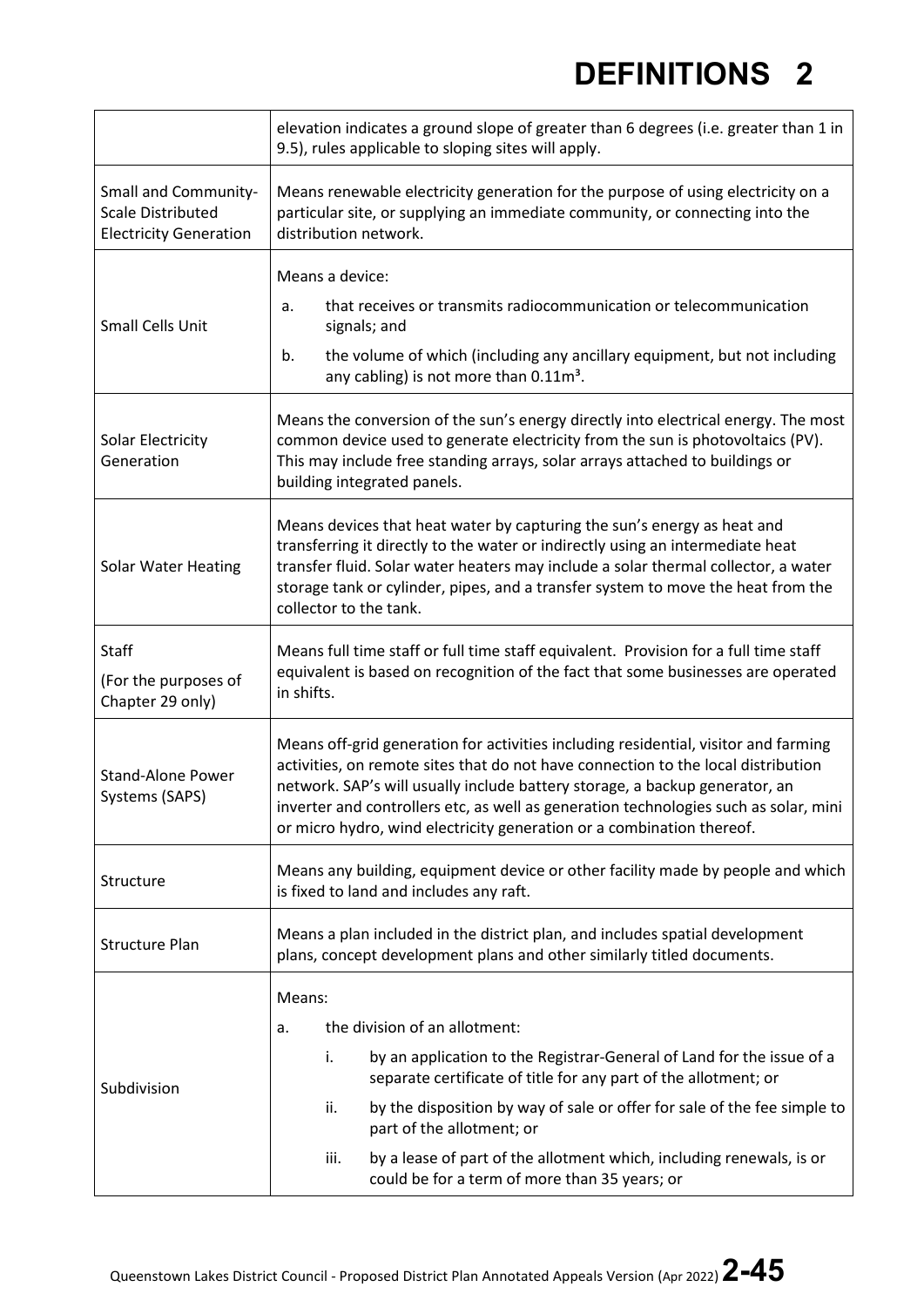|                                          | by the grant of a company lease or cross lease in respect of any part<br>iv.<br>of the allotment; or                                                                                                                       |  |  |  |
|------------------------------------------|----------------------------------------------------------------------------------------------------------------------------------------------------------------------------------------------------------------------------|--|--|--|
|                                          | by the deposit of a unit plan, or an application to the Registrar-<br>v.<br>General of Land for the issue of a separate certificate of title for any<br>part of a unit on a unit plan; or                                  |  |  |  |
|                                          | an application to the Registrar-General of Land for the issue of a separate<br>b.<br>certificate of title in circumstances where the issue of that certificate of<br>title is prohibited by section 226.                   |  |  |  |
| Subdivision and<br>Development           | Includes subdivision, identification of building platforms, any buildings and<br>associated activities such as roading, earthworks, lighting, landscaping, planting<br>and boundary fencing and access/gateway structures. |  |  |  |
| Tavern                                   | Means any premises used or intended to be used in the course of business<br>principally for the provision to the public of liquor and other refreshments but<br>does not include an airport bar.                           |  |  |  |
|                                          | Means a person who:                                                                                                                                                                                                        |  |  |  |
| <b>Technical Arborist</b>                | by possession of a recognised arboricultural degree or diploma and on-the-<br>a.<br>job experience is familiar with the tasks, equipment and hazards involved<br>in arboricultural operations; and                         |  |  |  |
| (For the purposes of<br>Chapter 32 only) | has demonstrated proficiency in tree inspection and evaluating and<br>b.<br>treating hazardous trees; and                                                                                                                  |  |  |  |
|                                          | has demonstrated competency to Level 6 NZQA Diploma in Arboriculture<br>c.<br>standard or Level 4 NZQA Certificate in Horticulture (Arboriculture)<br>standard (or be of an equivalent arboricultural standard).           |  |  |  |
|                                          | Means the use of land, buildings, vehicles and structures for the following listed<br>activities of short duration, limited frequency and outside the regular day-to-day<br>use of a site:                                 |  |  |  |
|                                          | temporary events;<br>a.                                                                                                                                                                                                    |  |  |  |
|                                          | temporary filming;<br>b.                                                                                                                                                                                                   |  |  |  |
| <b>Temporary Activities</b>              | temporary activities related to building and construction;<br>c.                                                                                                                                                           |  |  |  |
|                                          | temporary military training;<br>d.                                                                                                                                                                                         |  |  |  |
|                                          | temporary storage;<br>е.                                                                                                                                                                                                   |  |  |  |
|                                          | f.<br>temporary utilities;                                                                                                                                                                                                 |  |  |  |
|                                          | temporary use of a site as an informal airport as part of a temporary<br>g.<br>event.                                                                                                                                      |  |  |  |
|                                          | Means the use of land, buildings, tents and marquees, vehicles and structures for<br>the following activities:                                                                                                             |  |  |  |
|                                          | carnivals;<br>a.                                                                                                                                                                                                           |  |  |  |
| <b>Temporary Events</b>                  | fairs;<br>b.                                                                                                                                                                                                               |  |  |  |
|                                          | festivals;<br>c.                                                                                                                                                                                                           |  |  |  |
|                                          | fundraisers;<br>d.                                                                                                                                                                                                         |  |  |  |

 $\mathbf{r}$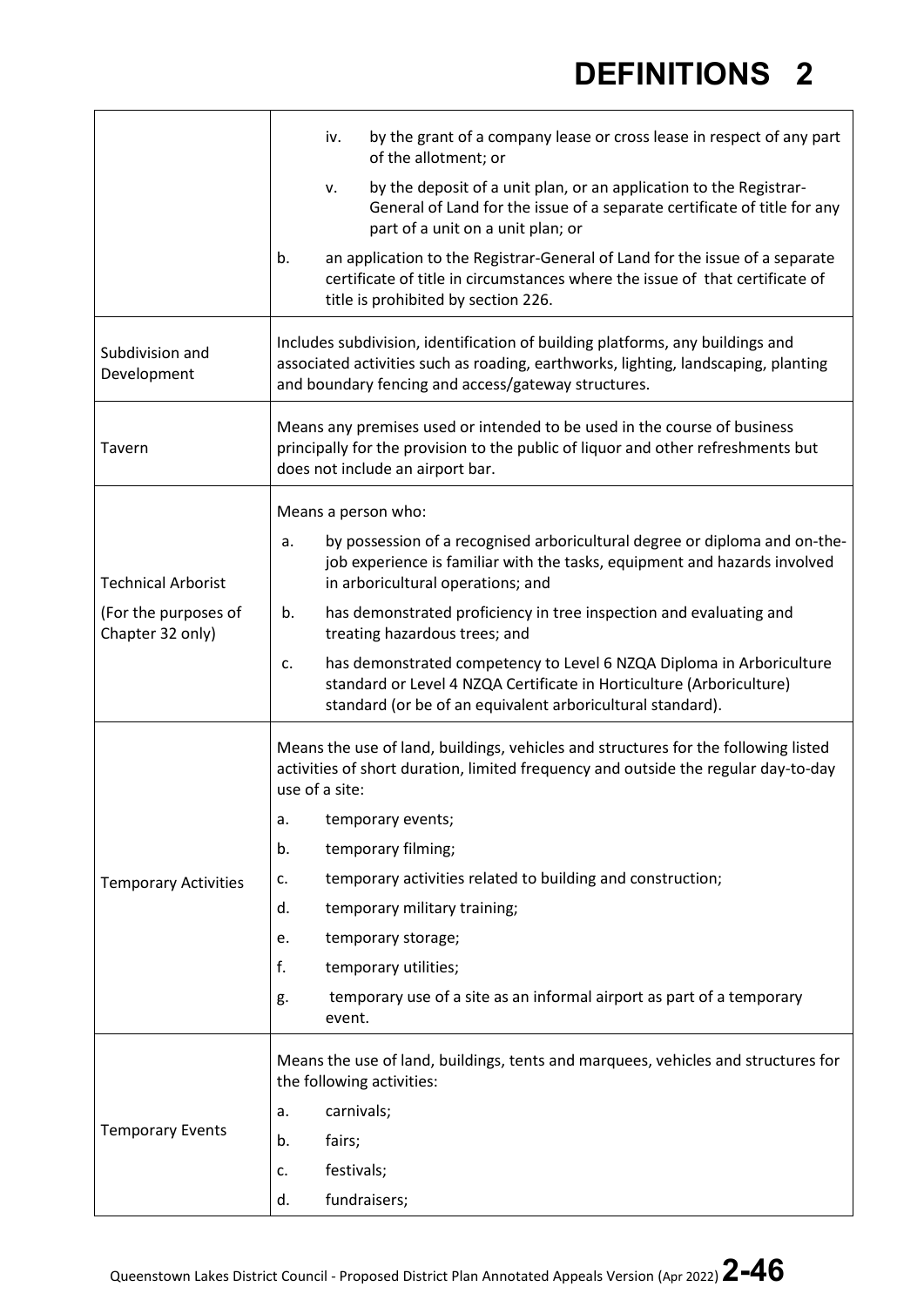|                                                                     | galas;<br>e.                                                                                                                                                                                                                                                                                                                |  |  |
|---------------------------------------------------------------------|-----------------------------------------------------------------------------------------------------------------------------------------------------------------------------------------------------------------------------------------------------------------------------------------------------------------------------|--|--|
|                                                                     | f.<br>market days;                                                                                                                                                                                                                                                                                                          |  |  |
|                                                                     | meetings;<br>g.                                                                                                                                                                                                                                                                                                             |  |  |
|                                                                     | exhibitions;<br>h.                                                                                                                                                                                                                                                                                                          |  |  |
|                                                                     | parades;<br>i.                                                                                                                                                                                                                                                                                                              |  |  |
|                                                                     | j.<br>rallies;                                                                                                                                                                                                                                                                                                              |  |  |
|                                                                     | k.<br>cultural and sporting events;                                                                                                                                                                                                                                                                                         |  |  |
|                                                                     | I.<br>concerts;                                                                                                                                                                                                                                                                                                             |  |  |
|                                                                     | shows;<br>m.                                                                                                                                                                                                                                                                                                                |  |  |
|                                                                     | weddings;<br>n.                                                                                                                                                                                                                                                                                                             |  |  |
|                                                                     | funerals;<br>о.                                                                                                                                                                                                                                                                                                             |  |  |
|                                                                     | musical and theatrical entertainment, and<br>p.                                                                                                                                                                                                                                                                             |  |  |
|                                                                     | uses similar in character.<br>q.                                                                                                                                                                                                                                                                                            |  |  |
|                                                                     | Note: The following activities associated with Temporary Events are not<br>regulated by the PDP:                                                                                                                                                                                                                            |  |  |
|                                                                     | Food and Beverage;<br>a.                                                                                                                                                                                                                                                                                                    |  |  |
|                                                                     | Sale of Alcohol.<br>b.                                                                                                                                                                                                                                                                                                      |  |  |
| <b>Temporary Filming</b><br>Activity                                | Means the temporary use of land and buildings for the purpose of commercial<br>video and film production and includes the setting up and dismantling of film sets,<br>and associated facilities for staff.                                                                                                                  |  |  |
| <b>Temporary Military</b><br><b>Training Activity (TMTA</b>         | Means a temporary military activity undertaken for defence purposes. Defence<br>purposes are those in accordance with the Defence Act 1990.                                                                                                                                                                                 |  |  |
| <b>Total Demolition</b><br>(For the purposes of<br>Chapter 26 only) | Means the demolition of the heritage fabric of a heritage feature equal to or<br>exceeding 70% by volume or area whichever is greater. Volume is measured from<br>the outermost surface of the heritage feature (including any surfaces below<br>ground) and the area is measured by the footprint of the heritage feature. |  |  |
|                                                                     | Means a business that is a mixture of wholesaling and retailing goods in one or<br>more of the following categories:                                                                                                                                                                                                        |  |  |
|                                                                     | automotive and marine suppliers;<br>a.                                                                                                                                                                                                                                                                                      |  |  |
|                                                                     | building suppliers;<br>b.                                                                                                                                                                                                                                                                                                   |  |  |
|                                                                     | catering equipment suppliers;<br>c.                                                                                                                                                                                                                                                                                         |  |  |
| <b>Trade Supplier</b>                                               | farming and agricultural suppliers;<br>d.                                                                                                                                                                                                                                                                                   |  |  |
|                                                                     | garden and patio suppliers<br>e.                                                                                                                                                                                                                                                                                            |  |  |
|                                                                     | f.<br>hire services (except hire or loan of books, video, DVD and other similar<br>home entertainment items);                                                                                                                                                                                                               |  |  |
|                                                                     | industrial clothing and safety equipment suppliers; and<br>g.                                                                                                                                                                                                                                                               |  |  |
|                                                                     | office furniture, equipment and systems suppliers.<br>h.                                                                                                                                                                                                                                                                    |  |  |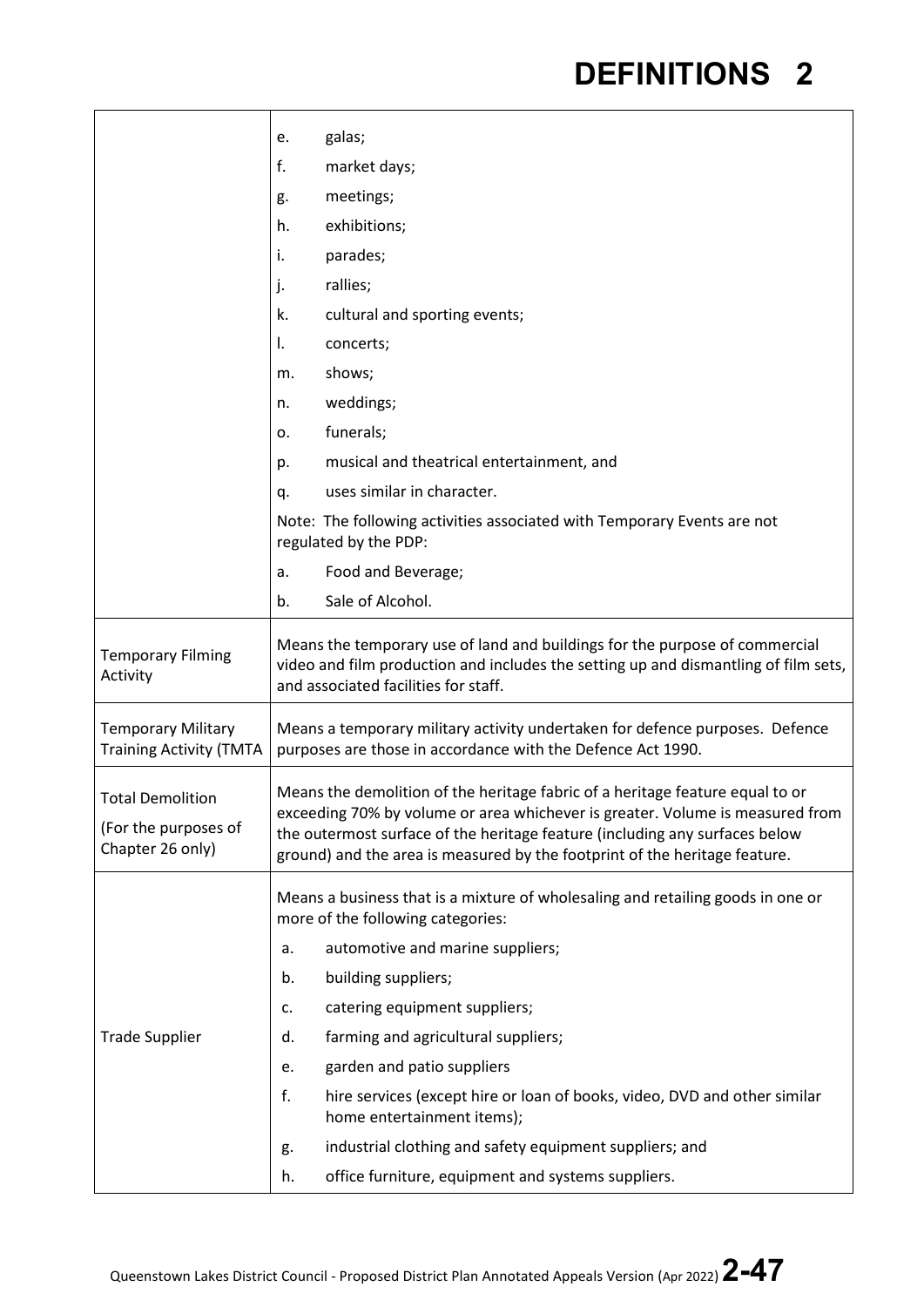| <b>Trade Wastes</b>         | Means any water that is used in a commercial or industrial process, and is then<br>discharged to the Council's waste water system.                                                                                                                                                                                                                                    |  |  |  |
|-----------------------------|-----------------------------------------------------------------------------------------------------------------------------------------------------------------------------------------------------------------------------------------------------------------------------------------------------------------------------------------------------------------------|--|--|--|
|                             | Means any public access route legally created by way of a grant of easement<br>registered after 11 December 2007 for the purpose of providing public access in<br>favour of the Queenstown Lakes District Council, the Crown or any of its entities,<br>and specifically excludes:                                                                                    |  |  |  |
| Trail                       | roads, including road reserves;<br>a.                                                                                                                                                                                                                                                                                                                                 |  |  |  |
|                             | public access easements created by the process of tenure review under<br>b.<br>the Crown Pastoral Land Act; and                                                                                                                                                                                                                                                       |  |  |  |
|                             | public access routes over any reserve administered by Queenstown Lakes<br>c.<br>District Council, the Crown or any of its entities.                                                                                                                                                                                                                                   |  |  |  |
|                             | Means:                                                                                                                                                                                                                                                                                                                                                                |  |  |  |
|                             | footpaths, footways and footbridges, bridges for roads, tunnels, retaining<br>٠<br>walls for roads;                                                                                                                                                                                                                                                                   |  |  |  |
|                             | site access including vehicle crossings;                                                                                                                                                                                                                                                                                                                              |  |  |  |
|                             | the road carriageway including widening;<br>$\bullet$                                                                                                                                                                                                                                                                                                                 |  |  |  |
|                             | bicycle paths and parking facilities, including electric bicycle and electric<br>٠<br>vehicle charging stations;                                                                                                                                                                                                                                                      |  |  |  |
|                             | road lighting and support structures;<br>٠                                                                                                                                                                                                                                                                                                                            |  |  |  |
| Transport<br>Infrastructure | engineering measures (road markings, rumble strips, removal of roadside<br>$\bullet$<br>hazards, barriers, widened road margins, improving skid resistance,<br>improving road geometry on bends and at intersections, fine tuning of<br>signalised intersections, improving visibility at non-signalised intersections,<br>fencing, speed humps, traffic separators); |  |  |  |
|                             | public transport facilities and systems and supporting ancillary equipment<br>٠<br>and structures including seats, shelters, real time information systems and<br>ticketing facilities, bicycle storage, and cabinets;                                                                                                                                                |  |  |  |
|                             | traffic control devices (including traffic islands, pedestrian crossings and<br>$\bullet$<br>roundabouts and intersection controls), traffic and cycle monitoring<br>devices, traffic signals and support structures, cabinets and ancillary<br>equipment associated with traffic signals;                                                                            |  |  |  |
|                             | devices and structures to implement regulatory controls (no stopping, no<br>٠<br>overtaking, parking control, bus lane controls, vehicle restrictions) including<br>parking meters and pay and display kiosks, and speed cameras and red<br>light/traffic cameras;                                                                                                    |  |  |  |
|                             | parking; and                                                                                                                                                                                                                                                                                                                                                          |  |  |  |
|                             | any other structures required for transport activities on land in relation to<br>٠<br>the establishment of roads, cycleways, walkways, rail, or any other means.                                                                                                                                                                                                      |  |  |  |
| <b>Transport Network</b>    | Means the public roading network, all transport infrastructure, park and ride,<br>public transport facilities, and the on-road and off-road public transport network<br>and active transport network.                                                                                                                                                                 |  |  |  |
| Unit                        | Means any residential unit, or visitor accommodation unit of any type.                                                                                                                                                                                                                                                                                                |  |  |  |

 $\Gamma$ 

 $\mathbf{\overline{1}}$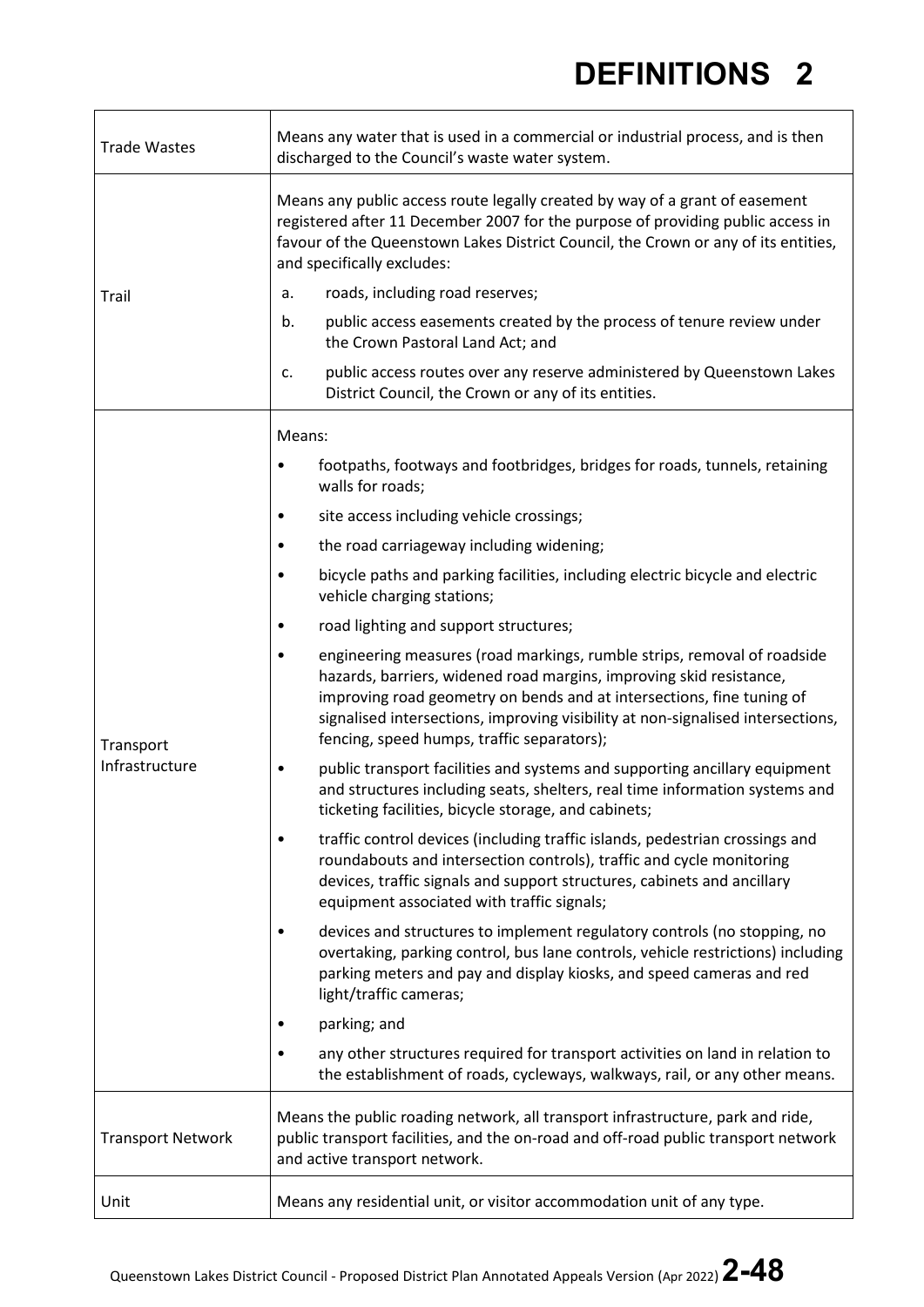| Unformed road<br>(For the purposes of<br>Chapter 29 only) | Means land that is vested or dedicated as road that has never been formed in full<br>or in part.                                                                                                                                                                                                                                                                                                                                                                                                                                                                                          |                                                                      |                                                                                                                                                                                        |  |
|-----------------------------------------------------------|-------------------------------------------------------------------------------------------------------------------------------------------------------------------------------------------------------------------------------------------------------------------------------------------------------------------------------------------------------------------------------------------------------------------------------------------------------------------------------------------------------------------------------------------------------------------------------------------|----------------------------------------------------------------------|----------------------------------------------------------------------------------------------------------------------------------------------------------------------------------------|--|
|                                                           | Means development which is not of a rural character and is differentiated from<br>rural development by its scale, intensity, visual character and the dominance of<br>built structures. Urban development may also be characterised by a reliance on<br>reticulated services such as water supply, wastewater and stormwater and by its<br>cumulative generation of traffic. For the avoidance of doubt, a resort<br>development in an otherwise rural area does not constitute urban development,<br>nor does the provision of regionally significant infrastructure within rural areas. |                                                                      |                                                                                                                                                                                        |  |
|                                                           | <b>Definition - Urban Development</b><br>(relief withdrawn)                                                                                                                                                                                                                                                                                                                                                                                                                                                                                                                               | <b>Appellant</b><br><b>Court Number</b>                              | <b>Consequentially Affected</b><br><b>Provisions</b>                                                                                                                                   |  |
|                                                           |                                                                                                                                                                                                                                                                                                                                                                                                                                                                                                                                                                                           |                                                                      |                                                                                                                                                                                        |  |
| <b>Urban Development</b>                                  | Amend the definition of 'Urban<br>Development' as follows:<br>Means development which is not of a<br>rural character and is differentiated<br>from rural development by its scale,<br>intensity, visual character and the<br>dominance of built structures. Urban<br>development may also be<br>characterised by a reliance on<br>reticulated services such as water<br>supply, wastewater and stormwater<br>and by its cumulative generation of<br>traffic. For the avoidance of doubt, a<br>resort development in an otherwise<br>rural area does not constitute urban<br>development.  | Waterfall<br>Park<br><b>Developments Limited</b><br>ENV-2018-CHC-124 | Strategic Objective<br>3.2.2.1, Strategic Policies<br>3.3.14 and 3.3.15, Policy<br>4.2.1.3, Objective 4.2.2A,<br>Policies 4.2.2.13, 4.2.2.14,<br>4.2.2.21, 4.2.2.22 and<br>4, 2, 2, 23 |  |
| Urban Growth<br>Boundary                                  | Means a boundary shown on the District Plan web mapping application which<br>provides for and contains existing and future urban development within an urban<br>area.                                                                                                                                                                                                                                                                                                                                                                                                                     |                                                                      |                                                                                                                                                                                        |  |
| Utility                                                   | Means the systems, services, structures and networks necessary for operating<br>and supplying essential utilities and services to the community including:<br>substations, transformers, lines and necessary and incidental structures<br>a.<br>and equipment for the transmissions and distribution of electricity;<br>pipes and necessary incidental structures and equipment for transmitting<br>b.<br>and distributing gas;<br>storage facilities, pipes and necessary incidental structures and equipment<br>c.                                                                      |                                                                      |                                                                                                                                                                                        |  |
|                                                           | for the supply and drainage of water or sewage;<br>d.<br>water and irrigation races, drains, channels, pipes and necessary incidental                                                                                                                                                                                                                                                                                                                                                                                                                                                     |                                                                      |                                                                                                                                                                                        |  |
|                                                           | structures and equipment (excluding water tanks);<br>structures, facilities, plant and equipment for the treatment of water;<br>e.                                                                                                                                                                                                                                                                                                                                                                                                                                                        |                                                                      |                                                                                                                                                                                        |  |
|                                                           | f.<br>structures, facilities, plant, equipment and associated works for receiving<br>and transmitting telecommunications and radio communications;                                                                                                                                                                                                                                                                                                                                                                                                                                        |                                                                      |                                                                                                                                                                                        |  |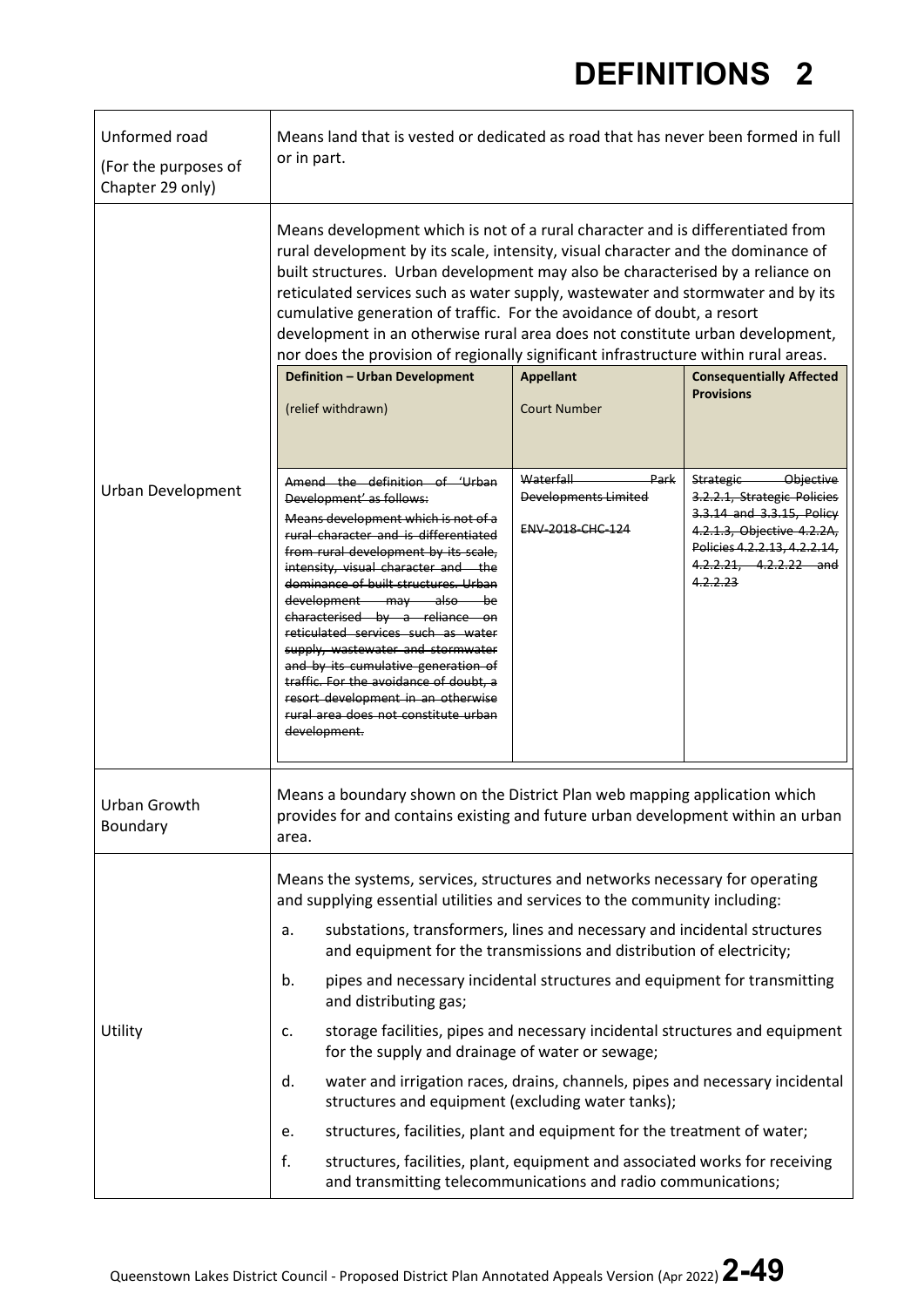|                                                                   | structures, facilities, plant, equipment and associated works for monitoring<br>g.<br>and observation of meteorological activities and natural hazards;                                                                                                                                                                                                                                                                                                                                                                   |                                                   |  |  |
|-------------------------------------------------------------------|---------------------------------------------------------------------------------------------------------------------------------------------------------------------------------------------------------------------------------------------------------------------------------------------------------------------------------------------------------------------------------------------------------------------------------------------------------------------------------------------------------------------------|---------------------------------------------------|--|--|
|                                                                   | structures, facilities, plant, equipment and associated works for the<br>h.<br>protection of the community from natural hazards;                                                                                                                                                                                                                                                                                                                                                                                          |                                                   |  |  |
|                                                                   | structures, facilities, plant and equipment necessary for navigation by<br>i.<br>water or air;                                                                                                                                                                                                                                                                                                                                                                                                                            |                                                   |  |  |
|                                                                   | waste management facilities;<br>j.                                                                                                                                                                                                                                                                                                                                                                                                                                                                                        |                                                   |  |  |
|                                                                   | k.<br>flood protection works; and                                                                                                                                                                                                                                                                                                                                                                                                                                                                                         |                                                   |  |  |
|                                                                   | anything described as a network utility operation in s166 of the Resource<br>Ι.<br>Management act 1991.                                                                                                                                                                                                                                                                                                                                                                                                                   |                                                   |  |  |
|                                                                   | Utility does not include structures or facilities used for electricity generation, the<br>manufacture and storage of gas, or the treatment of sewage.                                                                                                                                                                                                                                                                                                                                                                     |                                                   |  |  |
| Vehicle control point<br>(For the purposes of<br>Chapter 29 only) | Means a point on a vehicle access route controlled by a barrier (or similar means)<br>at which a vehicle is required to stop, or a point where conflict with vehicles<br>already on the site may arise. For example, a point where vehicles on the access<br>route may need to wait for a vehicle reversing from a parking space on the site or<br>queueing for a service station filling point).                                                                                                                         |                                                   |  |  |
| <b>Vehicle Crossing</b>                                           | Means the formed and constructed vehicle entry/exit from the carriageway of<br>any road up to and including that portion of the road boundary of any site across<br>which vehicle entry or exit is obtained to and from the site, and includes any<br>culvert, bridge or kerbing.                                                                                                                                                                                                                                         |                                                   |  |  |
| Verandah                                                          | Means a roof of any kind which extends out from a face of a building and<br>continues along the whole of that face of the building.                                                                                                                                                                                                                                                                                                                                                                                       |                                                   |  |  |
|                                                                   | Means the use of land or buildings to provide accommodation for paying guests<br>where the length of stay for any guest is less than 90 nights; and                                                                                                                                                                                                                                                                                                                                                                       |                                                   |  |  |
|                                                                   | Includes camping grounds, motor parks, hotels, motels, backpackers'<br>accommodation, bunkhouses, tourist houses, lodges, timeshares and<br>managed apartments; and                                                                                                                                                                                                                                                                                                                                                       |                                                   |  |  |
| <b>Visitor Accommodation</b>                                      | ii.<br>Includes services or facilities that are directly associated with, and ancillary<br>to, the visitor accommodation, such as food preparation, dining and<br>sanitary facilities, conference, bar, recreational facilities and others of a<br>similar nature if such facilities are associated with the visitor<br>accommodation activity. The primary role of these facilities is to service<br>the overnight guests of the accommodation however they can be used by<br>persons not staying overnight on the site. |                                                   |  |  |
|                                                                   | Includes onsite staff accommodation.<br>iii.                                                                                                                                                                                                                                                                                                                                                                                                                                                                              |                                                   |  |  |
|                                                                   | Excludes Residential Visitor Accommodation and Homestays.<br>iv.                                                                                                                                                                                                                                                                                                                                                                                                                                                          |                                                   |  |  |
|                                                                   | <b>Definition - Visitor Accommodation</b>                                                                                                                                                                                                                                                                                                                                                                                                                                                                                 | <b>Appellant</b><br><b>Court Number</b>           |  |  |
|                                                                   | Amend the definition of Visitor Accommodation so that where an RVA or<br>Homestay activity complies with all applicable standards in the relevant<br>chapter, the activity is included within the definition of Visitor<br>Accommodation, rather than Residential Visitor Accommodation or                                                                                                                                                                                                                                | Glencoe<br>Station<br>Ltd<br>ENV-2019-CHC-<br>078 |  |  |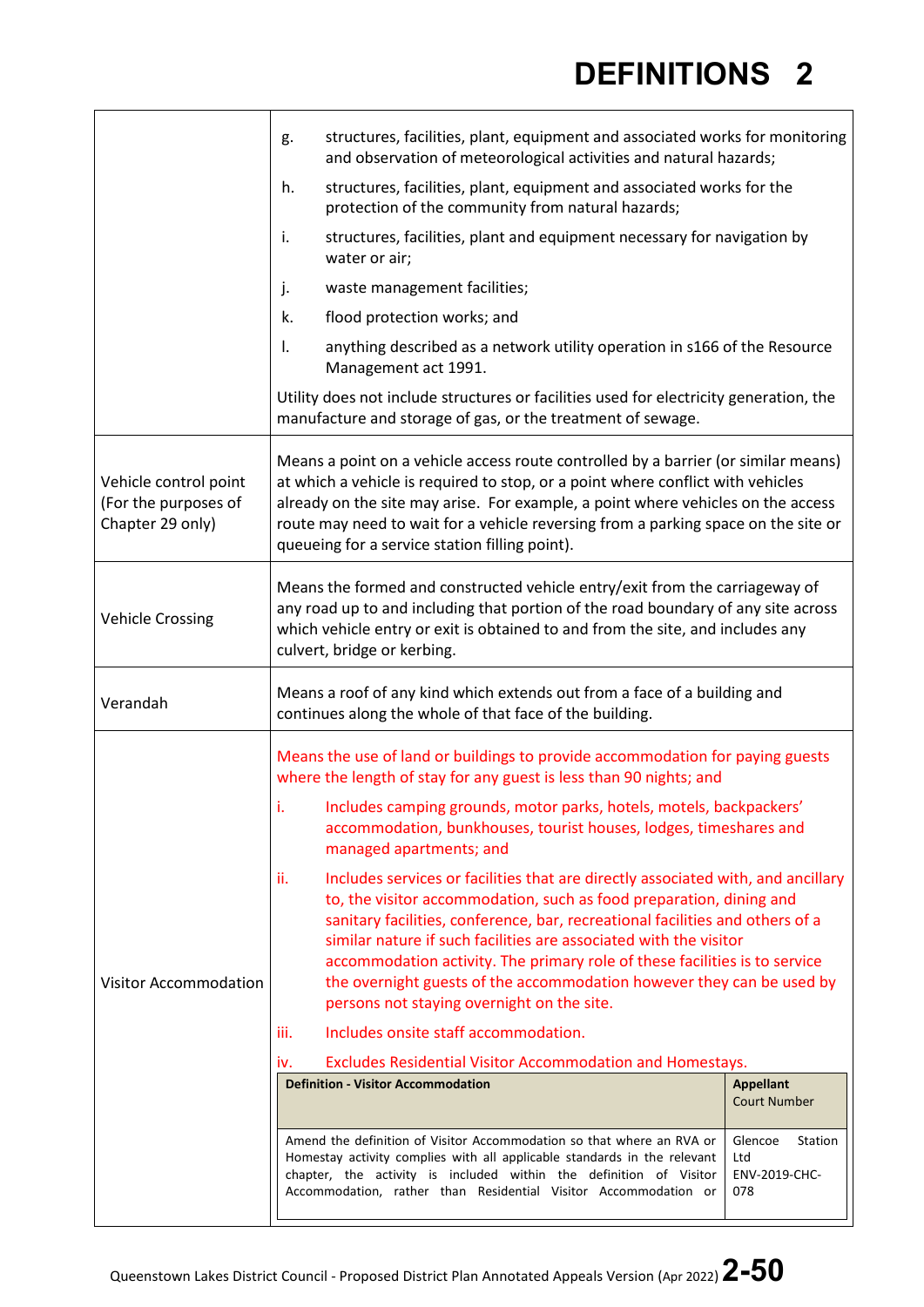|                                     | Homestay, so that the relevant Visitor Accommodation objectives and<br>policies apply.                                                                                                                                                                                                                                                                                                                                                                         |                                                                                                                     |
|-------------------------------------|----------------------------------------------------------------------------------------------------------------------------------------------------------------------------------------------------------------------------------------------------------------------------------------------------------------------------------------------------------------------------------------------------------------------------------------------------------------|---------------------------------------------------------------------------------------------------------------------|
|                                     | Amend the definition of Visitor Accommodation so that where an RVA or<br>Homestay activity complies with all applicable standards in the relevant<br>chapter, the activity is included within the definition of Visitor<br>Accommodation, rather than Residential Visitor Accommodation or<br>Homestay, so that the relevant Visitor Accommodation objectives and<br>policies apply.                                                                           | Mt Christina Ltd<br>ENV-2019-CHC-<br>079                                                                            |
|                                     | Amend the definition of Visitor Accommodation so that where an RVA or<br>Homestay activity fails to comply with all applicable standards in the relevant<br>chapter, the activity is included within the definition of Visitor<br>Accommodation, rather than Residential Visitor Accommodation or<br>Homestay, so that the relevant Visitor Accommodation objectives and<br>policies apply.                                                                    | Glendhu Bay<br><b>Trustees Ltd</b><br>ENV-2019-CHC-<br>081                                                          |
|                                     | Amend the definition of Visitor Accommodation so that where an RVA or<br>Homestay activity fails to comply with all applicable standards in the relevant<br>chapter, the activity is included within the definition of Visitor<br>Accommodation, rather than Residential Visitor Accommodation or<br>Homestay, so that the relevant Visitor Accommodation objectives and<br>policies apply.                                                                    | Darby Planning<br>Ltd Partnership<br>ENV-2019-CHC-<br>085                                                           |
|                                     | Amend the definition of Visitor Accommodation so that where an RVA or<br>Homestay activity complies with all applicable standards in the relevant<br>chapter, the activity is included within the definition of Visitor<br>Accommodation, rather than Residential Visitor Accommodation or<br>Homestay, so that the relevant Visitor Accommodation objectives and<br>policies apply.                                                                           | <b>Henley Downs</b><br>Farm Holdings Ltd<br>and Henley<br>Downs Land<br><b>Holdings Ltd</b><br>ENV-2019-CHC-<br>095 |
| <b>Visually Permeable</b>           | In reference to a wall, gate, door or fence:<br>Means continuous vertical or horizontal gaps of at least 50mm width occupying<br>not less than one third of its face in aggregate of the entire surface or where<br>narrower than 50mm, occupying at least one half of the face in aggregate.                                                                                                                                                                  |                                                                                                                     |
| Waste                               | Means any contaminant, whether liquid solid, gaseous, or radioactive, which is<br>discharged, emitted or deposited in the environment in such volume,<br>constituency or manner as to cause an adverse effect on the environment, and<br>which includes all unwanted and economically unusable by-products at any given<br>place and time, and any other matters which may be discharged accidentally or<br>otherwise, to the environment. Excludes cleanfill. |                                                                                                                     |
| <b>Waste Management</b><br>Facility | Means a site used for the deposit of solid wastes onto or into land, but excludes:<br>sites situated on production land in which the disposal of waste generated<br>a.<br>from that land takes place, not including any dead animal material or<br>wastes generated from any industrial trade or process on that productive<br>land;                                                                                                                           |                                                                                                                     |
|                                     | b.<br>sites used for the disposal of vegetative material. The material may<br>include soil that is attached to plant roots and shall be free of hazardous<br>substances and wastes; and                                                                                                                                                                                                                                                                        |                                                                                                                     |
|                                     | sites for the disposal of clean fill.<br>c.                                                                                                                                                                                                                                                                                                                                                                                                                    |                                                                                                                     |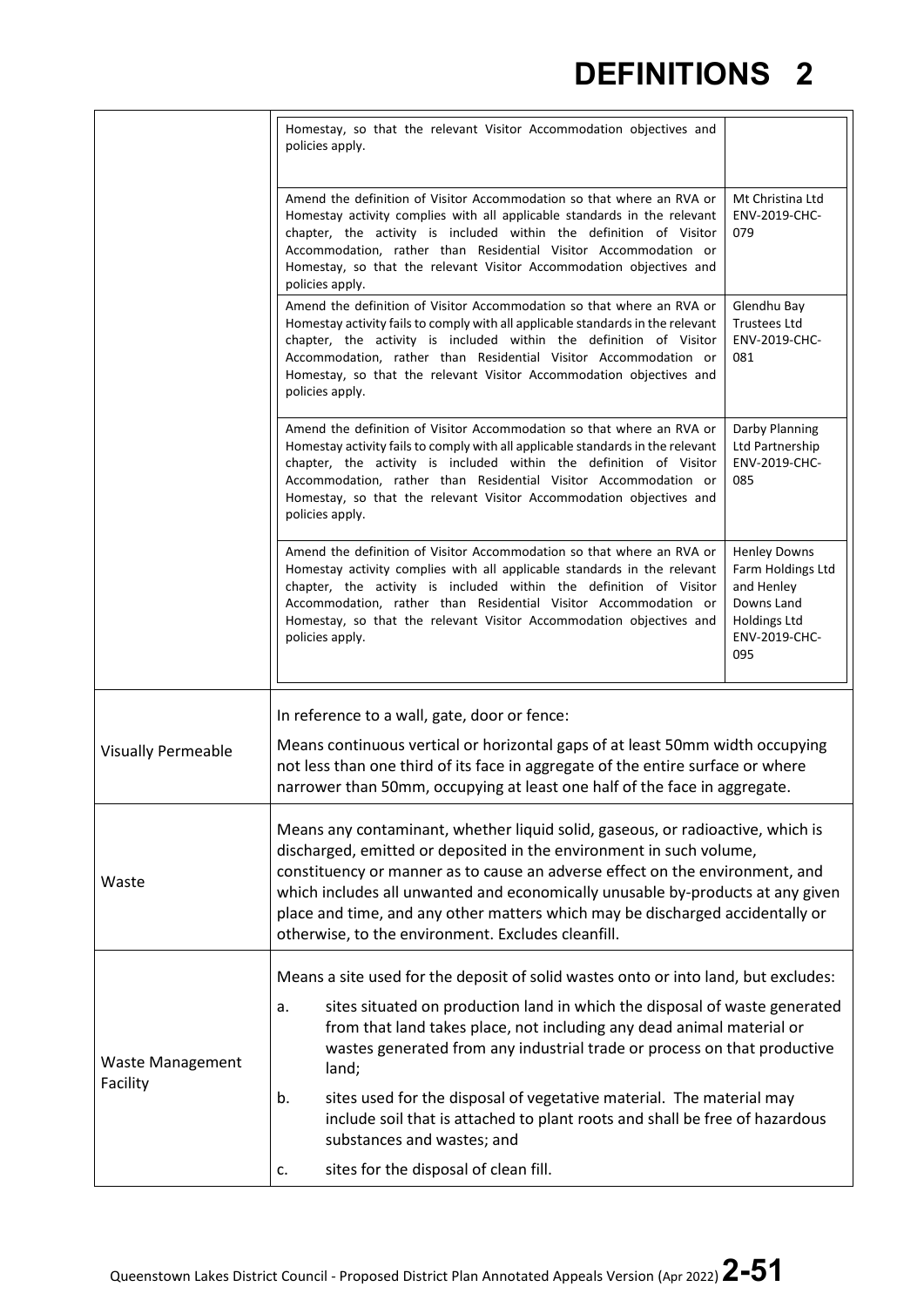| Waterbody                                                                                  | Means fresh water or geothermal water in a river, lake, stream, pond, wetland, or<br>aquifer, or any part thereof, that is not located within the coastal marine area <sup>9</sup> .                                                                                                                                |
|--------------------------------------------------------------------------------------------|---------------------------------------------------------------------------------------------------------------------------------------------------------------------------------------------------------------------------------------------------------------------------------------------------------------------|
| Wetland                                                                                    | Includes permanently or intermittently wet areas, shallow water, and land water<br>margins that support a natural ecosystem of plants and animals that are adapted<br>to wet conditions <sup>10</sup> .                                                                                                             |
|                                                                                            |                                                                                                                                                                                                                                                                                                                     |
| Wind Electricity<br>Generation                                                             | Means the conversion of the energy from wind into electricity, through the use of<br>the rotational motion. A wind turbine may be attached to a building or<br>freestanding. Wind turbine components may include blades, nacelle, tower and<br>foundation. This definition shall include masts for wind monitoring. |
| Works Within the Root<br><b>Protection Zone</b><br>(For the Purpose of<br>Chapter 32 only) | Means works including paving, excavation, trenching, ground level changes,<br>storage of materials or chemicals, vehicle traffic, vehicle parking, soil compaction,<br>construction activity, whether on the same site or not as the tree.                                                                          |
| 2037 Noise Contours                                                                        | Means the predicted airport noise contours for Queenstown airport for the year<br>2037 in 1dB increments from 70dB Ldn to 55dB Ldn inclusive. Note: These<br>contours shall be available from the council and included in the airport noise<br>management plan.                                                     |
| 2037 60 dB Noise<br>Contours                                                               | Means the predicted 60 dB Ldn noise contour for Queenstown airport for 2037<br>based on the 2037 noise contours.                                                                                                                                                                                                    |

#### **2.2 Acronyms Used in this Plan**

Listed below are acronyms used within the plan. They do not include the acronyms of names of activity areas identified within structure plans adopted under the PDP.

| AANC        | Projected annual aircraft noise contour |
|-------------|-----------------------------------------|
| AMI         | Area median income                      |
| <b>ANB</b>  | Air noise boundary                      |
| <b>ASAN</b> | Activity sensitive to aircraft noise    |
| C           | Controlled                              |

<span id="page-51-0"></span><sup>9</sup> From Section 2 of the Act

<span id="page-51-1"></span><sup>10</sup> From Section 2 of the Act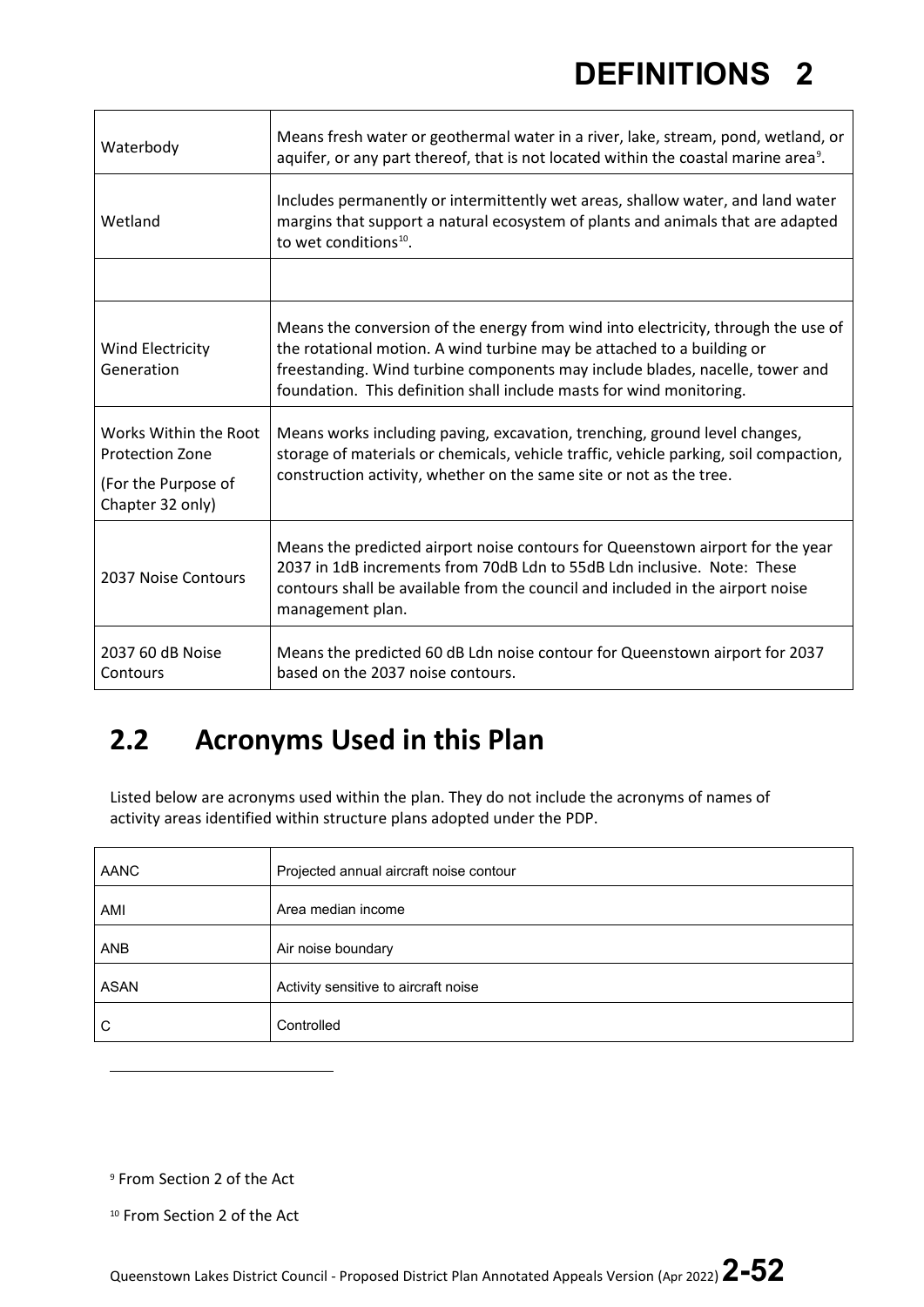| <b>CIA</b>    | <b>Cultural Impact Assessment</b>                                                                                 |
|---------------|-------------------------------------------------------------------------------------------------------------------|
| CPI           | Consumer price index                                                                                              |
| <b>CPTED</b>  | Crime prevention through environmental design                                                                     |
| dB            | Decibels                                                                                                          |
| D             | Discretionary                                                                                                     |
| Ecm           | Equivalent car movements                                                                                          |
| <b>GFA</b>    | Gross floor area                                                                                                  |
| <b>GHOA</b>   | Glenorchy Heritage Overlay Area                                                                                   |
| HD            | <b>Hanley Downs</b>                                                                                               |
| LAR           | Limited access roads                                                                                              |
| LENZ          | <b>Land Environments New Zealand</b>                                                                              |
| <b>MHOA</b>   | Macetown Heritage Overlay Area                                                                                    |
| <b>NC</b>     | Non-complying                                                                                                     |
| <b>NES</b>    | National Environmental Standard                                                                                   |
| <b>NESETA</b> | Resource Management (National Environmental Standard for Electricity Transmission<br>Activities) Regulations 2009 |
| <b>NOR</b>    | Notice of requirement                                                                                             |
| <b>NZTA</b>   | New Zealand Transport Agency                                                                                      |
| OCB           | Outer control boundary                                                                                            |
| ONF           | Outstanding natural feature                                                                                       |
| <b>ONL</b>    | Outstanding natural landscape                                                                                     |
| ${\sf P}$     | Permitted                                                                                                         |
| <b>PFA</b>    | Public floor area                                                                                                 |
| <b>PR</b>     | Prohibited                                                                                                        |
| <b>PV</b>     | Photovoltaics                                                                                                     |
| <b>RCL</b>    | Rural character landscape                                                                                         |
| <b>RD</b>     | Restricted discretionary                                                                                          |
|               |                                                                                                                   |
| <b>REG</b>    | Renewable electricity generation                                                                                  |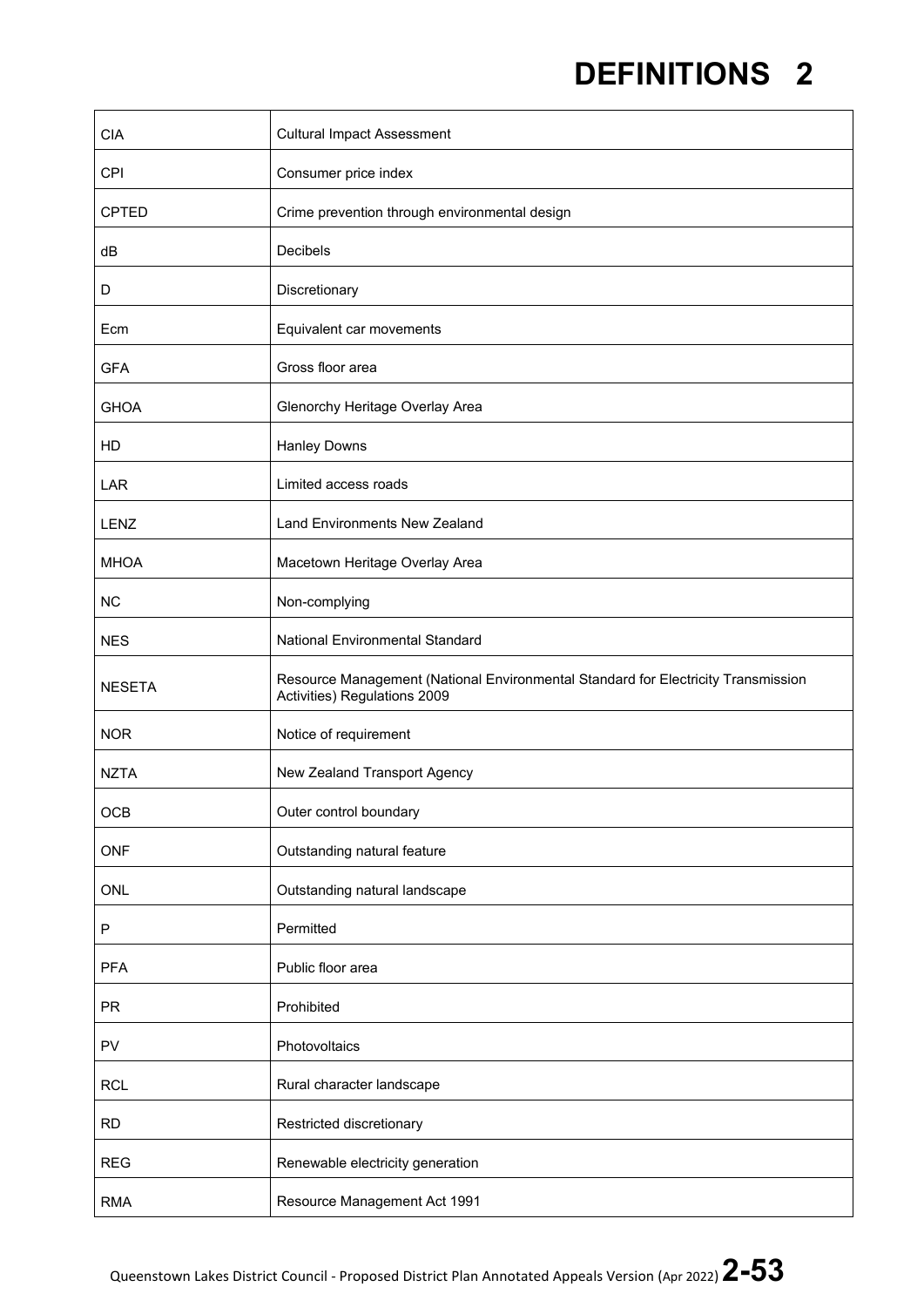| <b>SAPS</b>   | Stand-alone power systems                     |
|---------------|-----------------------------------------------|
| <b>SEL</b>    | Sound exposure level                          |
| <b>SHOA</b>   | Skippers Heritage Overlay Area                |
| <b>SMLHOA</b> | Sefferton and Moke Lake Heritage Overlay Area |
| <b>SNA</b>    | Significant natural areas                     |
| <b>UGB</b>    | Urban growth boundary                         |
| Vpd           | Vehicles per day                              |

#### **2.3 Glossary**

| Glossary 2.3 and relief sought                                                                | <b>Appellant</b><br>Court Number |
|-----------------------------------------------------------------------------------------------|----------------------------------|
| Amend 2.3 Glossary as follows:                                                                | Queenstown Park and              |
|                                                                                               | Remarkables Park                 |
| Wāhi Tūpuna                                                                                   | Limited                          |
| Identified landscapes and places that embody the relationship of Manawhenua and their         | ENV-2021-CHC-052                 |
| culture and traditions with their ancestral lands, water, sites, wahi tapu, and other taonga. |                                  |
| Amend 2.3 Glossary as follows:                                                                | Kā Rūnaka                        |
|                                                                                               | ENV-2021-CHC-055                 |
| Mana Authority, control, influence, prestige and power                                        |                                  |

| Ahi kā                     | Continued occupation according to the customary law of Maori<br>tenure ("keeping the fires burning").                                                                                                                                                           |
|----------------------------|-----------------------------------------------------------------------------------------------------------------------------------------------------------------------------------------------------------------------------------------------------------------|
| <b>Ara Tawhito</b>         | Trails and routes. A network of trails crossed the region linking the<br>permanent villages with seasonal inland campsites and the coast,<br>providing access to a range of mahika kai resources and inland stone<br>resources, including pounamu and silcrete. |
| Awa                        | River.                                                                                                                                                                                                                                                          |
| Hapū                       | Sub-tribe, extended whanau.                                                                                                                                                                                                                                     |
| lwi                        | Tribe.                                                                                                                                                                                                                                                          |
| Ngāi Tahu/ Kāi Tahu        | The collective of individuals who descend from Ngai Tahu, Kati<br>Māmoe and Waitaha who are Manawhenua in the Queenstown<br>Lakes District.                                                                                                                     |
| Kāika                      | Settlement                                                                                                                                                                                                                                                      |
| Kaitiaki                   | Guardian.                                                                                                                                                                                                                                                       |
| Kaitiakitanga/Kaitiakitaka | The exercise of customary custodianship, in a manner<br>that<br>incorporates spiritual matters, by tangata whenua who hold<br>Manawhenua status for a particular area or resource.                                                                              |
| Ki Uta Ki Tai              | Mountains to the sea.                                                                                                                                                                                                                                           |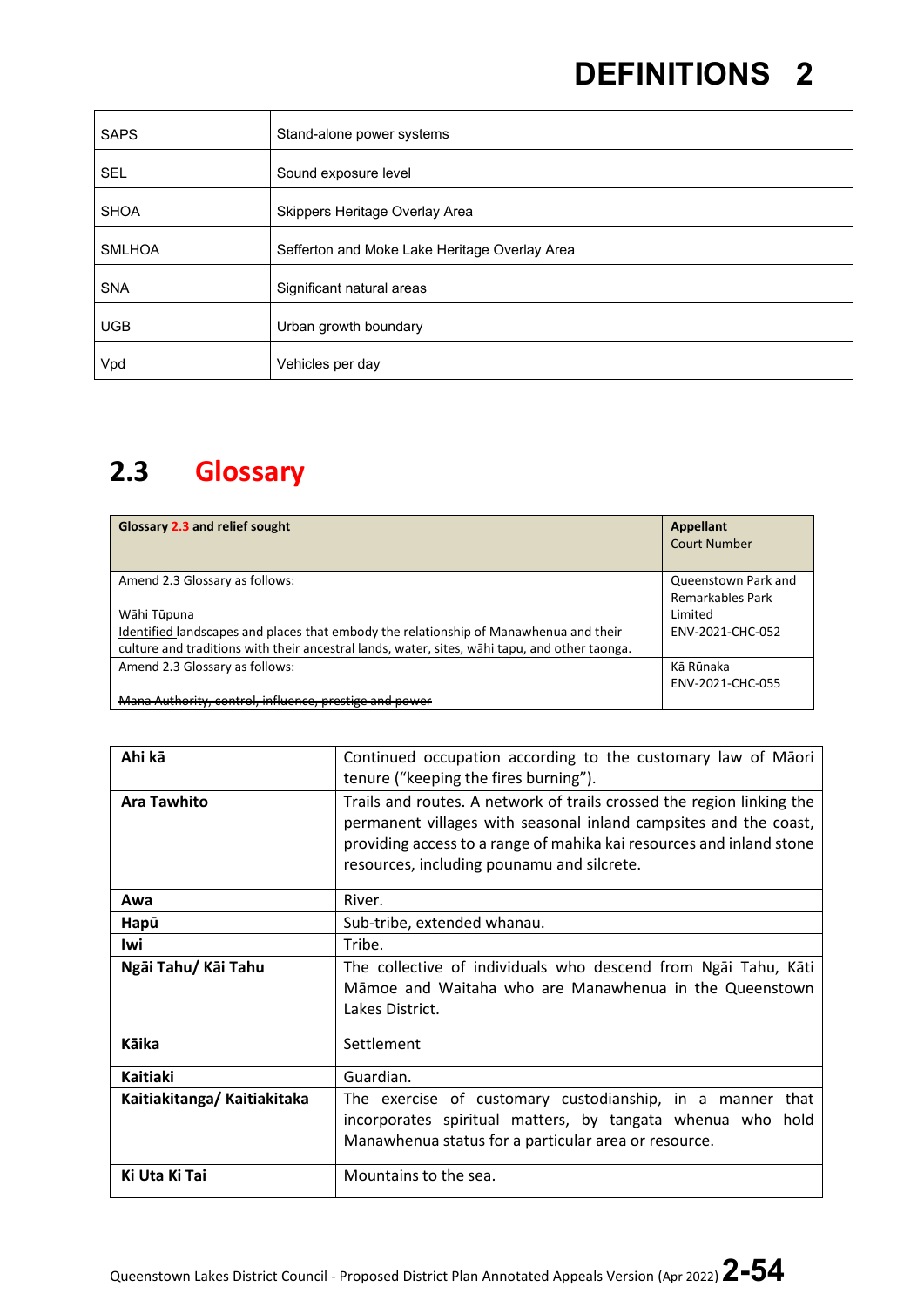| Mahinga Kai/ Mahika Kai       | Mahinga kai refers to the gathering of food and natural materials,<br>the places where those resources are sourced, and the traditions,<br>customs and collection methods. Mahinga kai remains one of the<br>cornerstones of Ngai Tahu culture.                                                                                                                         |
|-------------------------------|-------------------------------------------------------------------------------------------------------------------------------------------------------------------------------------------------------------------------------------------------------------------------------------------------------------------------------------------------------------------------|
| <b>Mana</b>                   | Authority, control, influence, prestige and power.                                                                                                                                                                                                                                                                                                                      |
| Manawhenua                    | Those who exercise customary authority or rangatiratanga.                                                                                                                                                                                                                                                                                                               |
| <b>Mauri</b>                  | Life supporting capacity.                                                                                                                                                                                                                                                                                                                                               |
| Maunga/Mauka                  | Important mountains. Mountains are of great cultural importance to<br>Ngai Tahu. Many are places of spiritual presence, and prominent<br>peaks in the District are linked to Ngai Tahu creation stories, identity<br>and mana.                                                                                                                                          |
| Mōkihi                        | Raft made of bundles of raupo, flax stalks or rushes. These were used<br>to navigate the inland lakes and rivers.                                                                                                                                                                                                                                                       |
| Nohoanga/Nohoaka              | A network of seasonal settlements. Ngāi Tahu were based largely on<br>the coast in permanent settlements, and travelled inland on a<br>seasonal basis. Iwi history shows, through place names and<br>whakapapa, continuous occupation of a network of seasonal<br>settlements, which were distributed along the main river systems<br>from the source lakes to the sea. |
| Pā site                       | Fortified settlement.                                                                                                                                                                                                                                                                                                                                                   |
| Papakāinga/ Papakāika         | Permanent settlement or settlement on traditional land.                                                                                                                                                                                                                                                                                                                 |
| Papatipu<br>Rūnanga/Rūnaka    | Local Manawhenua representative group or community system of<br>representation.                                                                                                                                                                                                                                                                                         |
| Pounamu                       | Nephrite, greenstone, jade.                                                                                                                                                                                                                                                                                                                                             |
| Rāhui                         | Restriction on access to a specific resource for a particular time.                                                                                                                                                                                                                                                                                                     |
| Rangātiratanga/Rakatirataka   | Chieftainship, decision-making rights.                                                                                                                                                                                                                                                                                                                                  |
| Repo Raupo                    | Wetlands or swamps. These provide valuable habitat for taonga<br>species and mahinga kai resources.                                                                                                                                                                                                                                                                     |
| Rohe                          | Boundary.                                                                                                                                                                                                                                                                                                                                                               |
|                               |                                                                                                                                                                                                                                                                                                                                                                         |
| Tangata whenua                | The iwi or hapū that holds mana whenua in a particular area.                                                                                                                                                                                                                                                                                                            |
| Takiwā                        | Area, region, district.                                                                                                                                                                                                                                                                                                                                                 |
| Tauranga waka/Tauraka<br>waka | Waka (canoe) mooring site.                                                                                                                                                                                                                                                                                                                                              |
| Te Ao Tūroa                   | The natural environment                                                                                                                                                                                                                                                                                                                                                 |
| Tikanga/Tikaka                | Lore and custom, customary values and practices.                                                                                                                                                                                                                                                                                                                        |
| <b>Tōpuni</b>                 | Named for the Tōpuni cloak worn by Ngai Tahu rangatira.                                                                                                                                                                                                                                                                                                                 |
| Tūāhu                         | Sacred place.                                                                                                                                                                                                                                                                                                                                                           |